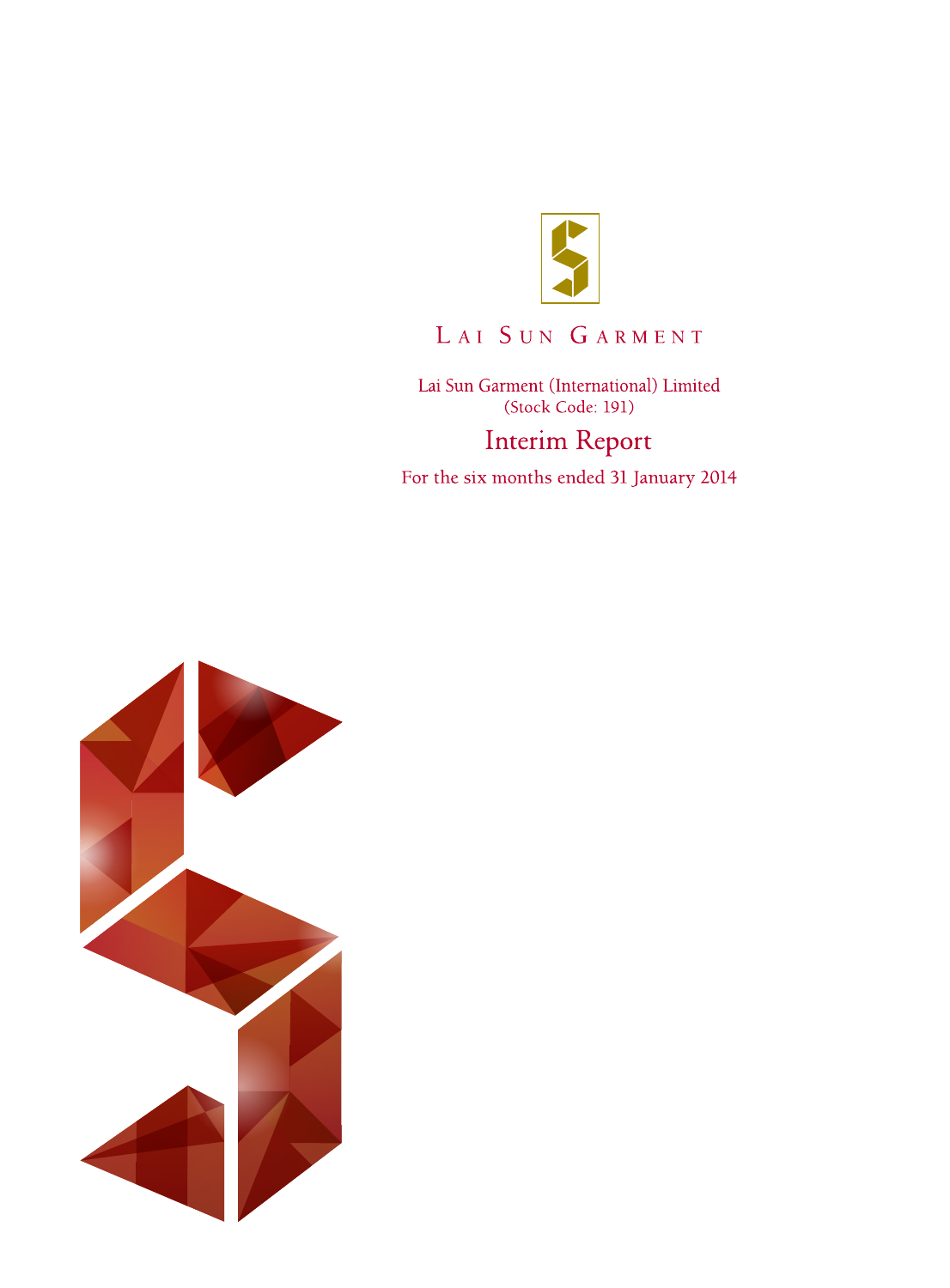# **Corporate Information**

## **PLACE OF INCORPORATION**

Hong Kong

### **BOARD OF DIRECTORS** *Executive Directors*

Lam Kin Ming *(Chairman)* Lam Kin Ngok, Peter *(Deputy Chairman)* Chew Fook Aun *(Deputy Chairman)* Lam Hau Yin, Lester *(also alternate director to U Po Chu)* Lam Kin Hong, Matthew U Po Chu

#### *Independent Non-executive Directors*

Chow Bing Chiu Lam Bing Kwan Leung Shu Yin, William

### **AUDIT COMMITTEE**

Leung Shu Yin, William *(Chairman)* Chow Bing Chiu Lam Bing Kwan

### **REMUNERATION COMMITTEE**

Lam Bing Kwan *(Chairman)* Chew Fook Aun Chow Bing Chiu Leung Shu Yin, William

### **COMPANY SECRETARY**

Tse Pik Ha

### **REGISTERED OFFICE / PRINCIPAL OFFICE**

11th Floor Lai Sun Commercial Centre 680 Cheung Sha Wan Road Kowloon, Hong Kong

Tel: (852) 2741 0391 Fax: (852) 2785 2775

### **AUTHORISED REPRESENTATIVES**

Lam Kin Ming Chew Fook Aun

### **SHARE REGISTRAR AND TRANSFER OFFICE**

Tricor Tengis Limited 26th Floor, Tesbury Centre 28 Queen's Road East Wanchai, Hong Kong\*

#### **INDEPENDENT AUDITORS**

Ernst & Young Certified Public Accountants

## **PRINCIPAL BANKERS**

The Bank of East Asia, Limited China Construction Bank Corporation Chong Hing Bank Limited Hang Seng Bank Limited The Hongkong and Shanghai Banking Corporation Limited Oversea-Chinese Banking Corporation Limited

### **SHARES INFORMATION**

#### *Place of Listing*

The Main Board of The Stock Exchange of Hong Kong Limited

### *Stock Code* 191

*Board Lot* 1,000 shares

### **WEBSITE** www.laisun.com

### **INVESTOR RELATIONS**

Tel: (852) 2853 6116 Fax: (852) 2853 6651 E-mail:ir@laisun.com

*\* The address of Tricor Tengis Limited will be changed to Level 22, Hopewell Centre, 183 Queen's Road East, Hong Kong with effect from 31 March 2014.*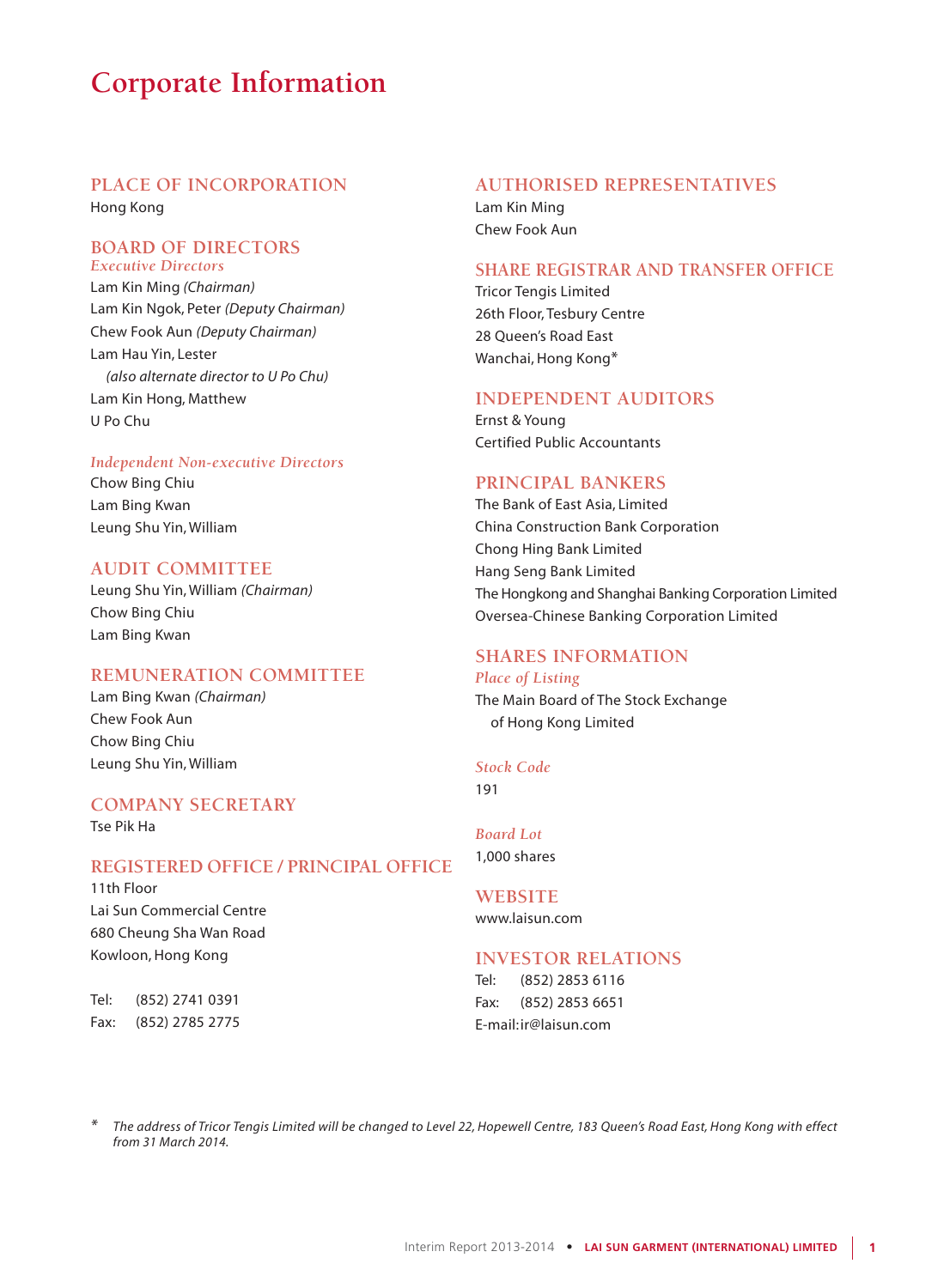The board of directors (the "**Board**") of Lai Sun Garment (International) Limited (the "**Company**") is pleased to present the unaudited consolidated results of the Company and its subsidiaries (the "**Group**") for the six months ended 31 January 2014 together with the comparative figures of the last corresponding period as follows:

# **Condensed Consolidated Income Statement**

For the six months ended 31 January 2014

|                                                                                                                                                                                                                           |                | <b>Six months ended</b>                                                 |                                                                          |  |
|---------------------------------------------------------------------------------------------------------------------------------------------------------------------------------------------------------------------------|----------------|-------------------------------------------------------------------------|--------------------------------------------------------------------------|--|
|                                                                                                                                                                                                                           | <b>Notes</b>   | 31 January<br>2014<br>(Unaudited)<br><b>HK\$'000</b>                    | 2013<br>(Unaudited)<br>HK\$'000                                          |  |
| <b>TURNOVER</b>                                                                                                                                                                                                           | 3              | 1,271,768                                                               | 470,283                                                                  |  |
| Cost of sales                                                                                                                                                                                                             |                | (666, 143)                                                              | (152, 594)                                                               |  |
| Gross profit                                                                                                                                                                                                              |                | 605,625                                                                 | 317,689                                                                  |  |
| Other revenue<br>Selling and marketing expenses<br>Administrative expenses<br>Other operating expenses, net<br>Employee share option benefits<br>Fair value gains on investment properties<br>Provision for tax indemnity | 12(b)          | 38,349<br>(33, 431)<br>(193, 637)<br>(24, 542)<br>376,818<br>(139, 017) | 22,358<br>(11, 519)<br>(171, 848)<br>(17, 775)<br>(60, 495)<br>1,519,509 |  |
| PROFIT FROM OPERATING ACTIVITIES                                                                                                                                                                                          | $\overline{4}$ | 630,165                                                                 | 1,597,919                                                                |  |
| Finance costs<br>Share of profits and losses of associates<br>Share of profits and losses of joint ventures<br>Discount on acquisition of additional interest in an associate                                             | 5<br>6         | (134,081)<br>44,521<br>49,151<br>99,382                                 | (48, 013)<br>(6,630)<br>502,978<br>134,930                               |  |
| PROFIT BEFORE TAX                                                                                                                                                                                                         |                | 689,138                                                                 | 2,181,184                                                                |  |
| Tax                                                                                                                                                                                                                       | $\overline{7}$ | (45, 877)                                                               | (25, 345)                                                                |  |
| PROFIT FOR THE PERIOD                                                                                                                                                                                                     |                | 643,261                                                                 | 2,155,839                                                                |  |
| Attributable to:<br>Owners of the Company<br>Non-controlling interests                                                                                                                                                    |                | 338,555<br>304,706<br>643,261                                           | 1,103,758<br>1,052,081<br>2,155,839                                      |  |
| EARNINGS PER SHARE ATTRIBUTABLE TO<br>OWNERS OF THE COMPANY                                                                                                                                                               | $\,8\,$        |                                                                         |                                                                          |  |
| <b>Basic</b>                                                                                                                                                                                                              |                | HK\$0.209                                                               | HK\$0.682                                                                |  |
| <b>Diluted</b>                                                                                                                                                                                                            |                | HK\$0.207                                                               | HK\$0.675                                                                |  |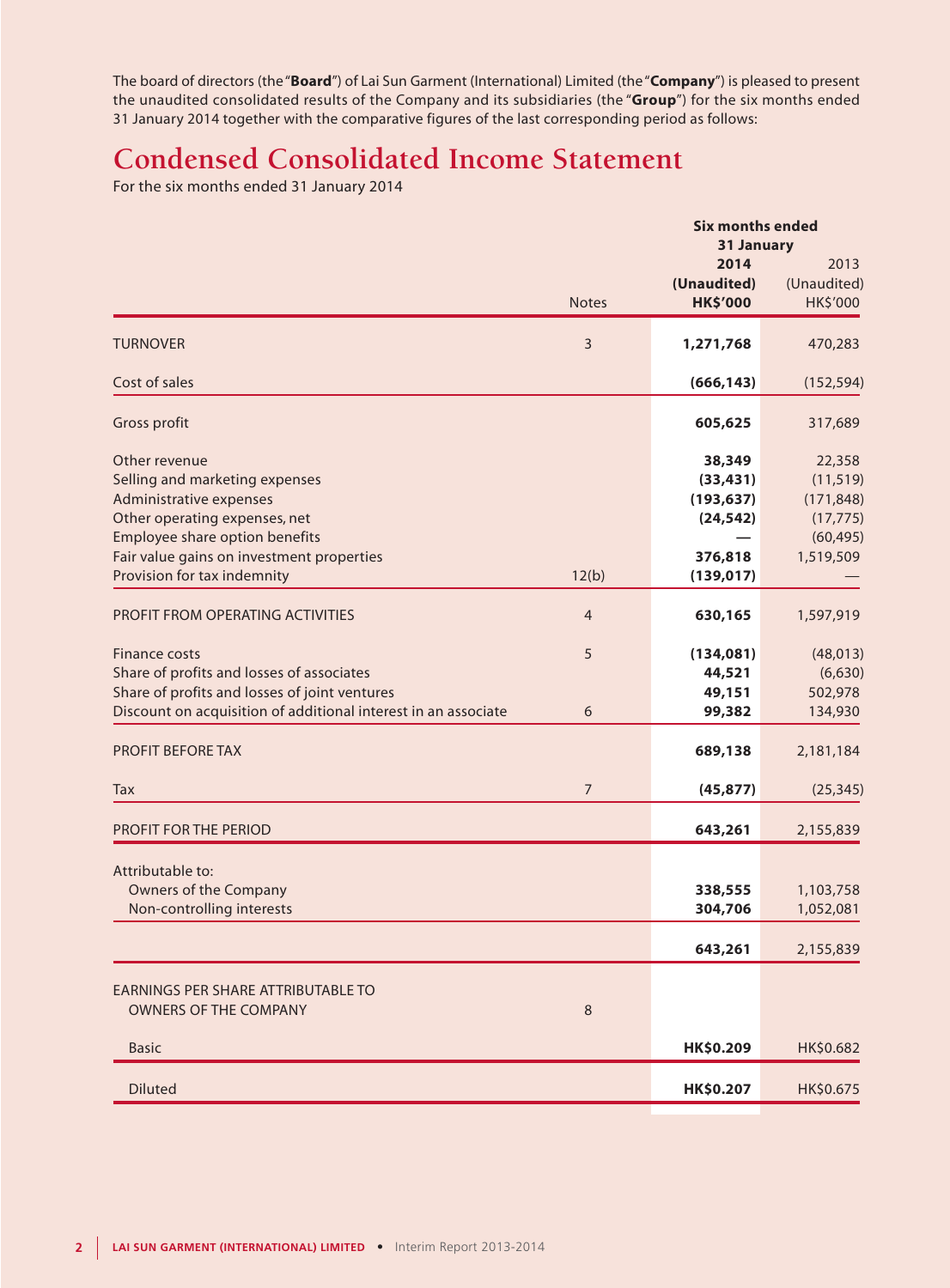# **Condensed Consolidated Statement of Comprehensive Income**

For the six months ended 31 January 2014

|                                                                |                                        | <b>Six months ended</b><br>31 January  |  |  |
|----------------------------------------------------------------|----------------------------------------|----------------------------------------|--|--|
|                                                                | 2014<br>(Unaudited)<br><b>HK\$'000</b> | 2013<br>(Unaudited)<br><b>HK\$'000</b> |  |  |
| <b>PROFIT FOR THE PERIOD</b>                                   | 643,261                                | 2,155,839                              |  |  |
| OTHER COMPREHENSIVE INCOME                                     |                                        |                                        |  |  |
| Items that may be subsequently reclassified to profit or loss: |                                        |                                        |  |  |
| Changes in fair value of available-for-sale financial assets   | 4,150                                  | 30,587                                 |  |  |
| <b>Exchange realignments</b>                                   | 11,141                                 | 1,236                                  |  |  |
| Share of other comprehensive income of an associate            | 59,380                                 | 26,541                                 |  |  |
| OTHER COMPREHENSIVE INCOME FOR THE PERIOD                      | 74,671                                 | 58,364                                 |  |  |
| TOTAL COMPREHENSIVE INCOME FOR THE PERIOD                      | 717,932                                | 2,214,203                              |  |  |
| Attributable to:                                               |                                        |                                        |  |  |
| Owners of the Company                                          | 375,885                                | 1,131,767                              |  |  |
| Non-controlling interests                                      | 342,047                                | 1,082,436                              |  |  |
|                                                                |                                        |                                        |  |  |
|                                                                | 717,932                                | 2,214,203                              |  |  |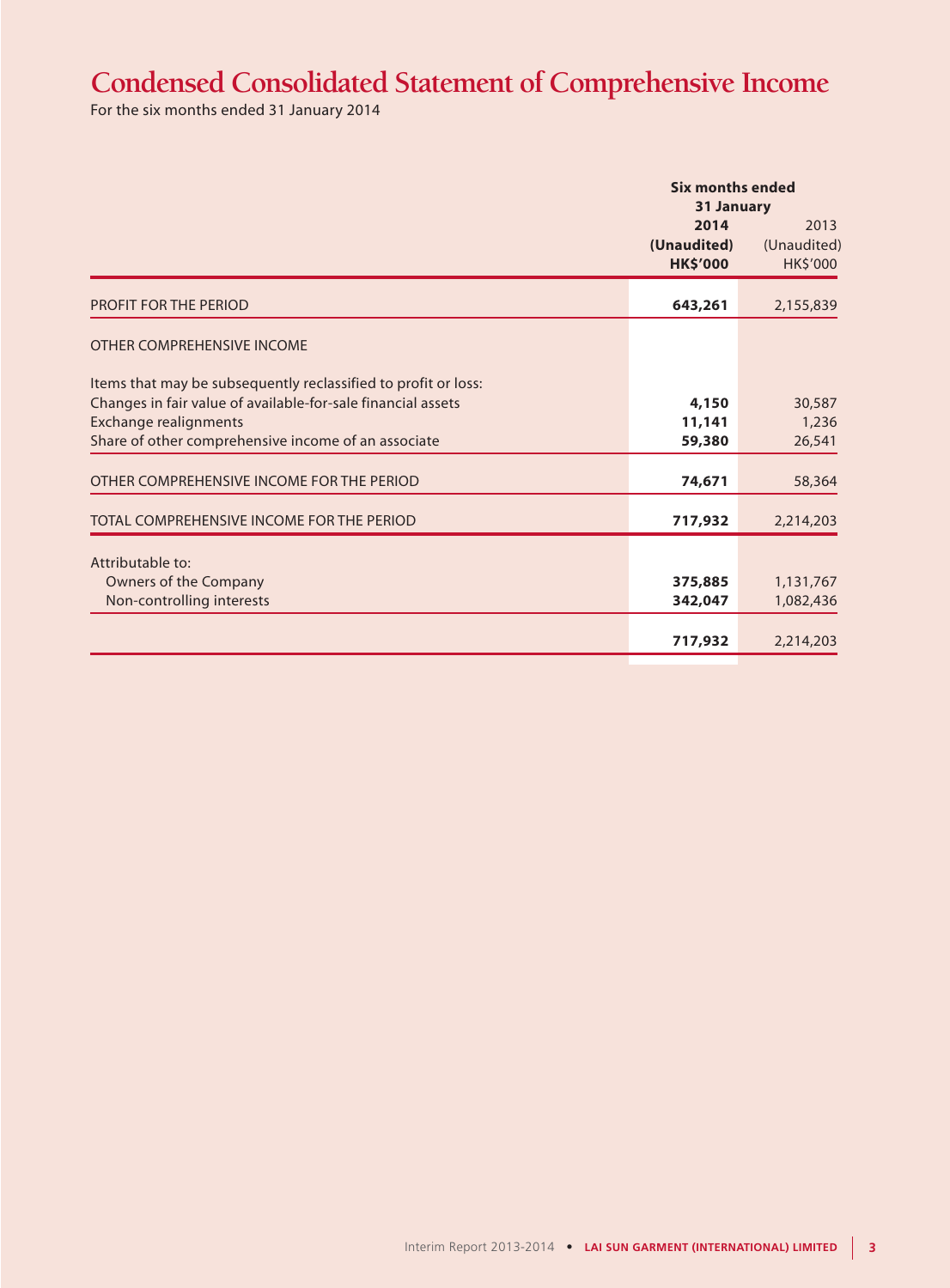# **Condensed Consolidated Statement of Financial Position**

As at 31 January 2014

|                                                                                                                                                                                                                                                                                                                                                | <b>Notes</b> | 31 January<br>2014<br>(Unaudited)<br><b>HK\$'000</b>                                                   | 31 July<br>2013<br>(Audited)<br>HK\$'000                                                               |
|------------------------------------------------------------------------------------------------------------------------------------------------------------------------------------------------------------------------------------------------------------------------------------------------------------------------------------------------|--------------|--------------------------------------------------------------------------------------------------------|--------------------------------------------------------------------------------------------------------|
| <b>NON-CURRENT ASSETS</b><br>Property, plant and equipment<br>Prepaid land lease payments<br>Investment properties<br>Properties under development for sale<br>Interests in associates<br>Interests in joint ventures<br>Available-for-sale financial assets<br>Pledged bank balances and time deposits<br>Deposits paid and other receivables |              | 874,594<br>23,468<br>13,307,586<br>184,295<br>3,780,226<br>5,830,074<br>1,202,470<br>216,307<br>17,997 | 838,735<br>23,982<br>12,775,296<br>879,561<br>3,415,620<br>5,688,887<br>1,198,321<br>216,222<br>23,500 |
| Total non-current assets                                                                                                                                                                                                                                                                                                                       |              | 25,437,017                                                                                             | 25,060,124                                                                                             |
| <b>CURRENT ASSETS</b><br>Completed properties for sale<br>Equity investments at fair value through profit or loss<br>Inventories<br>Debtors, deposits paid and other receivables<br>Held-to-maturity debt investments<br>Cash and cash equivalents                                                                                             | 9(a)         | 1,063,139<br>6,324<br>10,037<br>187,050<br>8,524<br>9,333,898                                          | 817,990<br>7,489<br>6,456<br>126,214<br>8,317<br>3,183,396                                             |
| Total current assets                                                                                                                                                                                                                                                                                                                           |              | 10,608,972                                                                                             | 4,149,862                                                                                              |
| <b>CURRENT LIABILITIES</b><br>Creditors, deposits received and accruals<br>Temporary receipt<br>Tax payable<br><b>Bank borrowings</b>                                                                                                                                                                                                          | 9(b)<br>10   | 348,173<br>5,809,135<br>103,260<br>439,477                                                             | 358,446<br>84,839<br>430,886                                                                           |
| <b>Total current liabilities</b>                                                                                                                                                                                                                                                                                                               |              | 6,700,045                                                                                              | 874,171                                                                                                |
| <b>NET CURRENT ASSETS</b>                                                                                                                                                                                                                                                                                                                      |              | 3,908,927                                                                                              | 3,275,691                                                                                              |
| <b>TOTAL ASSETS LESS CURRENT LIABILITIES</b>                                                                                                                                                                                                                                                                                                   |              | 29,345,944                                                                                             | 28,335,815                                                                                             |
| <b>NON-CURRENT LIABILITIES</b><br><b>Bank borrowings</b><br><b>Guaranteed notes</b><br>Other borrowing, note payable and interest payable<br>Deferred tax<br>Provision for tax indemnity<br>Long term rental deposits received                                                                                                                 | 12(b)        | (2,901,408)<br>(2,700,840)<br>(344,659)<br>(177, 853)<br>(980, 638)<br>(91, 546)                       | (2,983,993)<br>(2,695,474)<br>(338, 944)<br>(177, 989)<br>(865, 923)<br>(87, 480)                      |
| <b>Total non-current liabilities</b>                                                                                                                                                                                                                                                                                                           |              | (7, 196, 944)                                                                                          | (7, 149, 803)                                                                                          |
|                                                                                                                                                                                                                                                                                                                                                |              | 22,149,000                                                                                             | 21,186,012                                                                                             |
| <b>EQUITY</b><br>Equity attributable to owners of the Company<br><b>Issued capital</b><br>Share premium account<br>Investment revaluation reserve<br>Share option reserve<br><b>Hedging reserve</b><br>Asset revaluation reserve<br>Other reserve<br><b>Exchange fluctuation reserve</b><br><b>Retained profits</b>                            | 10           | 16,174<br>1,908,840<br>161,260<br>16,214<br>671<br>55,494<br>904,651<br>58,145<br>8,867,168            | 16,174<br>1,908,840<br>158,034<br>16,214<br>(5,889)<br>55,494<br>327,231<br>30,601<br>8,528,561        |
|                                                                                                                                                                                                                                                                                                                                                |              | 11,988,617                                                                                             | 11,035,260                                                                                             |
| Non-controlling interests                                                                                                                                                                                                                                                                                                                      |              | 10,160,383<br>22,149,000                                                                               | 10,150,752<br>21,186,012                                                                               |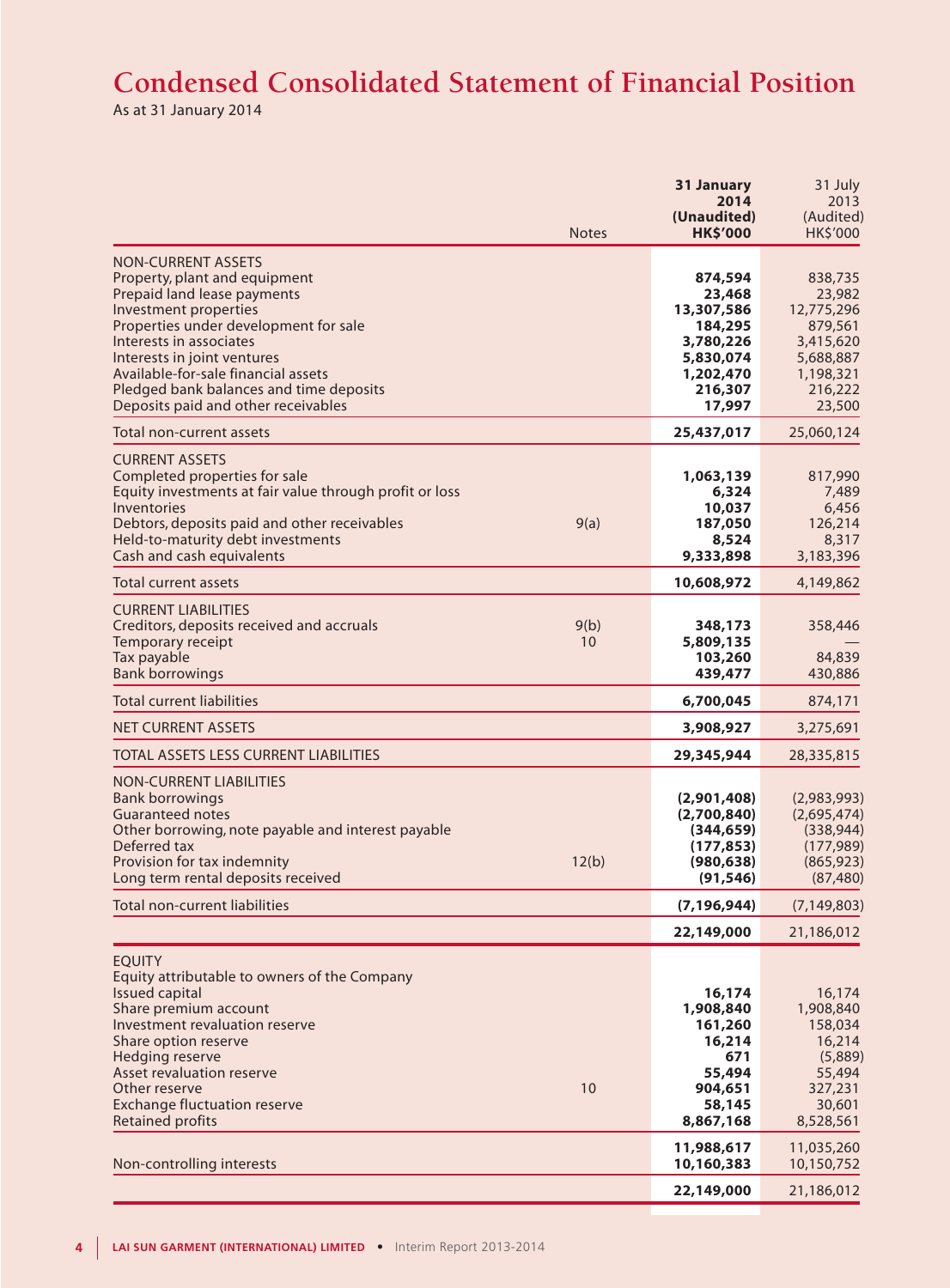# **Condensed Consolidated Statement of Changes in Equity**

For the six months ended 31 January 2014

|                                            |                 |                     |                          |                          | <b>Attributable to owners of the Company</b> |                            |                |                   |                          |                |                                            |                       |
|--------------------------------------------|-----------------|---------------------|--------------------------|--------------------------|----------------------------------------------|----------------------------|----------------|-------------------|--------------------------|----------------|--------------------------------------------|-----------------------|
|                                            |                 |                     | Share Investment         | <b>Share</b>             | Asset<br><b>Exchange</b>                     |                            |                |                   |                          |                | Non-                                       |                       |
|                                            | <b>Issued</b>   | premium revaluation |                          | option                   |                                              | <b>Hedging revaluation</b> |                | Other fluctuation | <b>Retained</b>          |                | controlling                                |                       |
|                                            | capital         | account             | reserve                  | reserve                  | reserve                                      | reserve                    | reserve        | reserve           | profits                  | Sub-total      | interests                                  | <b>Total</b>          |
|                                            | <b>HK\$'000</b> | HK\$'000            | <b>HKS'000</b>           | HK\$'000                 | <b>HK\$'000</b>                              | <b>HK\$'000</b>            | <b>HKS'000</b> | <b>HKS'000</b>    | <b>HKS'000</b>           | <b>HKS'000</b> | <b>HK\$'000</b>                            | <b>HK\$'000</b>       |
| At 31 July 2013 and 1 August 2013          |                 |                     |                          |                          |                                              |                            |                |                   |                          |                |                                            |                       |
| (Audited)                                  | 16,174          | 1,908,840           | 158,034                  | 16,214                   | (5,889)                                      | 55,494                     | 327,231        | 30,601            | 8,528,561                | 11,035,260     |                                            | 10,150,752 21,186,012 |
| Profit for the period                      |                 |                     |                          |                          |                                              |                            |                |                   | 338,555                  | 338,555        | 304,706                                    | 643,261               |
| Other comprehensive income                 |                 |                     |                          |                          |                                              |                            |                |                   |                          |                |                                            |                       |
| for the period:                            |                 |                     |                          |                          |                                              |                            |                |                   |                          |                |                                            |                       |
| Changes in fair value of                   |                 |                     |                          |                          |                                              |                            |                |                   |                          |                |                                            |                       |
| available-for-sale financial assets        |                 |                     | 2,074                    |                          |                                              |                            |                |                   |                          | 2,074          | 2,076                                      | 4,150                 |
| Exchange realignments                      |                 |                     |                          |                          |                                              |                            |                | 5,584             |                          | 5,584          | 5,557                                      | 11,141                |
| Share of other comprehensive income        |                 |                     |                          |                          |                                              |                            |                |                   |                          |                |                                            |                       |
| of an associate                            |                 |                     | 1,152                    |                          | 6,560                                        |                            |                | 21,960            |                          | 29,672         | 29,708                                     | 59,380                |
| Total comprehensive income for the period  |                 |                     | 3,226                    | $\overline{\phantom{0}}$ | 6,560                                        |                            | $\equiv$       | 27,544            | 338,555                  | 375,885        | 342,047                                    | 717,932               |
| Share of reserve movements of an associate |                 | -                   | —                        |                          | $\qquad \qquad -$                            | $\overline{\phantom{0}}$   | 58,074         | $\qquad \qquad -$ | 52                       | 58,126         | 60,658                                     | 118,784               |
| Net proceeds from rights issue (Note 10)   |                 |                     |                          |                          |                                              |                            | 210,329        |                   | $\overline{\phantom{0}}$ | 210,329        | $\overline{\phantom{0}}$                   | 210,329               |
| Capital contribution from                  |                 |                     |                          |                          |                                              |                            |                |                   |                          |                |                                            |                       |
| non-controlling interests of subsidiaries  |                 |                     |                          |                          |                                              |                            |                |                   |                          |                | 4,780                                      | 4,780                 |
| Acquisition of additional interest         |                 |                     |                          |                          |                                              |                            |                |                   |                          |                |                                            |                       |
| in a subsidiary (Note)                     |                 |                     |                          |                          |                                              |                            | 309,017        |                   |                          | 309,017        | (397, 854)                                 | (88, 837)             |
| At 31 January 2014 (Unaudited)             | 16,174          | 1,908,840           | 161,260                  | 16,214                   | 671                                          | 55,494                     | 904,651        | 58,145            |                          |                | 8,867,168 11,988,617 10,160,383 22,149,000 |                       |
|                                            |                 |                     |                          |                          |                                              |                            |                |                   |                          |                |                                            |                       |
| At 31 July 2012 and 1 August 2012          |                 |                     |                          |                          |                                              |                            |                |                   |                          |                |                                            |                       |
| (Audited)                                  | 16,174          | 1,908,840           | 140,492                  | 8,658                    |                                              | 55,494                     | 35,432         | 422               | 6,861,232                | 9,026,744      | 8,942,905                                  | 17,969,649            |
| Profit for the period                      |                 |                     |                          |                          |                                              |                            |                |                   | 1,103,758                | 1,103,758      | 1,052,081                                  | 2,155,839             |
| Other comprehensive income                 |                 |                     |                          |                          |                                              |                            |                |                   |                          |                |                                            |                       |
| for the period:                            |                 |                     |                          |                          |                                              |                            |                |                   |                          |                |                                            |                       |
| Changes in fair value of                   |                 |                     |                          |                          |                                              |                            |                |                   |                          |                |                                            |                       |
| available-for-sale financial assets        |                 |                     | 14,672                   |                          |                                              |                            |                |                   |                          | 14,672         | 15,915                                     | 30,587                |
| Exchange realignments                      |                 |                     |                          |                          |                                              |                            |                | 605               |                          | 605            | 631                                        | 1,236                 |
| Share of other comprehensive               |                 |                     |                          |                          |                                              |                            |                |                   |                          |                |                                            |                       |
| income of an associate                     |                 |                     | 4,244                    |                          |                                              |                            |                | 8,488             |                          | 12,732         | 13,809                                     | 26,541                |
| Total comprehensive income                 |                 |                     |                          |                          |                                              |                            |                |                   |                          |                |                                            |                       |
| for the period                             |                 |                     | 18,916                   |                          |                                              |                            |                | 9,093             | 1,103,758                | 1,131,767      | 1,082,436                                  | 2,214,203             |
| Share of reserve movements of an associate |                 |                     | $\overline{\phantom{0}}$ | 2,244                    |                                              |                            | 28,976         |                   |                          | 31,220         | 33,862                                     | 65,082                |
| Recognition of share-based payments        |                 |                     |                          | 5,760                    |                                              |                            |                |                   |                          | 5,760          | 54,735                                     | 60,495                |
| Capital contribution from                  |                 |                     |                          |                          |                                              |                            |                |                   |                          |                |                                            |                       |
| non-controlling interests of subsidiaries  |                 |                     |                          |                          |                                              |                            |                |                   |                          |                | 11,902                                     | 11,902                |
| Acquisition of additional interest         |                 |                     |                          |                          |                                              |                            |                |                   |                          |                |                                            |                       |
| in a subsidiary (Note)                     |                 |                     |                          |                          |                                              |                            | 261,400        |                   |                          | 261,400        | (369, 263)                                 | (107, 863)            |
| At 31 January 2013 (Unaudited)             | 16,174          | 1,908,840           | 159,408                  | 16,662                   |                                              | 55,494                     | 325,808        | 9,515             | 7,964,990                | 10,456,891     | 9,756,577                                  | 20,213,468            |
|                                            |                 |                     |                          |                          |                                              |                            |                |                   |                          |                |                                            |                       |

*Note: During the period from November 2013 to December 2013, the Group acquired 2% additional interest in a subsidiary, Lai Sun Development Company Limited ("LSD"), from the public shareholders at a cost of approximately HK\$88,837,000 and the Group's interest in LSD increased from 49.97% to 51.97%. A discount on acquisition of approximately HK\$309,017,000 was credited to other reserve.*

*During the period from October 2012 to December 2012, the Group acquired 2% additional interest in LSD from the public shareholders at a cost of approximately HK\$107,863,000 and the Group's interest in LSD increased from 47.97% to 49.97%. A discount on acquisition of approximately HK\$261,400,000 was credited to other reserve.*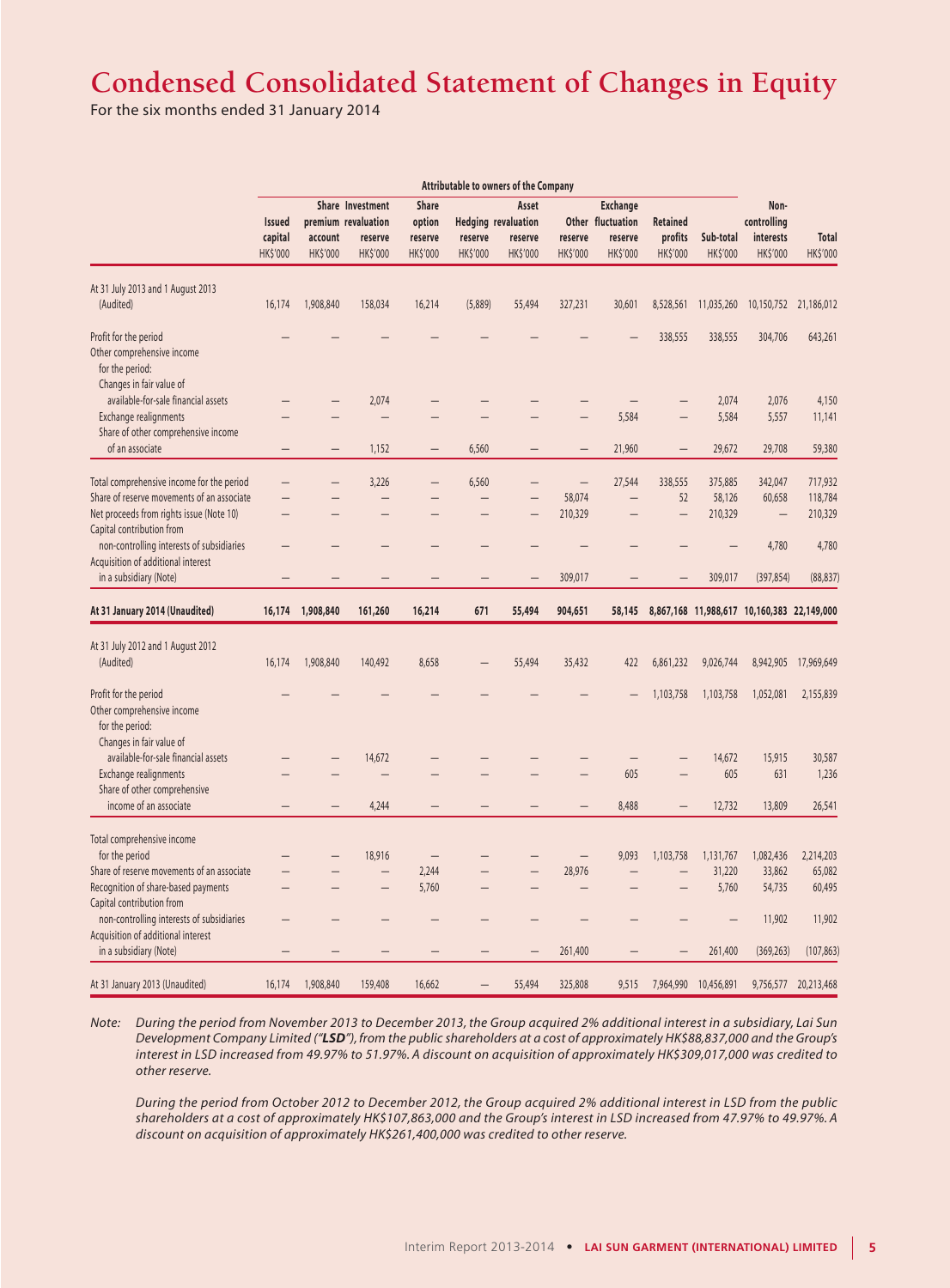# **Condensed Consolidated Statement of Cash Flows**

For the six months ended 31 January 2014

|                                                                                                  | <b>Six months ended</b><br><b>31 January</b> |                                 |  |
|--------------------------------------------------------------------------------------------------|----------------------------------------------|---------------------------------|--|
|                                                                                                  | 2014<br>(Unaudited)<br><b>HK\$'000</b>       | 2013<br>(Unaudited)<br>HK\$'000 |  |
| NET CASH FLOWS FROM OPERATING ACTIVITIES                                                         | 605,728                                      | 62,785                          |  |
| NET CASH FLOWS USED IN INVESTING ACTIVITIES                                                      | (380, 220)                                   | (1,592,439)                     |  |
| NET CASH FLOWS FROM FINANCING ACTIVITIES                                                         | 5,924,305                                    | 3,286,481                       |  |
| NET INCREASE IN CASH AND CASH EQUIVALENTS                                                        | 6,149,813                                    | 1,756,827                       |  |
| Cash and cash equivalents at beginning of period<br>Effect of foreign exchange rate changes, net | 3,183,396<br>689                             | 1,746,822<br>454                |  |
| CASH AND CASH EQUIVALENTS AT END OF PERIOD                                                       | 9,333,898                                    | 3,504,103                       |  |
| ANALYSIS OF BALANCES OF CASH AND CASH EQUIVALENTS<br>Cash and bank balances<br>Time deposits     | 7,564,620<br>1,769,278                       | 2,975,137<br>528,966            |  |
|                                                                                                  | 9,333,898                                    | 3,504,103                       |  |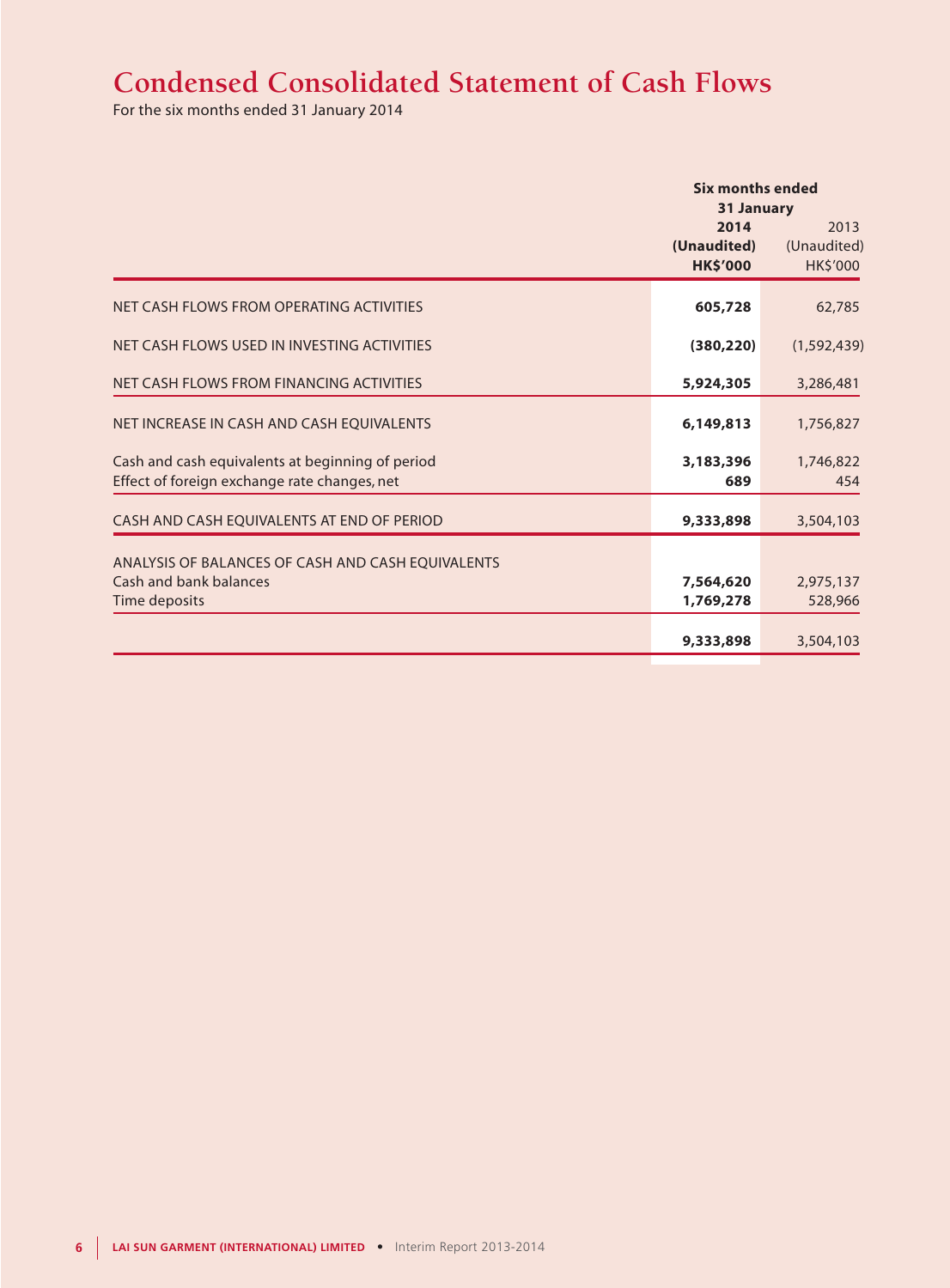#### **1. BASIS OF PREPARATION**

The unaudited condensed consolidated interim financial statements of the Group for the six months ended 31 January 2014 have been prepared in accordance with the applicable disclosure requirements of Appendix 16 to the Rules Governing the Listing of Securities on The Stock Exchange of Hong Kong Limited (the "**Listing Rules**") and with Hong Kong Accounting Standard ("**HKAS**") 34 *Interim Financial Reporting* issued by the Hong Kong Institute of Certified Public Accountants.

The condensed consolidated interim financial statements have not been audited by the Company's auditors but have been reviewed by the Company's audit committee.

#### **2. SIGNIFICANT ACCOUNTING POLICIES**

The significant accounting policies and basis of presentation used in the preparation of these interim financial statements are the same as those used in the Group's audited consolidated financial statements for the year ended 31 July 2013.

The Group has adopted the new and revised Hong Kong Financial Reporting Standards ("**HKFRSs**", which also include HKASs and Interpretations) which are applicable to the Group and are effective in the current period. The adoption of these new and revised HKFRSs has had no material impact on the reported results or financial position of the Group.

#### **3. SEGMENT INFORMATION**

The following table presents revenue and results for the Group's reportable segments:

|                                                                                                                                                   |                                                              |                                   |                                                       |                         |                                                                      |                                    | Six months ended 31 January (Unaudited)  |                        |                                                |                                                            |                                                |                                   |
|---------------------------------------------------------------------------------------------------------------------------------------------------|--------------------------------------------------------------|-----------------------------------|-------------------------------------------------------|-------------------------|----------------------------------------------------------------------|------------------------------------|------------------------------------------|------------------------|------------------------------------------------|------------------------------------------------------------|------------------------------------------------|-----------------------------------|
|                                                                                                                                                   | Property<br>development and sales<br>2014<br><b>HK\$'000</b> | 2013<br><b>HKS'000</b>            | <b>Property investment</b><br>2014<br><b>HK\$'000</b> | 2013<br><b>HKS'000</b>  | <b>Hotel and</b><br>restaurant operations<br>2014<br><b>HK\$'000</b> | 2013<br>HK\$'000                   | <b>Others</b><br>2014<br><b>HK\$'000</b> | 2013<br><b>HKS'000</b> | <b>Eliminations</b><br>2014<br><b>HK\$'000</b> | 2013<br>HK\$'000                                           | <b>Consolidated</b><br>2014<br><b>HK\$'000</b> | 2013<br>HK\$'000                  |
| Segment revenue:<br>Sales to external customers<br>Intersegment sales<br>Other revenue                                                            | 722,742<br>1,331                                             | 1,220<br>$\qquad \qquad -$<br>552 | 284,305<br>8,070<br>672                               | 256,138<br>8,350<br>709 | 253,053<br>656                                                       | 202,814<br>$\qquad \qquad -$<br>91 | 11,668<br>14,447<br>1,669                | 10,111<br>13,026<br>78 | (22, 517)<br>—                                 | $\overline{\phantom{0}}$<br>(21, 376)<br>$\qquad \qquad -$ | 1,271,768<br>4,328                             | 470,283<br>1,430                  |
| Total                                                                                                                                             | 724,073                                                      | 1,772                             | 293,047                                               | 265,197                 | 253,709                                                              | 202,905                            | 27,784                                   | 23,215                 | (22, 517)                                      | (21, 376)                                                  | 1,276,096                                      | 471,713                           |
| Segment results                                                                                                                                   | 222,310                                                      | (12,696)                          | 227,178                                               | 209,695                 | 21,833                                                               | 32,165                             | 1,512                                    | (917)                  |                                                |                                                            | 472,833                                        | 228,247                           |
| Interest income and<br>unallocated revenue<br>Fair value gains on<br>investment properties<br>Unallocated expenses<br>Provision for tax indemnity |                                                              |                                   | 376,818                                               | 1,519,509               |                                                                      |                                    |                                          |                        |                                                |                                                            | 34,021<br>376,818<br>(114, 490)<br>(139, 017)  | 20,928<br>1,519,509<br>(170, 765) |
| Profit from operating activities                                                                                                                  |                                                              |                                   |                                                       |                         |                                                                      |                                    |                                          |                        |                                                |                                                            | 630,165                                        | 1,597,919                         |
| Finance costs<br>Share of profits and<br>losses of associates<br>Share of profits and<br>losses of associates                                     | 15                                                           | (172)                             | 1,195                                                 | 3,646                   | (1,859)                                                              | (34)                               |                                          |                        |                                                |                                                            | (134, 081)<br>(649)                            | (48, 013)<br>3,440                |
| $-$ unallocated<br>Share of profits and<br>losses of joint ventures<br>Discount on acquisition<br>of additional interest                          | 6,106                                                        | 41,623                            | 43,045                                                | 461,355                 |                                                                      |                                    |                                          |                        |                                                |                                                            | 45,170<br>49,151                               | (10,070)<br>502,978               |
| in an associate<br>Profit before tax<br>Tax                                                                                                       |                                                              |                                   |                                                       |                         |                                                                      |                                    |                                          |                        |                                                |                                                            | 99,382<br>689,138<br>(45, 877)                 | 134,930<br>2,181,184<br>(25, 345) |
| Profit for the period                                                                                                                             |                                                              |                                   |                                                       |                         |                                                                      |                                    |                                          |                        |                                                |                                                            | 643,261                                        | 2,155,839                         |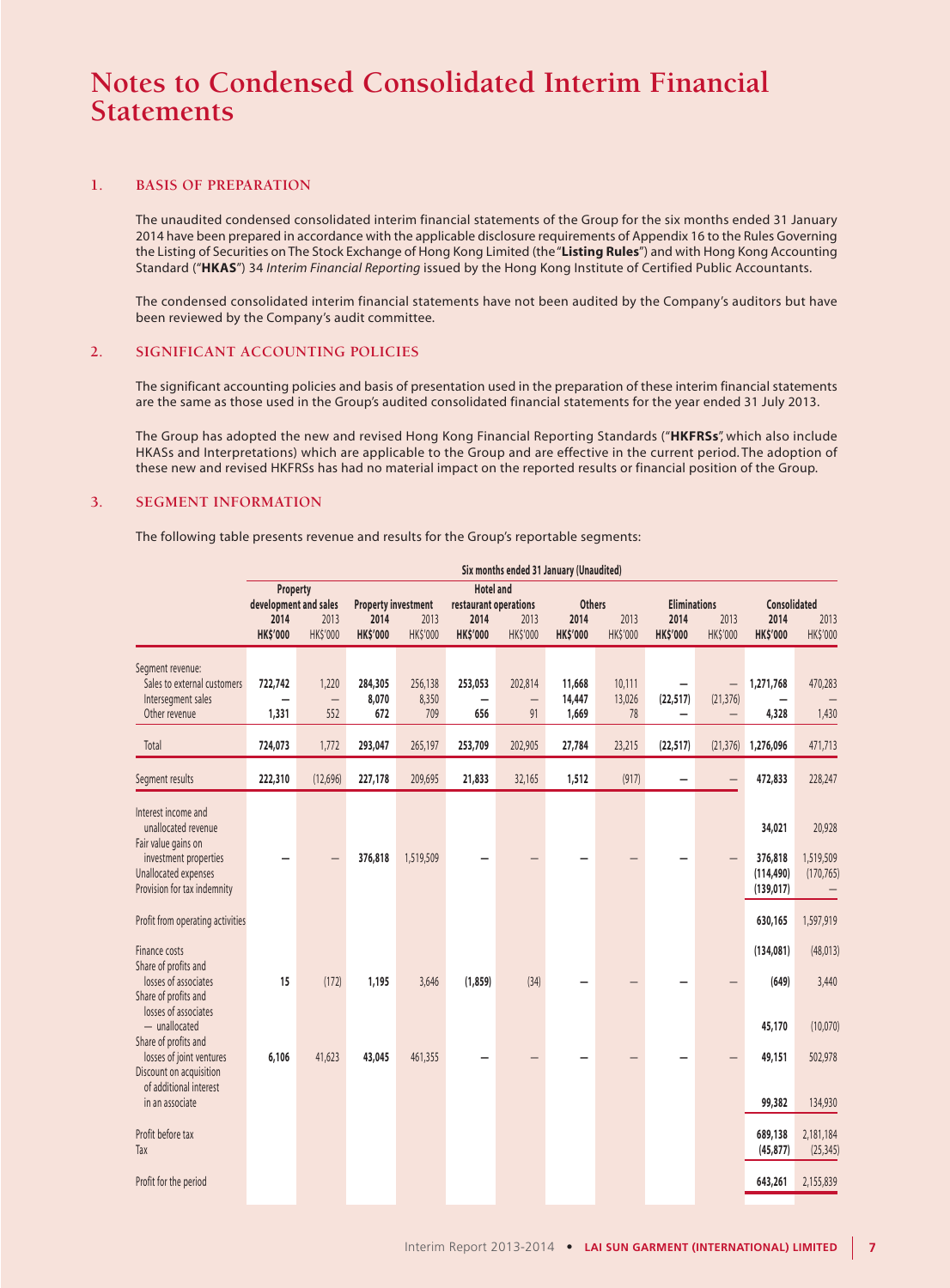### **3. SEGMENT INFORMATION** *(CONTINUED)*

The following table presents the total assets and liabilities for the Group's reportable segments:

|                                                                                                                 | Property                                                                      |                                          |                                                                                    | <b>Hotel and</b>                         |                                                                               |                                                 |                                                                       |                                                 |                                                                             |                                          |
|-----------------------------------------------------------------------------------------------------------------|-------------------------------------------------------------------------------|------------------------------------------|------------------------------------------------------------------------------------|------------------------------------------|-------------------------------------------------------------------------------|-------------------------------------------------|-----------------------------------------------------------------------|-------------------------------------------------|-----------------------------------------------------------------------------|------------------------------------------|
|                                                                                                                 | development and sales<br>31 January<br>2014<br>(Unaudited)<br><b>HK\$'000</b> | 31 July<br>2013<br>(Audited)<br>HK\$'000 | <b>Property investment</b><br>31 January<br>2014<br>(Unaudited)<br><b>HK\$'000</b> | 31 July<br>2013<br>(Audited)<br>HK\$'000 | restaurant operations<br>31 January<br>2014<br>(Unaudited)<br><b>HK\$'000</b> | 31 July<br>2013<br>(Audited)<br><b>HK\$'000</b> | <b>Others</b><br>31 January<br>2014<br>(Unaudited)<br><b>HK\$'000</b> | 31 July<br>2013<br>(Audited)<br><b>HK\$'000</b> | <b>Consolidated</b><br>31 January<br>2014<br>(Unaudited)<br><b>HK\$'000</b> | 31 July<br>2013<br>(Audited)<br>HK\$'000 |
| Segment assets<br>Interests in associates<br>Interests in associates<br>- unallocated                           | 1,357,393<br>10,201                                                           | 1,730,151<br>10,174                      | 13,349,911<br>31,269                                                               | 12,821,558<br>29,812                     | 1,113,923<br>18,945                                                           | 1,080,110<br>20,029                             | 94,683                                                                | 69,849                                          | 15,915,910<br>60,415<br>3,719,811                                           | 15,701,668<br>60,015<br>3,355,605        |
| Interests in joint ventures<br>Unallocated assets                                                               | 1,437,381                                                                     | 1,426,241                                | 4,392,693                                                                          | 4,262,646                                |                                                                               |                                                 |                                                                       | $\qquad \qquad$                                 | 5,830,074<br>10,519,779                                                     | 5,688,887<br>4,403,811                   |
| Total assets                                                                                                    |                                                                               |                                          |                                                                                    |                                          |                                                                               |                                                 |                                                                       |                                                 | 36,045,989                                                                  | 29,209,986                               |
| Segment liabilities<br>Temporary receipt<br><b>Bank borrowings</b><br>Guaranteed notes<br>Other borrowing, note | 80,355                                                                        | 120,698                                  | 152,545                                                                            | 154,006                                  | 79,893                                                                        | 65,270                                          | 7,711                                                                 | 5,140                                           | 320,504<br>5,809,135<br>3,340,885<br>2,700,840                              | 345,114<br>3,414,879<br>2,695,474        |
| payable and interest payable<br>Other unallocated liabilities                                                   |                                                                               |                                          |                                                                                    |                                          |                                                                               |                                                 |                                                                       |                                                 | 344,659<br>1,380,966                                                        | 338,944<br>1,229,563                     |
| <b>Total liabilities</b>                                                                                        |                                                                               |                                          |                                                                                    |                                          |                                                                               |                                                 |                                                                       |                                                 | 13,896,989                                                                  | 8,023,974                                |

### **4. PROFIT FROM OPERATING ACTIVITIES**

The Group's profit from operating activities is arrived at after charging/(crediting):

|                                                                                     | <b>Six months ended</b> |                |  |
|-------------------------------------------------------------------------------------|-------------------------|----------------|--|
|                                                                                     | 31 January              |                |  |
|                                                                                     | 2014                    | 2013           |  |
|                                                                                     | (Unaudited)             | (Unaudited)    |  |
|                                                                                     | <b>HK\$'000</b>         | <b>HKS'000</b> |  |
|                                                                                     |                         |                |  |
| Depreciation <sup>#</sup>                                                           | 20,762                  | 16,949         |  |
| Amortisation of prepaid land lease payments*                                        | 514                     | 514            |  |
| Loss on disposal of listed equity investments at fair value through profit or loss* |                         | 385            |  |
| Fair value loss/(gain) on listed equity investments at fair value through           |                         |                |  |
| profit or loss*                                                                     | 1,222                   | (17)           |  |
| Interest income from bank deposits                                                  | (10, 402)               | (3,297)        |  |
| Other interest income                                                               | (594)                   | (611)          |  |
| Dividend income from listed equity investments at fair value through profit or loss | (25)                    | (22)           |  |
| Dividend income from unlisted available-for-sale financial assets                   | (23,000)                | (14, 447)      |  |

# Depreciation charge of approximately HK\$19,508,000 (Six months ended 31 January 2013: HK\$15,642,000) for property, plant and equipment is included in "other operating expenses, net" on the condensed consolidated income statement.

These items are included in "other operating expenses, net" on the condensed consolidated income statement.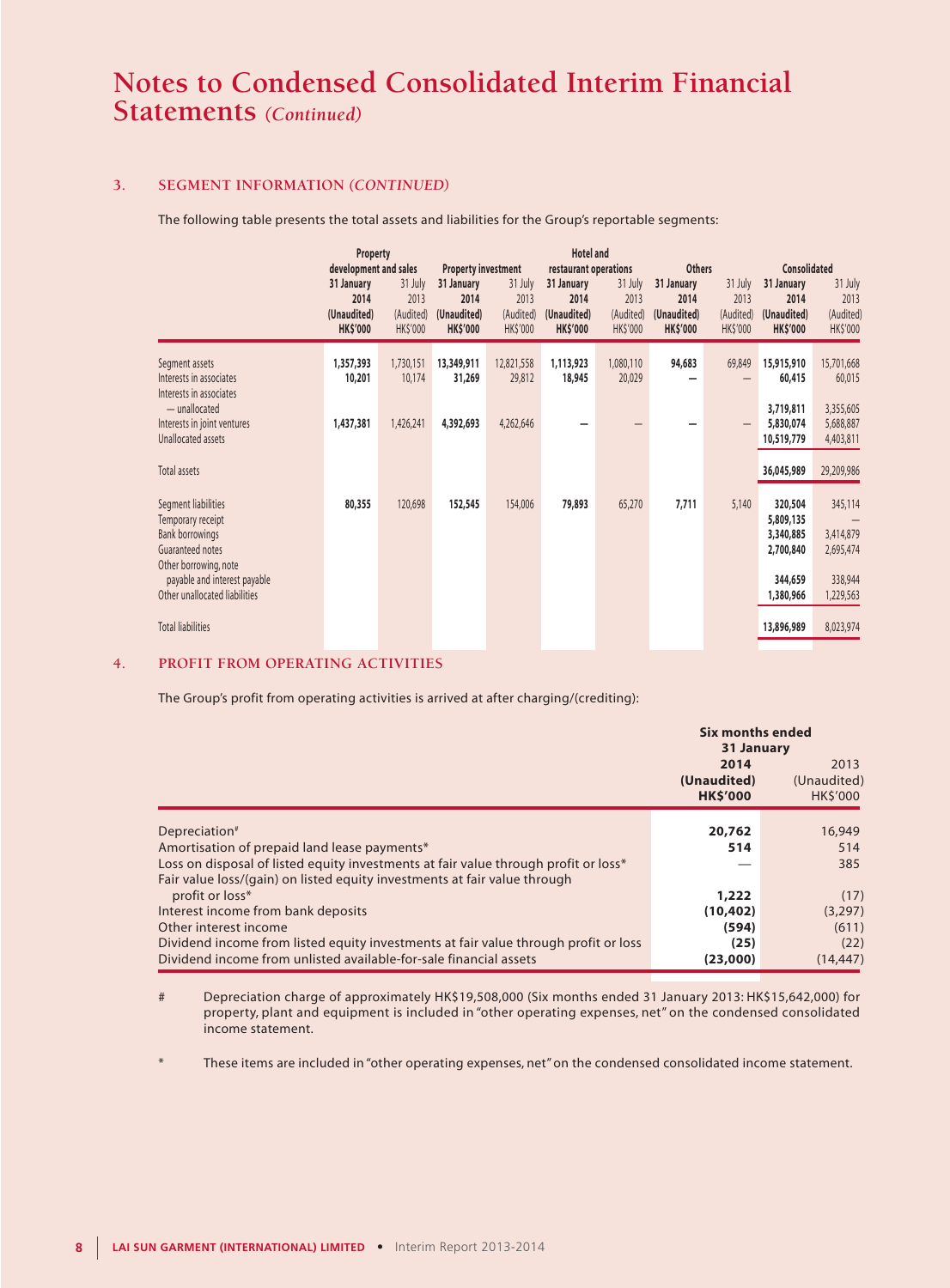#### **5. FINANCE COSTS**

|                                                                                                                                                                                                                                                       |                                        | <b>Six months ended</b><br>31 January |  |  |
|-------------------------------------------------------------------------------------------------------------------------------------------------------------------------------------------------------------------------------------------------------|----------------------------------------|---------------------------------------|--|--|
|                                                                                                                                                                                                                                                       | 2014<br>(Unaudited)<br><b>HK\$'000</b> | 2013<br>(Unaudited)<br><b>HKS'000</b> |  |  |
| Interest on bank borrowings wholly repayable within five years<br>Interest on quaranteed notes wholly repayable within five years<br>Interest on other borrowing and note payable wholly repayable within five years<br><b>Bank financing charges</b> | 38,481<br>79,552<br>5,714<br>11,561    | 34,995<br>4,784<br>5,702<br>8,436     |  |  |
| Less: Amount capitalised in properties under development for sale                                                                                                                                                                                     | 135,308<br>(1, 227)                    | 53,917<br>(5,904)                     |  |  |
|                                                                                                                                                                                                                                                       | 134,081                                | 48,013                                |  |  |

### **6. DISCOUNT ON ACQUISITION OF ADDITIONAL INTEREST IN AN ASSOCIATE**

During the period from November 2013 to December 2013, LSD acquired 1.33% additional interest in eSun Holdings Limited ("**eSun**") from the public shareholders at a cost of approximately HK\$18,545,000 and LSD's interest in eSun was increased from 39.93% to 41.26%. A discount on acquisition of approximately HK\$99,382,000 arose from this acquisition.

During the period from October 2012 to December 2012, LSD acquired 2% additional interest in eSun from the public shareholders at a cost of approximately HK\$29,336,000 and LSD's interest in eSun was increased from 37.93% to 39.93%. A discount on acquisition of approximately HK\$134,930,000 arose from this acquisition.

#### **7. TAX**

Hong Kong profits tax has been provided at the rate of 16.5% (Six months ended 31 January 2013: 16.5%) on the estimated assessable profits arising in Hong Kong during the period.

Taxes on profits assessable elsewhere have been calculated at the rates of tax prevailing in the places in which the Group operates, based on existing legislation, interpretations and practices in respect thereof.

|                           | <b>Six months ended</b><br>31 January  |                                 |
|---------------------------|----------------------------------------|---------------------------------|
|                           | 2014<br>(Unaudited)<br><b>HK\$'000</b> | 2013<br>(Unaudited)<br>HK\$'000 |
| <b>Current tax</b>        |                                        |                                 |
| Hong Kong                 | 37,976                                 | 15,801                          |
| Overseas                  | 8,438                                  | 7,772                           |
|                           |                                        |                                 |
|                           | 46,414                                 | 23,573                          |
| Deferred tax              | (537)                                  | 1,772                           |
|                           |                                        |                                 |
| Tax charge for the period | 45,877                                 | 25,345                          |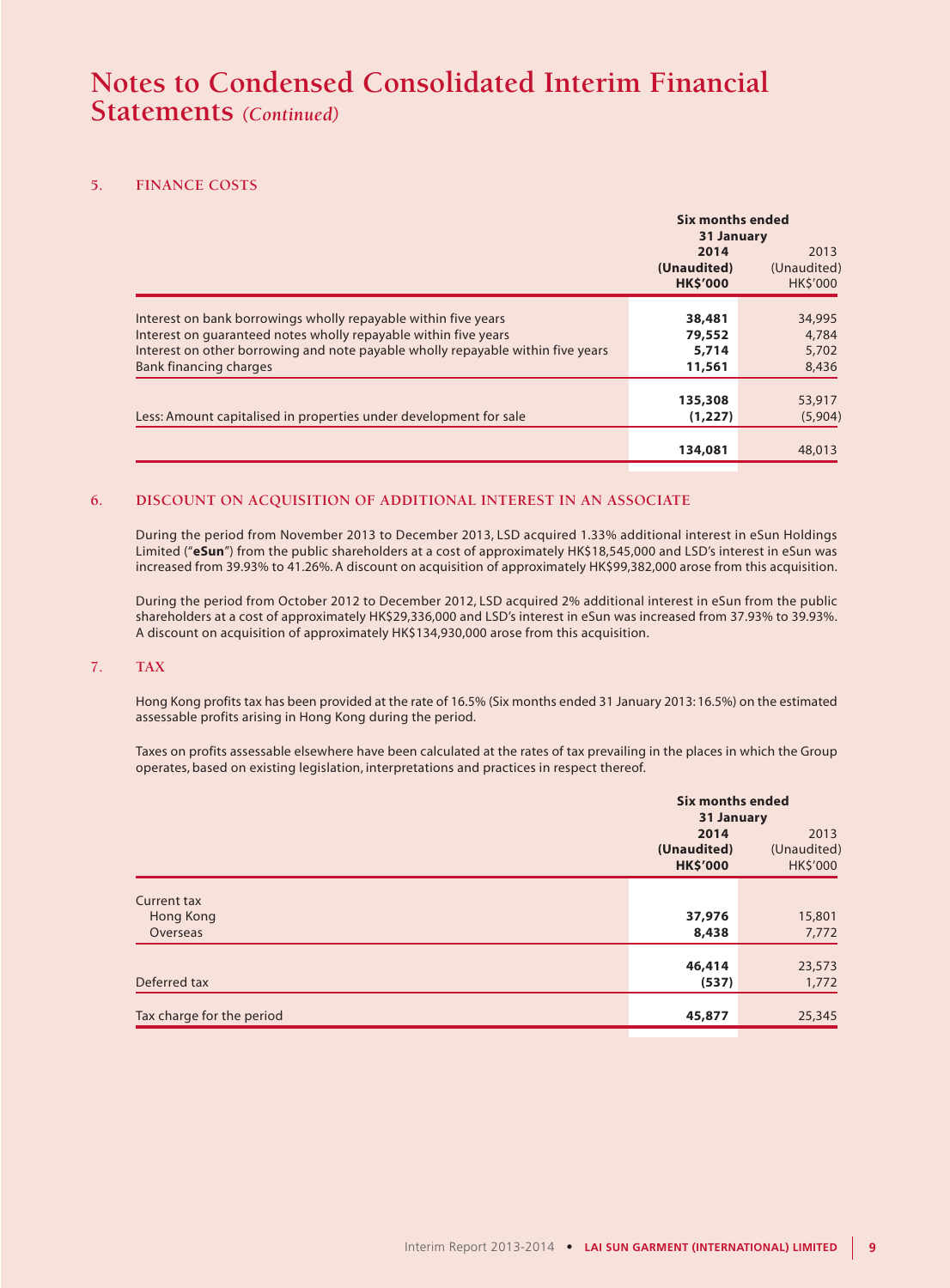### **8. EARNINGS PER SHARE ATTRIBUTABLE TO OWNERS OF THE COMPANY**

|                                                                                                                                                            | <b>Six months ended</b><br>31 January  |                                        |  |
|------------------------------------------------------------------------------------------------------------------------------------------------------------|----------------------------------------|----------------------------------------|--|
|                                                                                                                                                            | 2014<br>(Unaudited)<br><b>HK\$'000</b> | 2013<br>(Unaudited)<br><b>HK\$'000</b> |  |
| Earnings                                                                                                                                                   |                                        |                                        |  |
| Earnings for the purpose of basic earnings per share                                                                                                       | 338,555                                | 1,103,758                              |  |
| Effect of dilutive potential ordinary shares arising from adjustment<br>to the share of profit of a subsidiary based on dilution of its earnings per share | (1,668)                                | (6, 212)                               |  |
| Earnings for the purpose of diluted earnings per share                                                                                                     | 336,887                                | 1,097,546                              |  |
|                                                                                                                                                            | '000                                   | '000                                   |  |
| Number of shares                                                                                                                                           |                                        |                                        |  |
| Weighted average number of ordinary shares for the purpose of<br>basic earnings per share                                                                  | 1,617,423                              | 1,617,423                              |  |
| Effect of dilutive potential ordinary shares arising from share options                                                                                    | 8,949                                  | 7,545                                  |  |
| Weighted average number of ordinary shares for the purpose of<br>diluted earnings per share                                                                | 1,626,372                              | 1,624,968                              |  |

#### **9. DEBTORS, DEPOSITS PAID AND OTHER RECEIVABLES/CREDITORS, DEPOSITS RECEIVED AND ACCRUALS**

(a) The Group maintains various credit policies for different business operations in accordance with business practices and market conditions in which the respective subsidiaries operate. Sales proceeds receivable from the sale of properties are settled in accordance with the terms of the respective contracts. Rent and related charges in respect of the leasing of properties are receivable from tenants, and are normally payable in advance with rental deposits received in accordance with the terms of the tenancy agreements. Hotel and restaurant charges are mainly settled by customers on cash basis except for those corporate clients who maintain credit accounts with the respective subsidiaries, the settlement of which is in accordance with the respective agreements.

An ageing analysis of the trade debtors, based on payment due date, as at the end of the reporting period is as follows:

|                                           | 31 January<br>2014<br>(Unaudited)<br><b>HK\$'000</b> | 31 July<br>2013<br>(Audited)<br><b>HK\$'000</b> |
|-------------------------------------------|------------------------------------------------------|-------------------------------------------------|
| Trade debtors:                            |                                                      |                                                 |
| Not yet due or less than 30 days past due | 9,679                                                | 6,699                                           |
| 31-60 days past due                       | 2,380                                                | 1,980                                           |
| 61-90 days past due                       | 1,082                                                | 400                                             |
| Over 90 days past due                     | 1,426                                                | 1,642                                           |
|                                           |                                                      |                                                 |
|                                           | 14,567                                               | 10,721                                          |
| Other receivables                         | 93,394                                               | 58,844                                          |
| Deposits paid and prepayments             | 79,089                                               | 56,649                                          |
|                                           |                                                      |                                                 |
|                                           | 187,050                                              | 126,214                                         |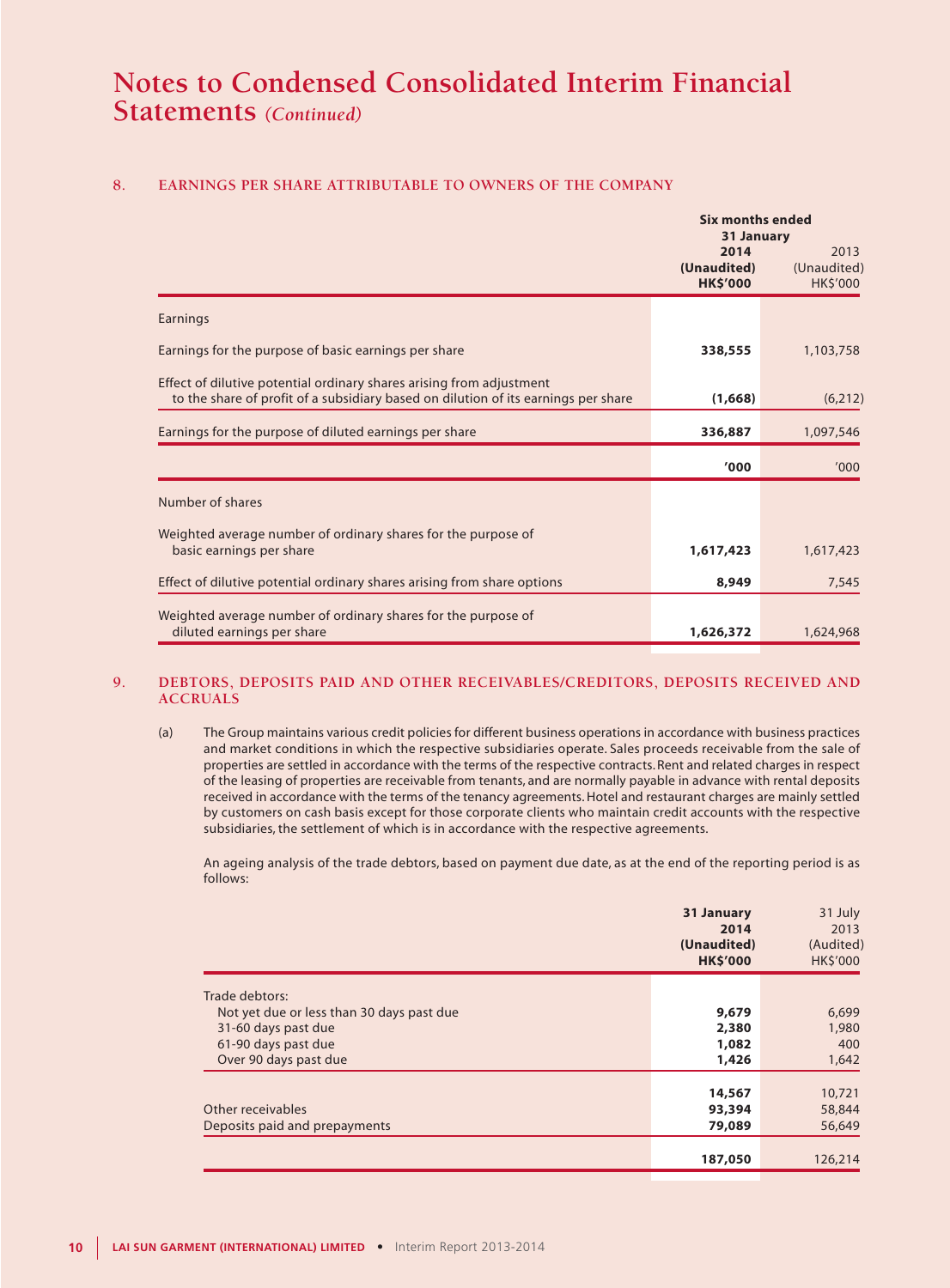#### **9. DEBTORS, DEPOSITS PAID AND OTHER RECEIVABLES/CREDITORS, DEPOSITS RECEIVED AND ACCRUALS** *(CONTINUED)*

(b) An ageing analysis of the trade creditors, based on payment due date, as at the end of the reporting period is as follows:

|                                                                                                                                      | 31 January<br>2014<br>(Unaudited)<br><b>HK\$'000</b> | 31 July<br>2013<br>(Audited)<br><b>HK\$'000</b> |
|--------------------------------------------------------------------------------------------------------------------------------------|------------------------------------------------------|-------------------------------------------------|
| Trade creditors:<br>Not yet due or less than 30 days past due<br>31-60 days past due<br>61-90 days past due<br>Over 90 days past due | 11,329<br>1,325<br>809<br>28                         | 9,171<br>1,488<br>87<br>237                     |
| Other payables and accruals<br>Deposits received and other provisions                                                                | 13,491<br>197,522<br>137,160<br>348,173              | 10,983<br>185,643<br>161,820<br>358,446         |

#### **10. TEMPORARY RECEIPT/OTHER RESERVE**

Temporary receipt represented proceeds from over-subscription of rights issue as at 31 January 2014 which were refunded to the subscribers subsequent to the end of reporting period.

Pursuant to the prospectus dated 13 January 2014, the Company proposed a rights issue of 258,787,744 shares on the basis of four rights shares for every twenty five existing shares of the Company at a subscription price of HK\$0.834 each. The rights issue was subsequently completed on 4 February 2014 (the "**Completion**"). The net proceeds from the rights issue of approximately HK\$210,329,000, after deduction of rights issue expenses of approximately HK\$5,500,000, were recorded as other reserve as at 31 January 2014. Following the Completion, approximately HK\$2,588,000 and HK\$207,741,000 would be credited to issued capital and share premium account, respectively.

#### **11. CAPITAL COMMITMENTS**

The Group had the following commitments not provided for in the condensed consolidated interim financial statements at the end of the reporting period:

|                                                                               | 31 January<br>2014<br>(Unaudited)<br><b>HK\$'000</b> | 31 July<br>2013<br>(Audited)<br>HK\$'000 |
|-------------------------------------------------------------------------------|------------------------------------------------------|------------------------------------------|
|                                                                               |                                                      |                                          |
| Contracted, but not provided for<br>Purchase of property, plant and equipment | 9,743                                                | 34,803                                   |
| Additions of investment properties                                            | 1,907                                                |                                          |
| Acquisition of a subsidiary                                                   |                                                      | 123,500                                  |
|                                                                               |                                                      |                                          |
|                                                                               | 11,650                                               | 158,303                                  |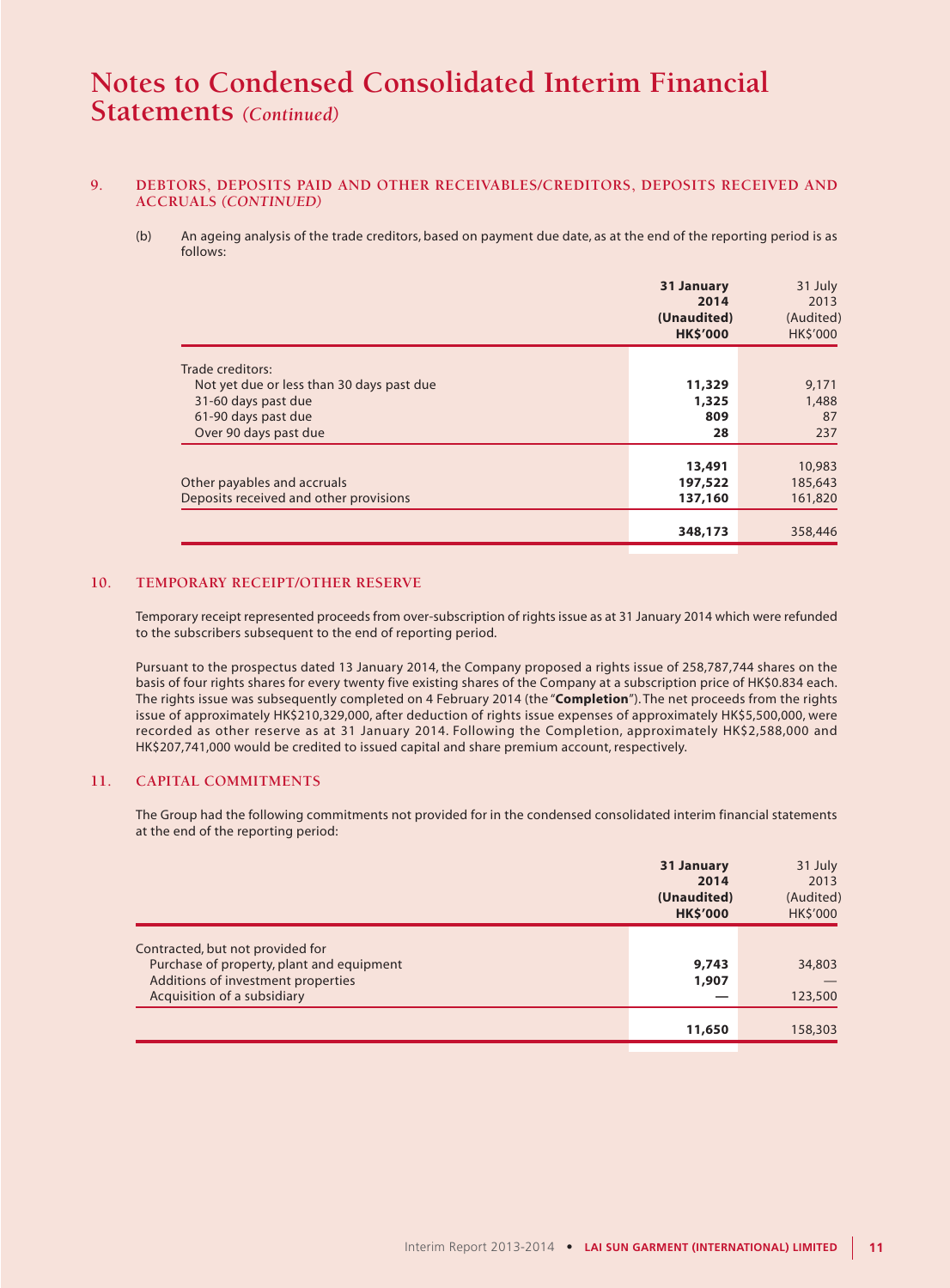#### **11. CAPITAL COMMITMENTS** *(CONTINUED)*

In addition, the Group's share of joint ventures' own capital commitments, in respect of future development expenditure of its investment properties, is as follows:

|                                                                        | 31 January<br>2014<br>(Unaudited)<br><b>HK\$'000</b> | 31 July<br>2013<br>(Audited)<br>HK\$'000 |
|------------------------------------------------------------------------|------------------------------------------------------|------------------------------------------|
| Authorised, but not contracted for<br>Contracted, but not provided for | 9,713<br>193,627                                     | 24,821                                   |
|                                                                        | 203,340                                              | 24,821                                   |

#### **12. CONTINGENT LIABILITIES**

- (a) In connection with the disposal (the "**Disposal**") of 100% interests in Majestic Hotel and Majestic Centre, Kowloon, Hong Kong by Taiwa Land Investment Company, Limited ("**Taiwa**"), an indirect 50%-owned associate of LSD, Taiwa, LSD, and the other 50% beneficial shareholder of Taiwa (collectively the "**Covenantors**") entered into a tax deed (the "**Tax Deed**") with the purchaser of the Disposal, and Majestic Hotel Enterprises Holding Limited and Majestic Centre Holding Limited and their subsidiaries (collectively the "**Properties Holding Companies**") on 17 July 2007. Pursuant to the Tax Deed, the Covenantors severally agreed to indemnify the Properties Holding Companies against any taxation on profits levied by relevant tax authority in Hong Kong resulting from events which happened prior to the completion of the Disposal for a maximum amount of HK\$30 million. As such, the maximum liability of LSD under the Tax Deed is HK\$15 million. The Tax Deed is valid for a period of 7 years from the date of its execution.
- (b) Pursuant to an indemnity deed (the "**Lai Fung Tax Indemnity Deed**") dated 12 November 1997 entered into between LSD and Lai Fung Holdings Limited ("**Lai Fung**"), LSD has undertaken to indemnify Lai Fung in respect of certain potential income tax and land appreciation tax ("**LAT**") of the People's Republic of China (the "**PRC**") payable or shared by Lai Fung in consequence of the disposal of any of the property interests attributable to Lai Fung through its subsidiaries and its associates as at 31 October 1997 (the "**Property Interests**"). These tax indemnities given by LSD apply in so far as such tax is applicable to the difference between (i) the value of the Property Interests in the valuation thereon by Chesterton Petty Limited (currently known as "**Knight Frank Petty Limited**"), independent chartered surveyors, as at 31 October 1997 (the "**Valuation**"); and (ii) the aggregate costs of such Property Interests incurred up to 31 October 1997, together with the amount of unpaid land costs, unpaid land premium and unpaid costs of resettlement, demolition and public utilities and other deductible costs in respect of the Property Interests. The Lai Fung Tax Indemnity Deed assumes that the Property Interests are disposed of at the values attributed to them in the Valuation, computed by reference to the rates and legislation governing PRC income tax and LAT prevailing at the time of the Valuation.

The indemnities given by LSD do not cover (i) new properties acquired by Lai Fung subsequent to the listing of the shares of Lai Fung on The Stock Exchange of Hong Kong Limited (the "**Listing**"); (ii) any increase in the relevant tax which arises due to an increase in tax rates or changes to the legislation prevailing at the time of the Listing; and (iii) any claim to the extent that provision for deferred tax on the revaluation surplus has been made in the calculation of the adjusted net tangible asset value of Lai Fung as set out in Lai Fung's prospectus dated 18 November 1997.

After taking into account the plans and the status of the Property Interests held by Lai Fung as at 31 January 2014 which are covered under the Lai Fung Tax Indemnity Deed and the prevailing tax rates and legislation governing PRC income tax and LAT, the Group recorded an aggregate provision for tax indemnity of approximately HK\$1,004,940,000 as at 31 January 2014 (31 July 2013: HK\$865,923,000), of which HK\$24,302,000 (31 July 2013: Nil) is included in creditors, deposits received and accruals and HK\$980,638,000 (31 July 2013: HK\$865,923,000) is included in provision for tax indemnity. Therefore, an additional provision for tax indemnity of HK\$139,017,000 (Six months ended 31 January 2013: Nil) is recognised in the condensed consolidated income statement for the six months ended 31 January 2014.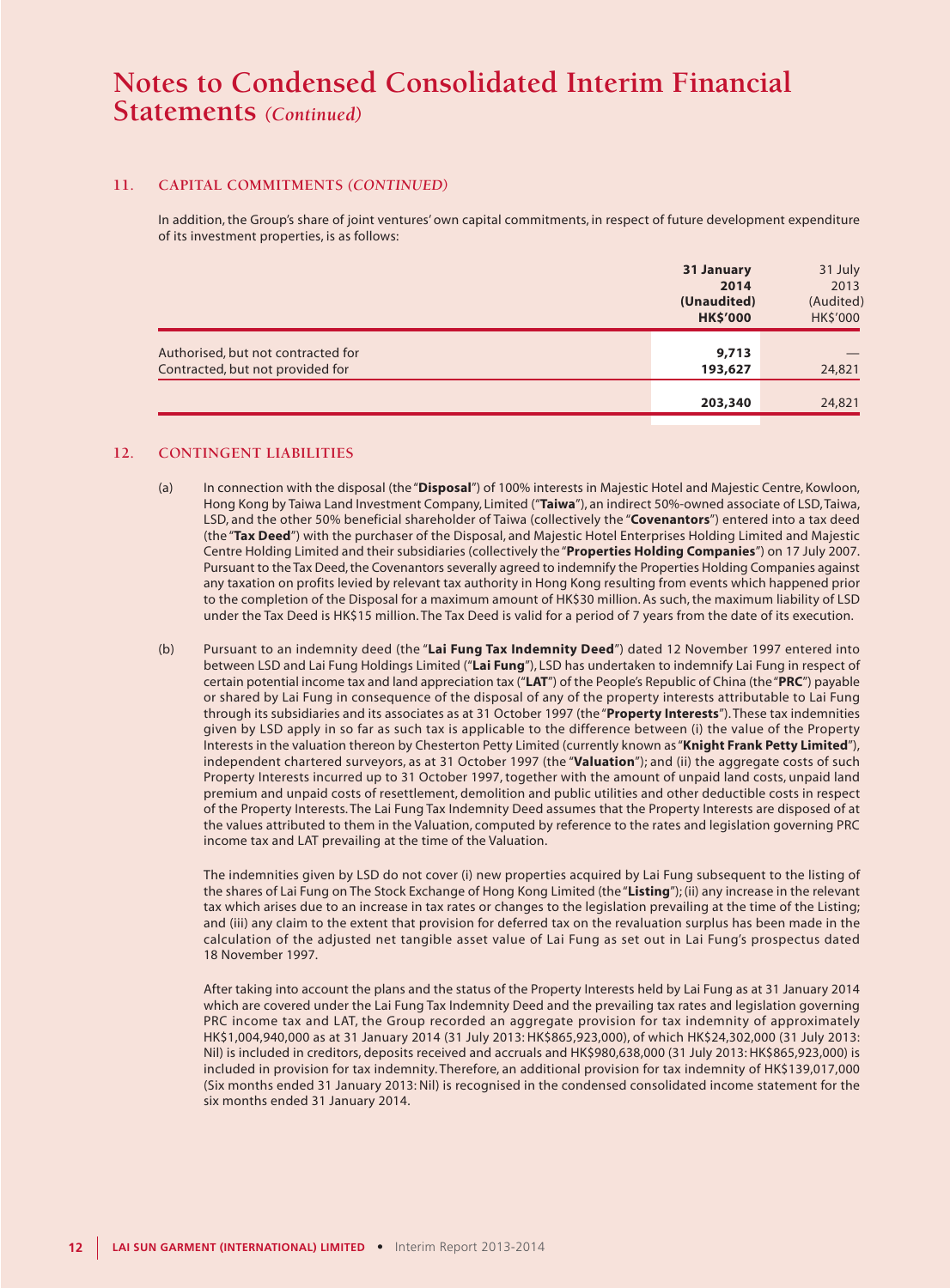### **13. RELATED PARTY TRANSACTIONS**

In addition to the related party transactions and balances detailed elsewhere in the condensed consolidated interim financial statements, the Group entered into the following material transactions with related parties during the period:

#### **(a) Transactions with related parties**

|                                                                   | <b>Six months ended</b><br>31 January | 2013           |
|-------------------------------------------------------------------|---------------------------------------|----------------|
|                                                                   | 2014                                  |                |
|                                                                   | (Unaudited)                           | (Unaudited)    |
|                                                                   | <b>HK\$'000</b>                       | <b>HKS'000</b> |
|                                                                   |                                       |                |
| Rental income and building management fee received from eSun      |                                       |                |
| and its subsidiaries, an associate                                | 4,744                                 | 2,846          |
| Rental expenses and building management fees paid to an associate | 936                                   | 902            |
| Purchase of leasehold buildings from a joint venture              |                                       | 205,000        |
| Purchase of properties for sale from a joint venture              | 1,790                                 |                |

The above transactions were entered into based on terms stated in the respective agreements or contracts and were charged on bases mutually agreed by the respective parties.

#### **(b) Compensation of key management personnel of the Group**

|                                                     | Six months ended<br>31 January         |                                       |
|-----------------------------------------------------|----------------------------------------|---------------------------------------|
|                                                     | 2014<br>(Unaudited)<br><b>HK\$'000</b> | 2013<br>(Unaudited)<br><b>HKS'000</b> |
|                                                     |                                        |                                       |
| Short term employee benefits                        | 17,051                                 | 14,723                                |
| Employee share option benefits                      |                                        | 28,104                                |
| Post-employment benefits                            | 46                                     | 46                                    |
| Total compensation paid to key management personnel | 17,097                                 | 42,873                                |

#### **14. FAIR VALUE HIERARCHY OF FINANCIAL INSTRUMENTS**

#### **Financial instruments measured at amortised cost**

Except for the guaranteed notes with fair value of approximately HK\$2,658,520,000 (31 July 2013: HK\$2,577,029,000), the directors consider the carrying amounts of all other financial assets and financial liabilities measured at amortised cost approximate to their fair values as at the end of the reporting period.

#### **Financial instruments measured at fair value**

The Group uses the following hierarchy for measurements of fair values of financial instruments on a recurring basis:

- Level 1: based on quoted prices (unadjusted) in active markets for identical assets or liabilities
- Level 2: based on valuation techniques for which the lowest level input that is significant to the fair value measurement is observable, either directly or indirectly
- Level 3: based on valuation techniques for which the lowest level input that is significant to the fair value measurement is unobservable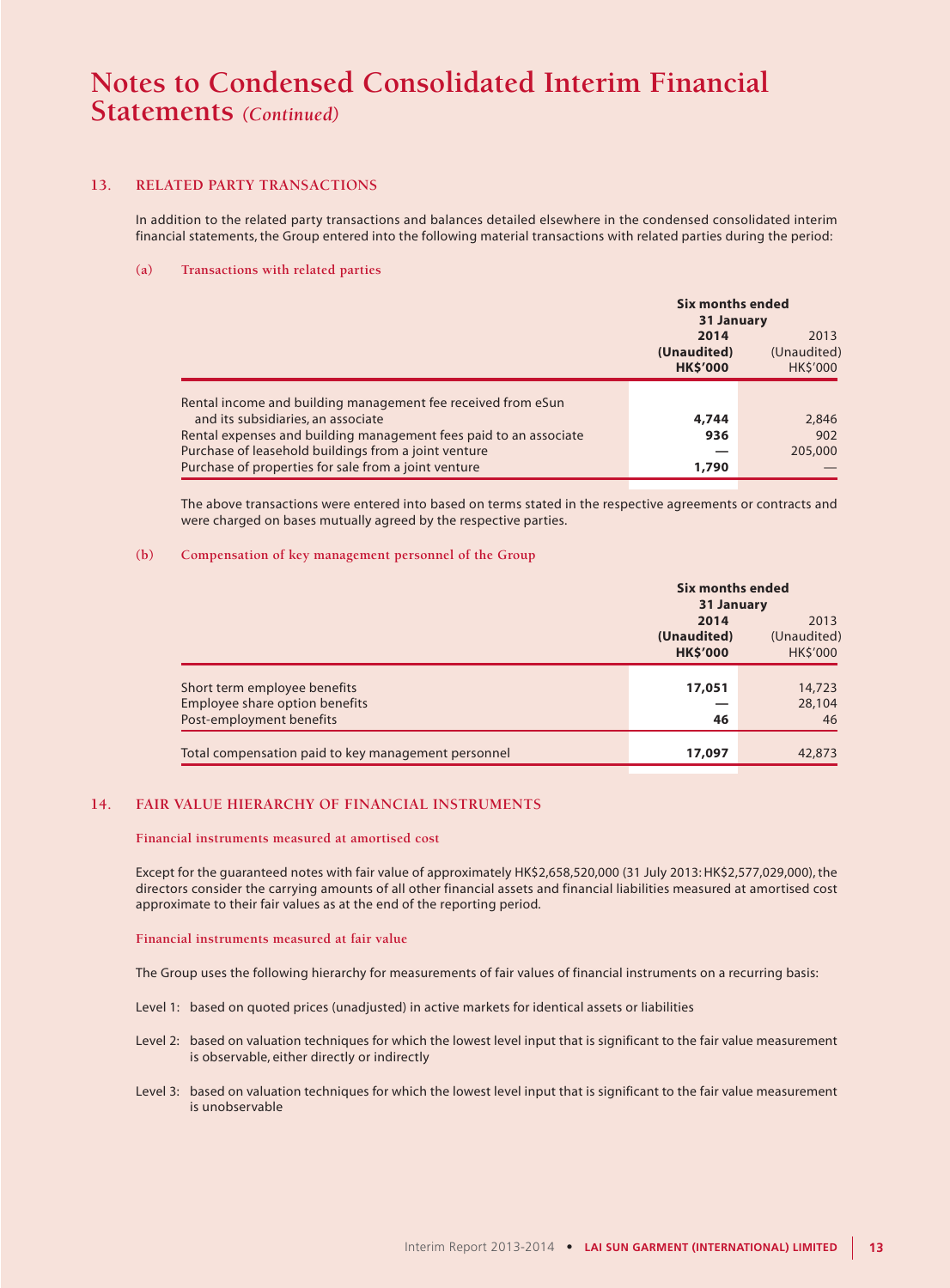### **14. FAIR VALUE HIERARCHY OF FINANCIAL INSTRUMENTS** *(CONTINUED)*

**Financial instruments measured at fair value** *(Continued)*

#### **As at 31 January 2014**

|                                                                                                | Level 1<br>(Unaudited)<br><b>HK\$'000</b> | Level 2<br>(Unaudited)<br><b>HK\$'000</b> | Level 3<br>(Unaudited)<br><b>HK\$'000</b> | <b>Total</b><br>(Unaudited)<br><b>HK\$'000</b> |
|------------------------------------------------------------------------------------------------|-------------------------------------------|-------------------------------------------|-------------------------------------------|------------------------------------------------|
| Available-for-sale financial assets, at fair value<br>Equity investments at fair value through |                                           | 1,188,118                                 |                                           | 1,188,118                                      |
| profit or loss                                                                                 | 6,324                                     |                                           |                                           | 6,324                                          |
|                                                                                                | 6,324                                     | 1,188,118                                 |                                           | 1,194,442                                      |
| As at 31 July 2013                                                                             |                                           |                                           |                                           |                                                |
|                                                                                                | Level 1<br>(Audited)<br><b>HK\$'000</b>   | Level 2<br>(Audited)<br><b>HK\$'000</b>   | Level 3<br>(Audited)<br><b>HK\$'000</b>   | Total<br>(Audited)<br><b>HK\$'000</b>          |
| Available-for-sale financial assets, at fair value<br>Equity investments at fair value through |                                           | 1,183,968                                 |                                           | 1,183,968                                      |
| profit or loss                                                                                 | 7,489                                     |                                           |                                           | 7,489                                          |
|                                                                                                | 7,489                                     | 1,183,968                                 |                                           | 1,191,457                                      |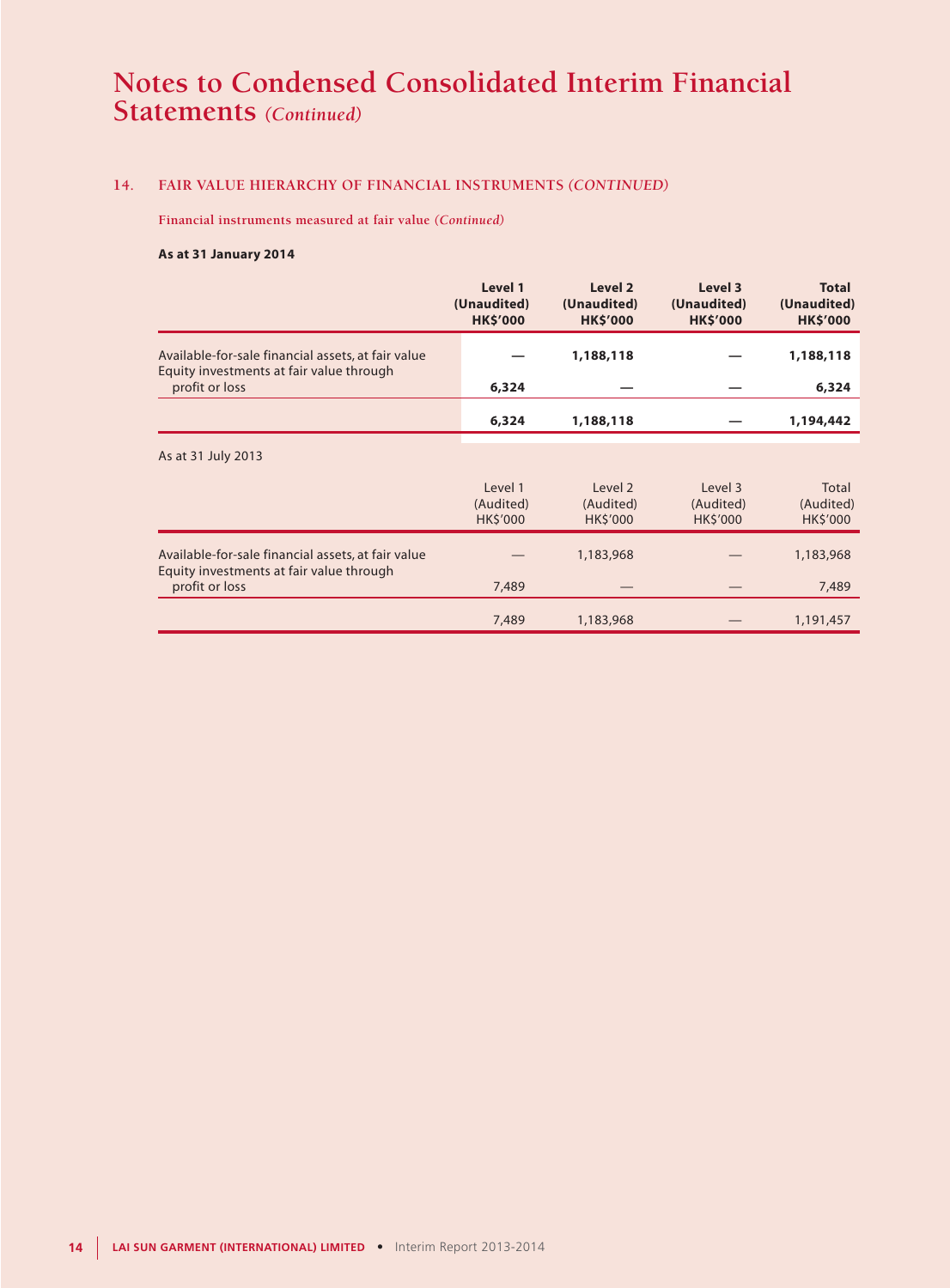# **Interim Dividend**

The Board of the Company has resolved not to declare the payment of an interim dividend for the financial year ending 31 July 2014. No interim dividend was declared in respect of the last corresponding period.

As at 31 January 2014, the Company did not have any reserves available for distribution in accordance with the provisions of Section 79B of the Companies Ordinance, Chapter 32 of the Laws of Hong Kong. The Companies Ordinance in Hong Kong has changed in early March 2014 and the process for restoring the reserves for distribution has been simplified and can be achieved by way of a unilateral declaration of solvency by the Board. The Board intends to make such declaration of solvency and is studying the changes in the Companies Ordinance and preparing for such approval process.

# **Management Discussion and Analysis**

## **BUSINESS REVIEW AND OUTLOOK**

The global economy is on a delicate recovery path with the United States leading the way through improving economic and employment conditions. However, a number of factors still shroud the horizon: the weak euro zone economy, adjustments to the macroeconomic policies of major economies, and geopolitical tensions. As a global financial centre, Hong Kong's economic performance is clearly not immune from the challenges faced by the major economies around the world.

The property sector in Hong Kong could be described as a tale of two cities: retail market well supported by low unemployment and robust visitors trend with the office leasing market stabilising with some improvements, but the residential market continues to be quiet since the introduction of control measures in late 2012 and early 2013. It is very likely that these control measures, barring any unforeseen circumstances, are here to stay until land supply has caught up; which is likely to take some years notwithstanding the government's emphasis and effort. Labour supply shortage in the construction industry drove wage inflation and continues to pose a challenge on the cost management side of the picture.

The Group performed admirably against this challenging environment: rental income increased through tenant mix adjustments, rental reversion and addition of the CCB Tower that is fully leased subsequent to the period end, rental proceeds of which was recognised as contributions from joint venture. Sale of Ocean One is substantially completed at the intended average selling price and boosted the revenue and profit of the Group compared to the same period last year.

The management believes it is paramount to prepare the Group for the challenges and opportunities ahead. The Group completed a series of corporate activities as part of the new strategy to improve funding sources, execution capabilities and overall coordination with the wider Lai Sun Group. Further to securing the Tseung Kwan O site in the same period last year, the Group participated in a number of government tenders to grow the pipeline. Major subsidiary of the Group, Lai Sun Development Company Limited ("**LSD**"), was named the most preferred proponent by Ocean Park for the Ocean Park Hotel project in October 2013. We are working with Ocean Park to complete the government approval processes and expect to be awarded the project soon. The Ocean Park Hotel, to be operated by the Marriott group, will provide a total of 495 rooms and approximately 190,210 square feet of attributable rental space to the existing rental portfolio attributable to the Group of approximately 1.0 million square feet. We are excited by the prospects of the Ocean Park Hotel project given the favourable supply and demand picture, which is underpinned by robust growth in visitor numbers and coinciding with the expansion of Ocean Park. The completion of the Observatory Road project will add an attributable rental gross floor area ("**GFA**") of approximately 42,900 square feet in the prime Tsim Sha Tsui area of Hong Kong when it is completed in the third quarter of 2015. The Tai Hang Road project, with 9 luxury units located at one of the most sought after addresses in Hong Kong with attributable GFA of approximately 15,800 square feet, was completed in January 2014 and the Group is preparing for its sale currently. Construction of the Tseung Kwan O site has commenced and is on-track for completion in 2017.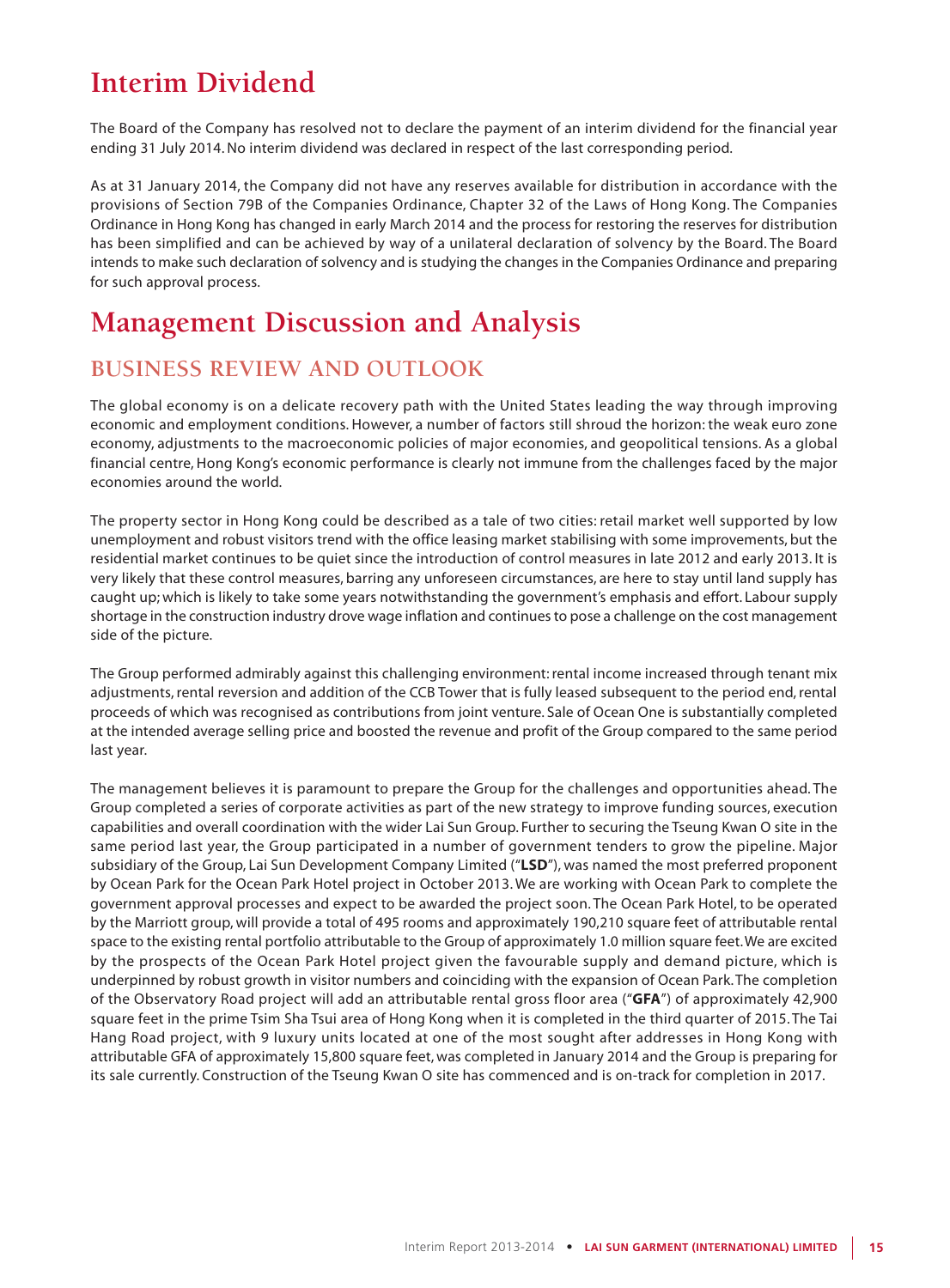## **BUSINESS REVIEW AND OUTLOOK** *(CONTINUED)*

Subsequent to the period, the Group raised net proceeds of approximately HK\$210.3 million through a 4-for-25 rights issue, which will be used for general working capital purposes.

The Group's strong cash position of HK\$3,741.1 million of cash on hand, excluding proceeds from over-subscription of rights issue of HK\$5,809.1 million which was subsequently refunded to the subscribers in February 2014, with a net debt to equity ratio of 22% as at 31 January 2014 provides the Group full confidence and the means to review opportunities more actively. However, the Group will continue its prudent and flexible approach in growing the landbank and managing its financial position.

# **OVERVIEW OF INTERIM RESULTS**

For the six months ended 31 January 2014, the Group recorded turnover of HK\$1,271.8 million (2013: HK\$470.3 million) and a gross profit of HK\$605.6 million (2013: HK\$317.7 million), representing an increase of approximately 170% and 91%, respectively, over the same period last year. Turnover from rental income, sales of properties, hotel and restaurant and other operations during the period was HK\$284.3 million (2013: HK\$256.1 million), HK\$722.7 million (2013: HK\$1.2 million) and HK\$264.8 million (2013: HK\$213.0 million), respectively.

Profit before tax, excluding finance costs and property revaluations, was HK\$342.1 million (2013: HK\$188.8 million). Net profit attributable to owners of the Company was approximately HK\$338.6 million (2013: HK\$1,103.8 million), representing a decrease of approximately 69% over the same period of last year. Excluding the effect of property revaluations, net profit attributable to owners of the Company increased to approximately HK\$79.3 million (2013: HK\$47.2 million), primarily due to the successful sale of the majority of units at Ocean One. Basic earnings per share including and excluding the effect of property revaluations was HK\$0.209 (2013: HK\$0.682) and HK\$0.049 (2013: HK\$0.029), respectively.

|                                                                              | Six months ended 31 January |              |  |  |
|------------------------------------------------------------------------------|-----------------------------|--------------|--|--|
|                                                                              | 2014                        | 2013         |  |  |
| <b>Profit attributable to owners of the Company</b>                          | <b>HK\$ million</b>         | HK\$ million |  |  |
| Reported                                                                     | 338.6                       | 1,103.8      |  |  |
| Adjustments in respect of revaluation gains of investment properties held by |                             |              |  |  |
| — subsidiaries                                                               | (206.6)                     | (804.9)      |  |  |
| - associates and joint ventures                                              | (52.7)                      | (251.7)      |  |  |
| Profit attributable to owners of the Company excluding revaluation gains     |                             |              |  |  |
| of investment properties                                                     | 79.3                        | 47.2         |  |  |

Equity attributable to owners of the Company as at 31 January 2014 amounted to HK\$11,988.6 million, up from HK\$11,035.3 million as at 31 July 2013. Net asset value per share attributable to owners of the Company increased by 9% to HK\$7.412 per share as at 31 January 2014 from HK\$6.823 per share as at 31 July 2013, representing a discount of 83% to the share price of HK\$1.230 as at 31 January 2014.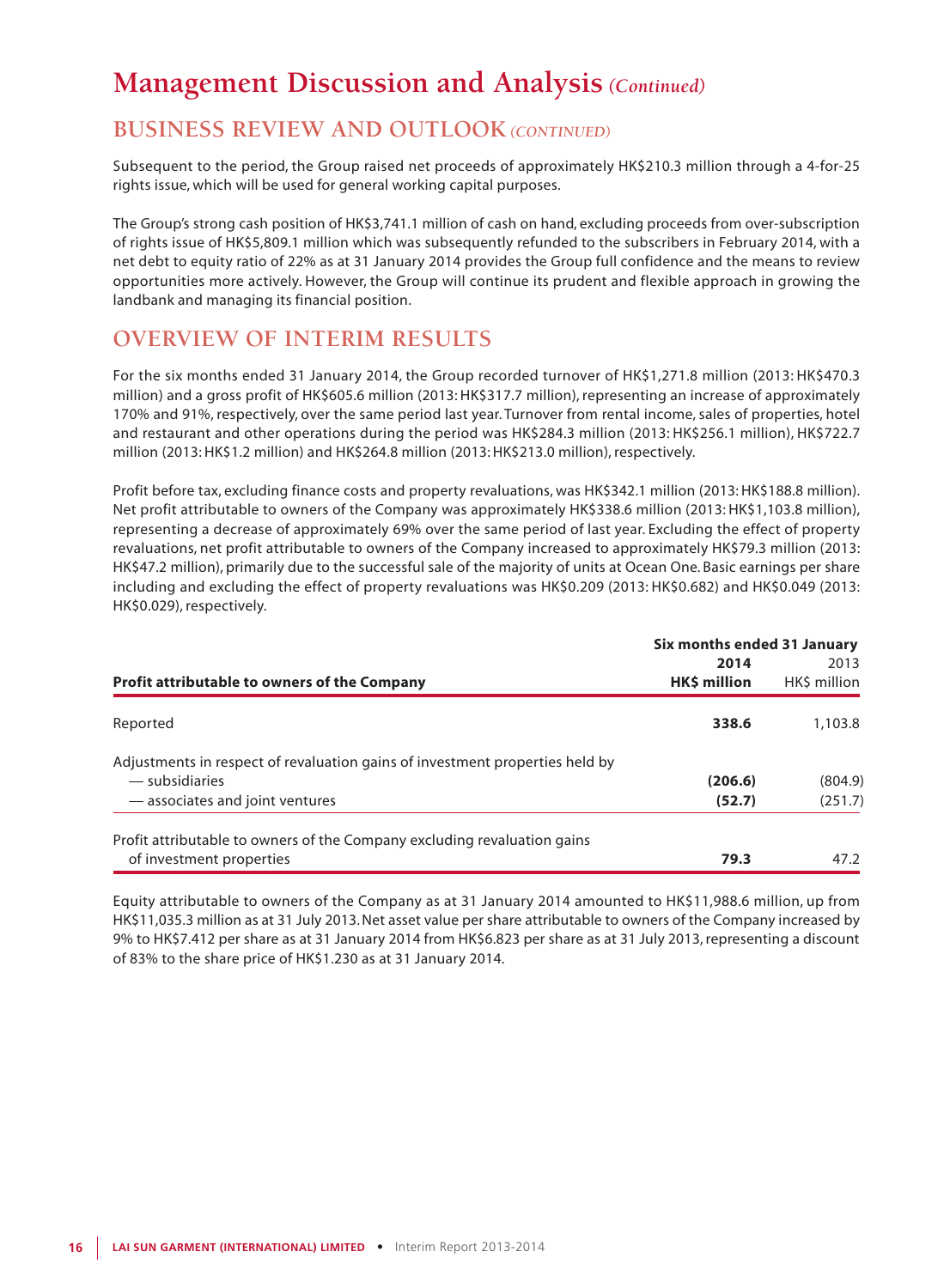# **PROPERTY PORTFOLIO COMPOSITION**

Approximate attributable GFA (in '000 square feet) and car-parking spaces of the Group's major properties as at 31 January 2014:

|                                                      | Commercial/<br><b>Retail</b> | <b>Office</b> | <b>Industrial</b> | <b>Residential</b> | Hotel | <b>Total</b><br>(excluding<br>car-parking<br>spaces &<br>ancillary | No. of<br>car-parking<br>spaces<br>attributable<br>facilities) to the Group |
|------------------------------------------------------|------------------------------|---------------|-------------------|--------------------|-------|--------------------------------------------------------------------|-----------------------------------------------------------------------------|
| Completed Properties Held for Rental <sup>1</sup>    | 323                          | 453           | 206               |                    |       | 982                                                                | 540                                                                         |
| <b>Completed Hotel Properties</b>                    |                              |               |                   |                    | 51    | 51                                                                 |                                                                             |
| Properties Under Development <sup>2</sup>            | 68                           |               |                   | 119                |       | 187                                                                | 90                                                                          |
| Completed Properties Held for Sale <sup>3</sup>      | 9                            |               |                   | 36                 |       | 45                                                                 | 22                                                                          |
| <b>Total GFA of major properties</b><br>of the Group | 400                          | 453           | 206               | 155                | 51    | 1,265                                                              | 652                                                                         |

*1. Completed and rental generating properties*

*2. All properties under construction*

*3. Completed properties held for sale*

The above table does not include GFA of properties held by Lai Fung.

# **PROPERTY INVESTMENT**

## **Rental Income**

During the period under review, the Group's rental operations recorded a turnover of HK\$284.3 million (2013: HK\$256.1 million), representing an 11% increase over the same period last year. The increase was primarily due to continued management of tenant mix and rental reversion at major investment properties. CCB Tower, the 50:50 joint venture project of LSD, is fully leased subsequent to the period end and the rental proceeds was recognised as contributions from joint venture.

The Group wholly owns five major rental properties in Hong Kong, namely Cheung Sha Wan Plaza, Causeway Bay Plaza 2, Lai Sun Commercial Centre, commercial podium of Crocodile Center and Por Yen Building.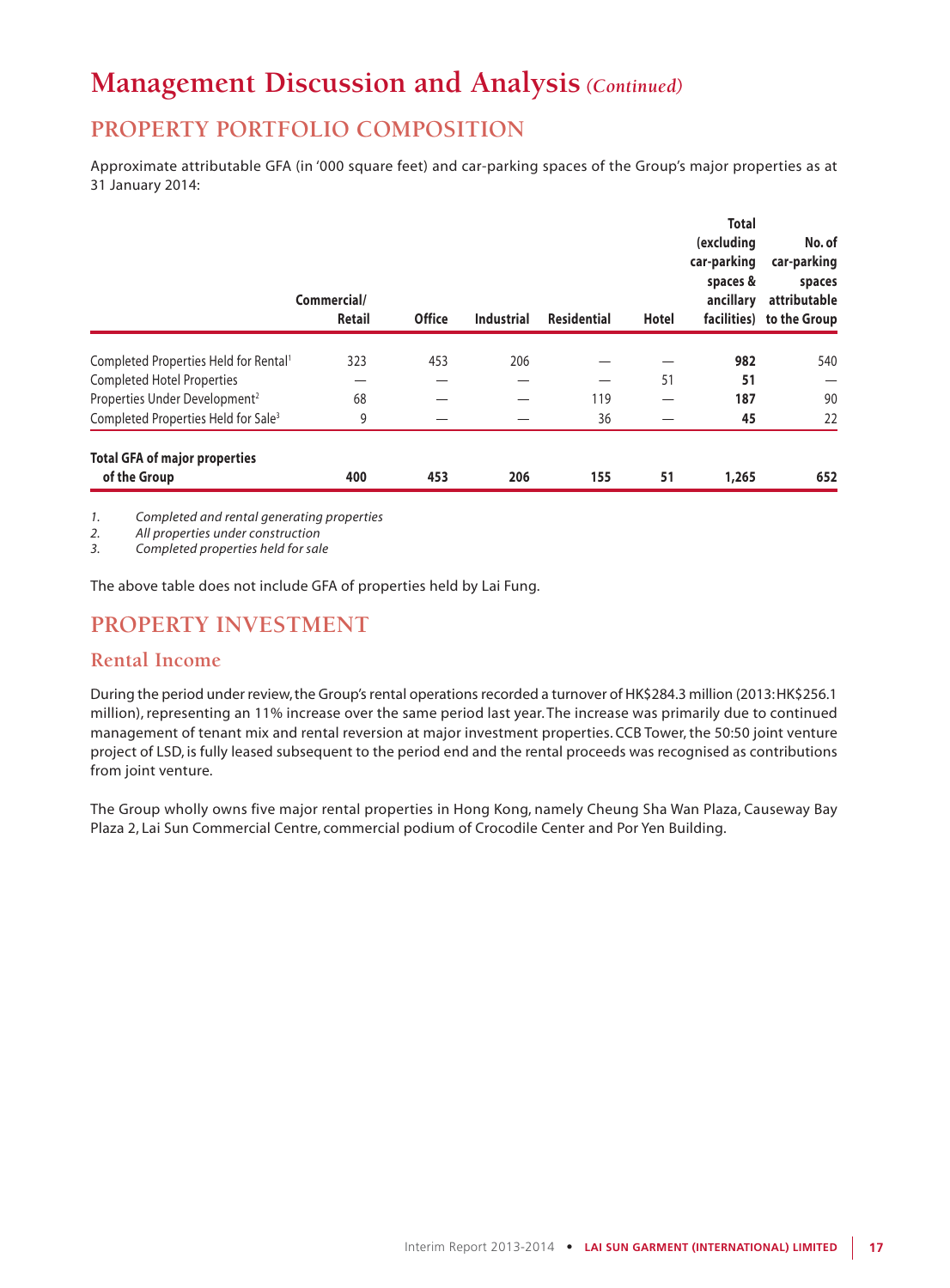## **PROPERTY INVESTMENT** *(CONTINUED)*

### **Rental Income** *(Continued)*

Breakdown of rental turnover by major rental properties is as follows:

|                                                             | Six months ended 31 January |              |        |           |
|-------------------------------------------------------------|-----------------------------|--------------|--------|-----------|
|                                                             | 2014                        | 2013         | $\%$   | occupancy |
|                                                             | HK\$ million                | HK\$ million | Change | (% )      |
| Cheung Sha Wan Plaza                                        |                             |              |        |           |
| (including car-parking spaces)                              | 134.6                       | 120.9        | 11     | 98.7      |
| Causeway Bay Plaza 2                                        |                             |              |        |           |
| (including car-parking spaces)                              | 73.0                        | 65.8         | 11     | 96.8      |
| Lai Sun Commercial Centre                                   |                             |              |        |           |
| (including car-parking spaces)                              | 24.1                        | 25.1         | $-4$   | 89.2      |
| Crocodile Center                                            |                             |              |        |           |
| (commercial podium)                                         | 39.3                        | 34.1         | 15     | 100.0     |
| Por Yen Building                                            | 6.9                         | 6.0          | 15     | 98.7      |
| <b>Others</b>                                               | 6.4                         | 4.2          | 52     | N/A       |
|                                                             |                             |              |        |           |
| Total:<br>Rental proceeds from joint venture project of LSD | 284.3                       | 256.1        | 11     |           |
| CCB Tower (50% basis)                                       | 50.5                        |              | N/A    | 95.7      |

## **Review of major rental properties**

### *Hong Kong Properties*

#### *Cheung Sha Wan Plaza*

The asset comprises of an 8-storey and a 7-storey office tower erected on top of a retail podium which was completed in 1989. It is located on top of the Lai Chi Kok MTR station with a total GFA of approximately 689,500 square feet (excluding car-parking spaces). The arcade is positioned to serve the local communities nearby with major banks and recognised restaurants chains as the key tenants.

#### *Causeway Bay Plaza 2*

The asset comprises of a 28-storey commercial/office building with car parking facilities at basement levels which was completed in 1992. It is located at the heart of Causeway Bay with a total GFA of approximately 208,500 square feet (excluding car-parking spaces). Key tenants include a branch of HSBC, commercial offices and major restaurants.

#### *Lai Sun Commercial Centre*

The asset comprises a 13-storey commercial/carpark complex completed in 1987. It is located near the Lai Chi Kok MTR station with a total GFA of approximately 188,500 square feet (excluding car-parking spaces).

#### *CCB Tower, 3 Connaught Road Central*

LSD has a 50:50 interest with China Construction Bank Corporation ("**CCB**") in the joint redevelopment project of the former Ritz-Carlton Hotel in Central. This office tower is a landmark property in Central featuring underground access to the MTR station in Central. The property has a total GFA of approximately 229,000 square feet (excluding carparking spaces). CCB Tower was completed in 2013 and added approximately 59,500 square feet of attributable GFA to our rental portfolio. Subsequent to the period end, CCB Tower has been fully leased with 15 floors of the office floors and 2 banking hall floors leased by CCB for its Hong Kong operations and it is expected to contribute in the coming financial year.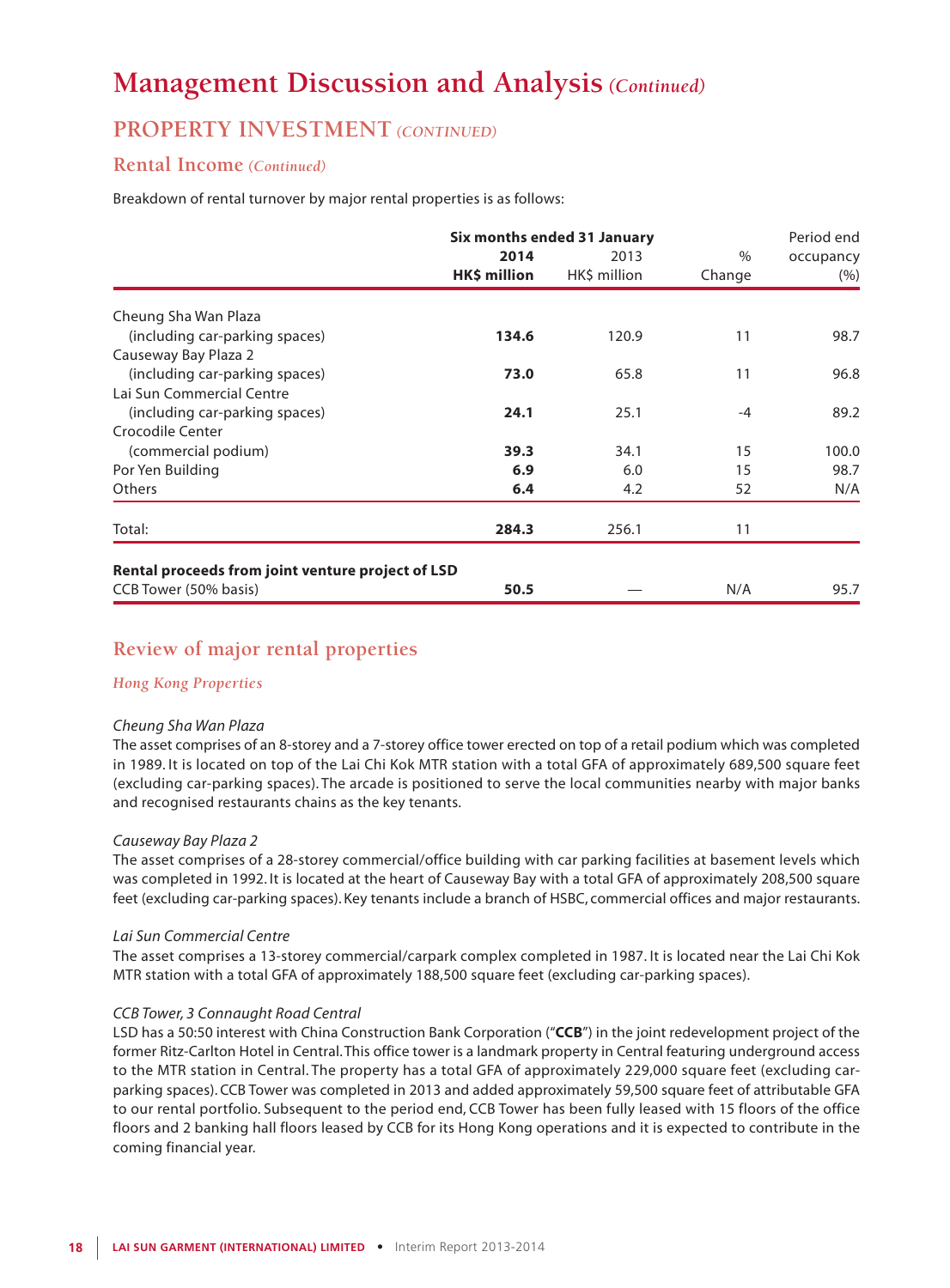## **PROPERTY INVESTMENT** *(CONTINUED)*

## **Review of major rental properties** *(Continued)*

*Hong Kong Properties (Continued)*

#### *Crocodile Center*

Crocodile Center is a 25-storey commercial/office building which was completed in 2009 and located near the Kwun Tong MTR station. The Group owns the commercial podium which has a total GFA of approximately 97,800 square feet (excluding car-parking spaces). Tenants dominated by local restaurant groups.

#### Por Yen Building

The Por Yen Building, being a 14-storey industrial building with total GFA of approximately 123,200 square feet excluding car-parking spaces, is located at the hub of Cheung Sha Wan Business Area and is near to the Lai Chi Kok MTR station.

### *Overseas Property*

### *36 Queen Street, London EC4 1HJ, United Kingdom*

In February 2011, LSD acquired an office building in the city in central London located at 36 Queen Street. Completed in 1986, it comprises of a total gross internal area of approximately 61,000 square feet of office accommodation extending over basement, ground and six upper floors. Comprehensive refurbishment and renovation work has been completed and the building is currently being leased.

## **PROPERTY DEVELOPMENT**

For the six months ended 31 January 2014, recognised turnover from sales of properties was HK\$722.7 million (2013: HK\$1.2 million), representing a significant increase over the same period last year. The exceptional performance was due to the sale of residential units in Ocean One.

## **Review of major projects for sale**

### *Ocean One, 6 Shung Shun Street, Yau Tong*

The Group wholly owns this development project, namely "Ocean One" located at No. 6 Shung Shun Street, Yau Tong, Kowloon. This property is a residential-cum-commercial property with a total GFA of about 122,000 square feet (excluding car-parking spaces) or 124 residential units and 2 commercial units. The estimated total development cost (including land cost and lease modification premium) is about HK\$730 million.

As at 31 January 2014, the Group has sold 82 units out of a total of 124 residential units of which the sale of 68 residential units were completed during the period under review. A total of HK\$567.7 million was recognised during the period under review and the average selling prices based on net saleable area and GFA are approximately HK\$13,600 per square foot and HK\$10,200 per square foot, respectively. Subsequent to the period end and up to 28 February 2014, we have completed the sale of a further 4 residential units with total sales proceeds of HK\$34.8 million.

### *335-339 Tai Hang Road, Hong Kong*

The Group wholly owns the site located at 335-339 Tai Hang Road, Hong Kong. The Group is developing the site into a luxury residential property with a total GFA of about 30,400 square feet (excluding car-parking spaces). The total development cost (including land cost and lease modification premium) is estimated to be about HK\$670 million. This project has been completed during the current period and the Group is preparing the sale of this project.

## **Review of major projects under development**

### *2-12 Observatory Road*

LSD completed the acquisition of a 50% interest in a project at Observatory Road, Kowloon with the buildings previously erected there known as Nos. 2-12, Observatory Road, Kowloon in November 2011. The joint venture partner is Henderson Land.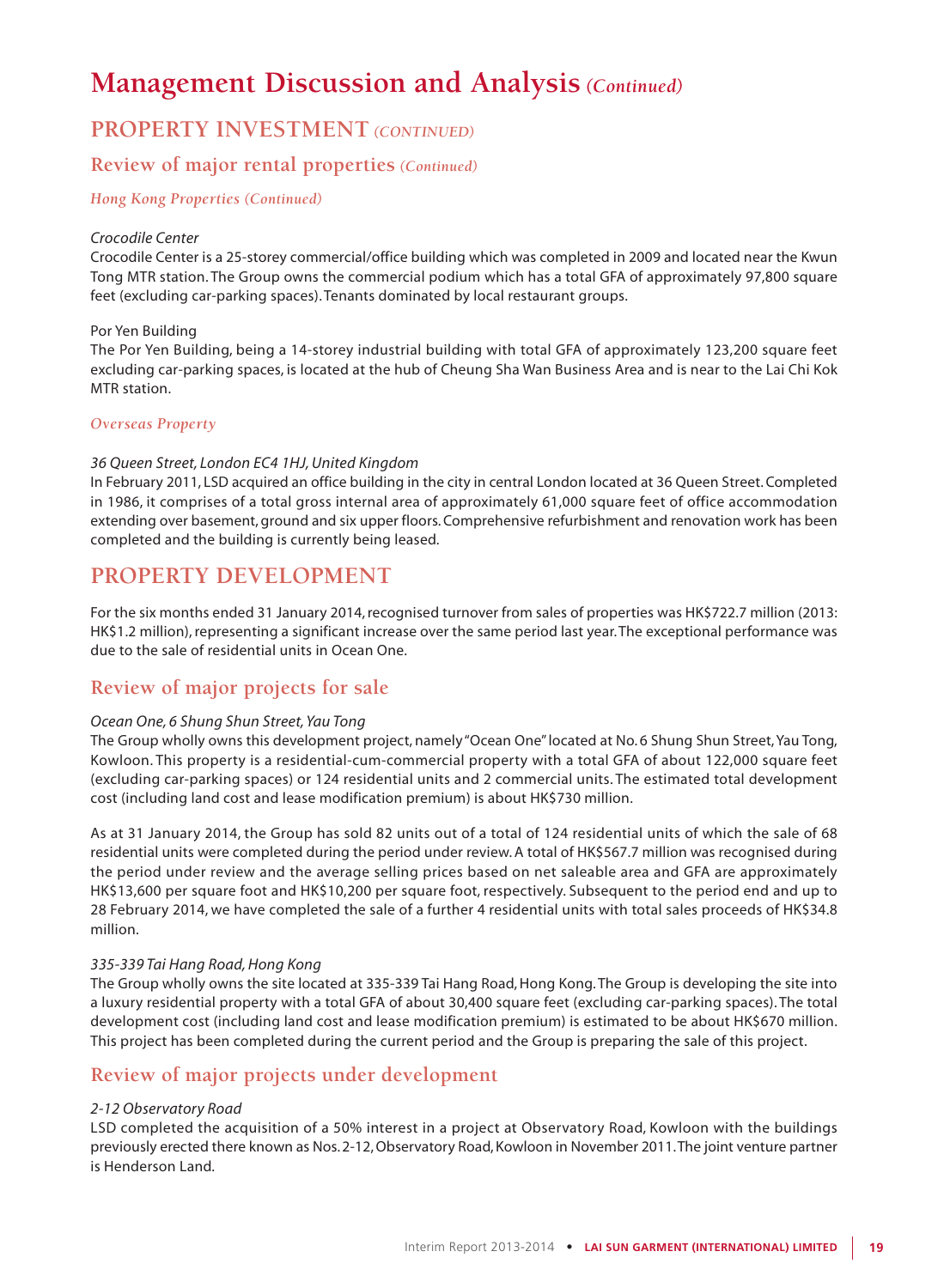# **PROPERTY DEVELOPMENT** *(CONTINUED)*

## **Review of major projects under development** *(Continued)*

### *2-12 Observatory Road (Continued)*

The site is being planned to be redeveloped into a multi-storey commercial building with a total GFA of approximately 165,200 square feet (excluding car-parking spaces). The total development cost is estimated to be approximately HK\$2.3 billion including an estimated land value of approximately HK\$1.8 billion. The new building is expected to be completed in the third quarter of 2015.

The Group reached an agreement with the Government to modify its land lease in relation to the relaxation of the development plot ratio and height restriction. Land premium of about HK\$133.7 million was paid during the period.

#### *Area 68A2, Tseung Kwan O*

In November 2012, LSD successfully tendered for and secured a site located at Area 68A2, Tseung Kwan O, New Territories, through a 50% joint venture vehicle. The lot has a total area of approximately 229,000 square feet with a permitted total GFA of approximately 556,100 square feet split into approximately 458,600 square feet for residential use and approximately 97,500 square feet for commercial use. The current intention is to develop the lot primarily into a residential project for sale, comprising residential towers as well as houses. Completion is expected to be in the second half of 2017.

# **HOTEL AND RESTAURANT OPERATIONS**

For the six months ended 31 January 2014, hotel and restaurant operations contributed HK\$253.1 million to the Group's turnover (2013: HK\$202.8 million), representing an increase of approximately 25% from the same period last year. Majority of the turnover from hotel and restaurant operations was derived from the Group's operation of the Caravelle Hotel in Ho Chi Minh City, Vietnam.

Caravelle Hotel is a leading international 5-star hotel in the centre of the business, shopping and entertainment district in Vietnam. It is an elegant 24-storey tower with mixture of French colonial and traditional Vietnamese style and has 335 superbly appointed rooms, suites, exclusive Signature Floors, Signature Lounge, specially equipped room for the disabled. Total GFA attributable to the Group is approximately 51,100 square feet.

The restaurant operation includes the Group's interests in 11 restaurants in Hong Kong and Mainland China, including the Michelin 3 star Italian restaurant 8 1/2 Otto e Mezzo BOMBANA Hong Kong, Michelin 2 star Japanese restaurant Wagyu Takumi, 8<sup>1/2</sup> Otto e Mezzo BOMBANA Shanghai, CIAK — In The Kitchen at Landmark (opened in the fourth quarter in 2013), Wagyu Kaiseki Den, Gin Sai, Rozan, Kowloon Tang, Island Tang, Chiu Tang and China Tang Hong Kong at Landmark (opened in the fourth quarter in 2013).

The hotel and restaurant operations have extensive experience in providing consultancy and management services to hotels in Mainland China, Hong Kong and other Asian countries. The division's key strategy going forward will continue to focus on providing management services, particularly to capture opportunities arising from the developments of Lai Fung in Shanghai, Guangzhou and Zhongshan. The hotel division will manage Lai Fung's serviced apartments in Shanghai, Guangzhou and Zhongshan under the "STARR" brand. STARR Resort Residence Zhongshan soft opened in August 2013 and comprises two 16-storey blocks with 90 fully furnished serviced apartment units located in the Palm Lifestyle complex in Zhongshan Western district at Cui Sha Road, opposite to the new Zhongshan traditional Chinese medical centre. STARR Hotel Shanghai soft opened in November 2013 and is a 17-storey hotel with 287 fully furnished and equipped hotel units with kitchenette located in the Mayflower Lifestyle complex right in the heart of the Zhabei inner ring road district, within walking distance to Lines 1, 3 and 4 of the Shanghai Metro Station with easy access to major motorways. The Guangzhou "STARR Xin Hotel", located at the junction of Da Sha Tou Road and Yan Jiang Dong Road in Yuexiu District is expected to soft-open in the fourth quarter of 2014.

# **INTERESTS IN ASSOCIATES (eSun)**

Film production and distribution and media and entertainment divisions improved across the board. Turnover substantially improved and losses narrowed. The acquisition of Intercontinental Group Holdings Limited bolstered its cinema network and film distribution capability. Lai Fung's results were encouraging given the challenging operating environment in the property sector in Mainland China.

As a result, the contribution from eSun Holdings Limited increased from a loss to a profit of HK\$45.2 million (2013: loss of HK\$10.1 million).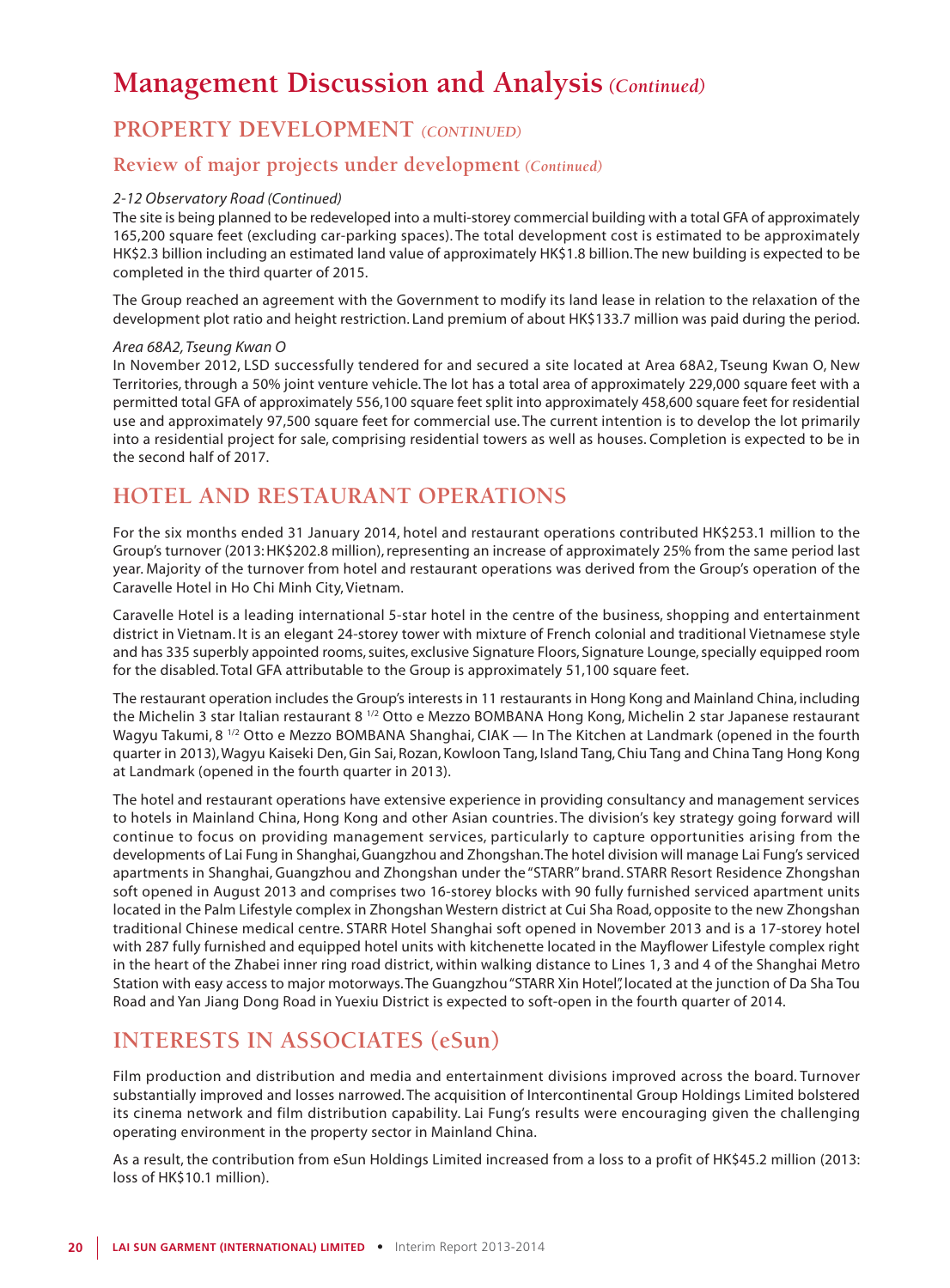# **INTERESTS IN JOINT VENTURES**

During the period under review, contribution from joint ventures decreased to HK\$49.2 million (2013: HK\$503.0 million). This is primarily due to lower revaluation gains of CCB Tower and the Observatory Road project.

# **LIQUIDITY AND FINANCIAL RESOURCES**

As at 31 January 2014, cash and bank balances and undrawn facilities held by the Group amounted to HK\$9,550.2 million and HK\$1,708.2 million, respectively. Cash and bank balances held by the Group excluding LSD as at 31 January 2014 was HK\$6,080.9 million, of which HK\$5,809.1 million, representing proceeds from over-subscription of rights issue, was subsequently refunded to the subscribers in February 2014.

The Group's sources of funding comprise mainly internal funds generated from the Group's business operations, loan facilities provided by banks, guaranteed notes issued to investors and rights issue.

As at 31 January 2014, the Group had bank borrowings of approximately HK\$3,340.9 million, guaranteed notes of approximately HK\$2,700.8 million, a note of HK\$195.0 million and a loan of HK\$31.7 million payable to the late Mr. Lim Por Yen ("**Mr. Lim**"), accrued interest of HK\$118.0 million in relation to the above-mentioned note and loan payable to the late Mr. Lim. The net debt to equity ratio expressed as a percentage of the total outstanding net debt (being the total outstanding bank borrowings, guaranteed notes, note and loan and related accrued interest payable to the late Mr. Lim and temporary receipt from over-subscription of rights issue less the pledged and unpledged bank balances and time deposits) to consolidated net assets attributable to owners of the Company was approximately 22%. As at 31 January 2014, the maturity profile of the bank borrowings of HK\$3,340.9 million was spread over a period of less than 5 years with HK\$439.5 million repayable within 1 year, HK\$1,601.3 million repayable in the second year and HK\$1,300.1 million repayable in the third to fifth years. All the Group's borrowings carried interest on a floating rate basis except for the United States dollar guaranteed notes issued in January 2013 which has a fixed rate of 5.7% per annum.

As at 31 January 2014, certain investment properties with carrying amounts of approximately HK\$13,042.3 million, certain completed properties for sale of approximately HK\$708.6 million, and certain bank balances and time deposits with banks of approximately HK\$216.3 million were pledged to banks to secure banking facilities granted to the Group. In addition, certain shares in subsidiaries held by the Group were also pledged to banks to secure loan facilities granted to the Group. The shares of a joint venture held by the Group were pledged to a bank to secure a loan facility granted to a joint venture of the Group. The shares of an investee company held by the Group were pledged to a bank to secure a loan facility granted to this investee company. The Group's secured bank borrowings were also secured by floating charges over certain assets held by the Group.

The Group's major assets and liabilities and transactions were denominated in Hong Kong dollars and United States dollars. Considering that Hong Kong dollars are pegged against United States dollars, the Group believes that the corresponding exposure to exchange rate risk arising from United States dollars is nominal. In addition, the Group has an investment in United Kingdom with the assets and liabilities denominated in Pounds Sterling. The investment was partly financed by bank borrowings denominated in Pounds Sterling in order to minimise the net foreign exchange exposure. The net investment amounted to approximately HK\$227.2 million which only accounted for an insignificant portion of the consolidated net assets of the Group as at 31 January 2014. Other than the abovementioned, the remaining monetary assets and liabilities of the Group were denominated in Renminbi and Vietnamese Dong which were also insignificant as compared with the Group's total assets and liabilities. No hedging instruments were employed to hedge for the foreign exchange exposure. The Group manages its foreign currency risk by closely reviewing the movement of the foreign currency rate and considers hedging significant foreign currency exposure should the need arise.

# **CONTINGENT LIABILITIES**

Details of contingent liabilities of the Group are set out in note 12 to the condensed consolidated interim financial statements.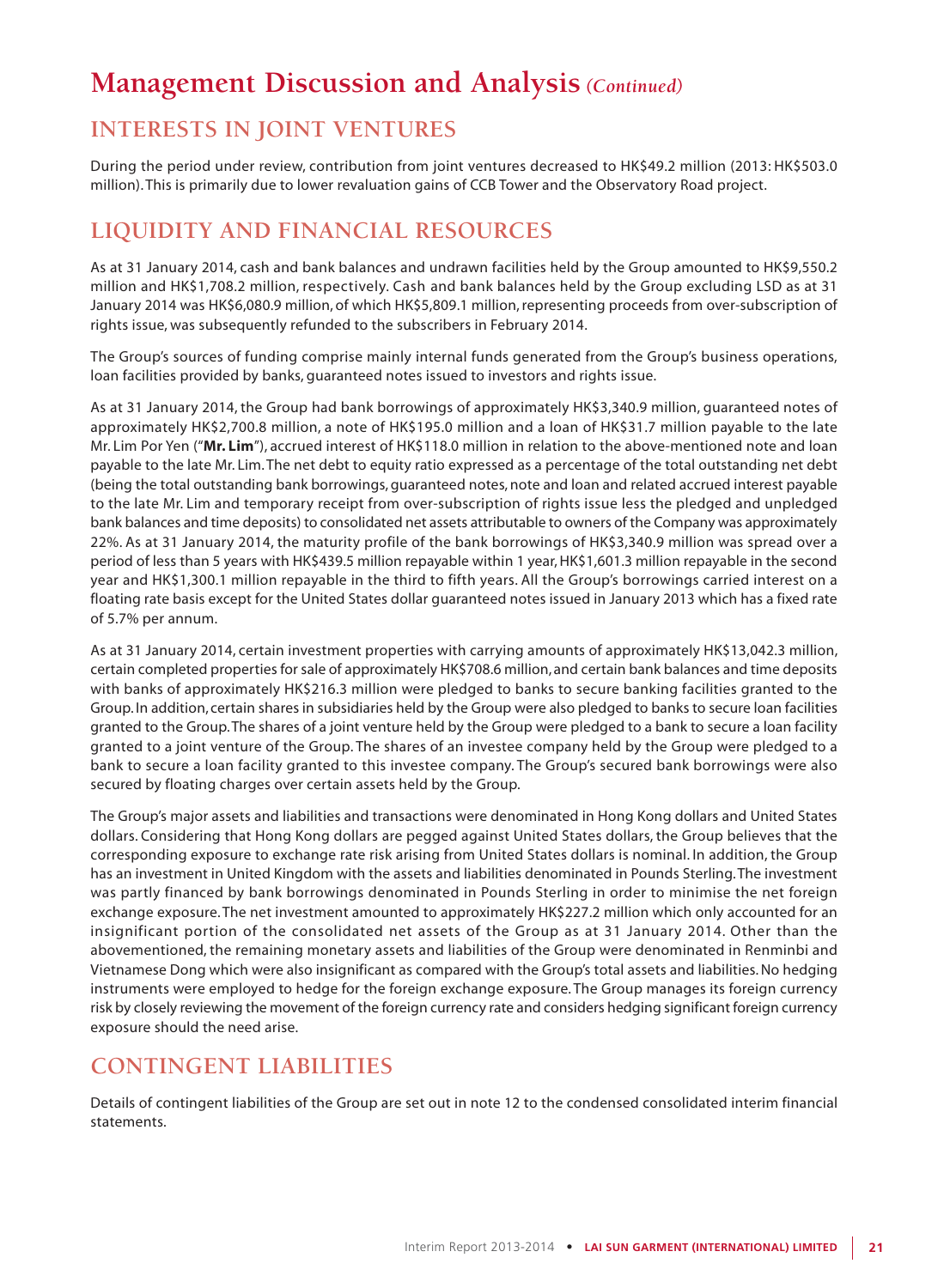# **Particulars of Major Properties**

# **COMPLETED PROPERTIES HELD FOR RENTAL**

|                                                                                                    |                                                                                                                                                                                                                              |                   | Approximate Attributable Gross Floor Area (square feet)                                                                             |                       |               |            |                                         |                                                                                       |
|----------------------------------------------------------------------------------------------------|------------------------------------------------------------------------------------------------------------------------------------------------------------------------------------------------------------------------------|-------------------|-------------------------------------------------------------------------------------------------------------------------------------|-----------------------|---------------|------------|-----------------------------------------|---------------------------------------------------------------------------------------|
| <b>Property Name</b>                                                                               | Location                                                                                                                                                                                                                     | Group<br>Interest | Tenure                                                                                                                              | Commercial/<br>Retail | <b>Office</b> | Industrial | <b>Total</b><br>(excluding<br>carpark & | No. of<br>car-parking<br>spaces<br>ancillary attributable<br>facilities) to the Group |
| Cheung Sha Wan Plaza                                                                               | 833 Cheung Sha Wan Road,<br>Cheung Sha Wan, Kowloon,<br>Hong Kong<br>(New Kowloon Inland<br>Lot No. 5955)                                                                                                                    | 51.97%            | The property is held<br>for a term expiring<br>on 30 June 2047                                                                      | 112,556               | 245,802       |            | 358,358                                 | 184                                                                                   |
| Por Yen Building                                                                                   | 478 Castle Peak Road,<br>Cheung Sha Wan,<br>Kowloon, Hong Kong<br>(New Kowloon Inland<br>Lot No. 2081)                                                                                                                       | 100%              | The property is held<br>for a term which expired<br>on 27 June 1997 and<br>had been extended<br>upon expiry until<br>30 June 2047   |                       |               | 123,207    | 123,207                                 | 7                                                                                     |
| Causeway Bay Plaza 2                                                                               | 463-483 Lockhart Road,<br>Causeway Bay, Hong Kong<br>(Section J and the Remaining<br>Portions of Sections<br>D, E, G, H, K, L, M and O,<br>Subsection 4 of Section H<br>and the Remaining Portion<br>of Inland Lot No. 2833) | 51.97%            | The property is held<br>for a term of 99 years<br>commencing on<br>15 April 1929 and<br>renewable for a further<br>term of 99 years | 57,776                | 50,595        |            | 108,371                                 | 30                                                                                    |
| Crocodile Center<br>(commercial podium)                                                            | 79 Hoi Yuen Road,<br>Kwun Tong, Kowloon,<br>Hong Kong<br>(Kwun Tong Inland Lot No. 692)                                                                                                                                      | 100%              | The property is held<br>for a term which expired<br>on 27 June 1997 and<br>had been extended upon<br>expiry until 30 June 2047      | 97,800                |               |            | 97,800                                  |                                                                                       |
| Crocodile Center<br>(car-parking spaces)                                                           | 79 Hoi Yuen Road,<br>Kwun Tong, Kowloon,<br>Hong Kong<br>(Kwun Tong Inland Lot No. 692)                                                                                                                                      | 50%               | The property is held<br>for a term which expired<br>on 27 June 1997 and<br>had been extended upon<br>expiry until 30 June 2047      |                       |               |            |                                         | 27                                                                                    |
| Lai Sun Commercial<br>Centre                                                                       | 680 Cheung Sha Wan Road,<br>Cheung Sha Wan,<br>Kowloon, Hong Kong<br>(New Kowloon Inland Lot<br>No. 5984)                                                                                                                    | 51.97%            | The property is held<br>for a term of which expired<br>on 27 June 1997 and<br>had been extended upon<br>expiry until 30 June 2047   | 54,655                | 43,327        |            | 97,982                                  | 271                                                                                   |
| <b>CCB Tower</b>                                                                                   | 3 Connaught Road Central,<br>Hong Kong<br>(Inland Lot No. 8736)                                                                                                                                                              | 25.99%            | The property is held<br>for a term commencing<br>from 28 June 1989 and<br>expiring on 30 June 2047                                  |                       | 59,534        |            | 59,534                                  | 10                                                                                    |
| Wyler Centre Phase II<br>(20/F and 27/F and<br>car-parking spaces nos.<br>P17, P18 and P59 on 2/F) | 192-200 Tai Lin Pai Road,<br>Kwai Chung, New Territories,<br>Hong Kong                                                                                                                                                       | 51.97%            | The property is held<br>for a term of which expired<br>on 27 June 1997 and<br>had been extended upon<br>expiry until 30 June 2047   |                       |               | 26,627     | 26,627                                  | 2                                                                                     |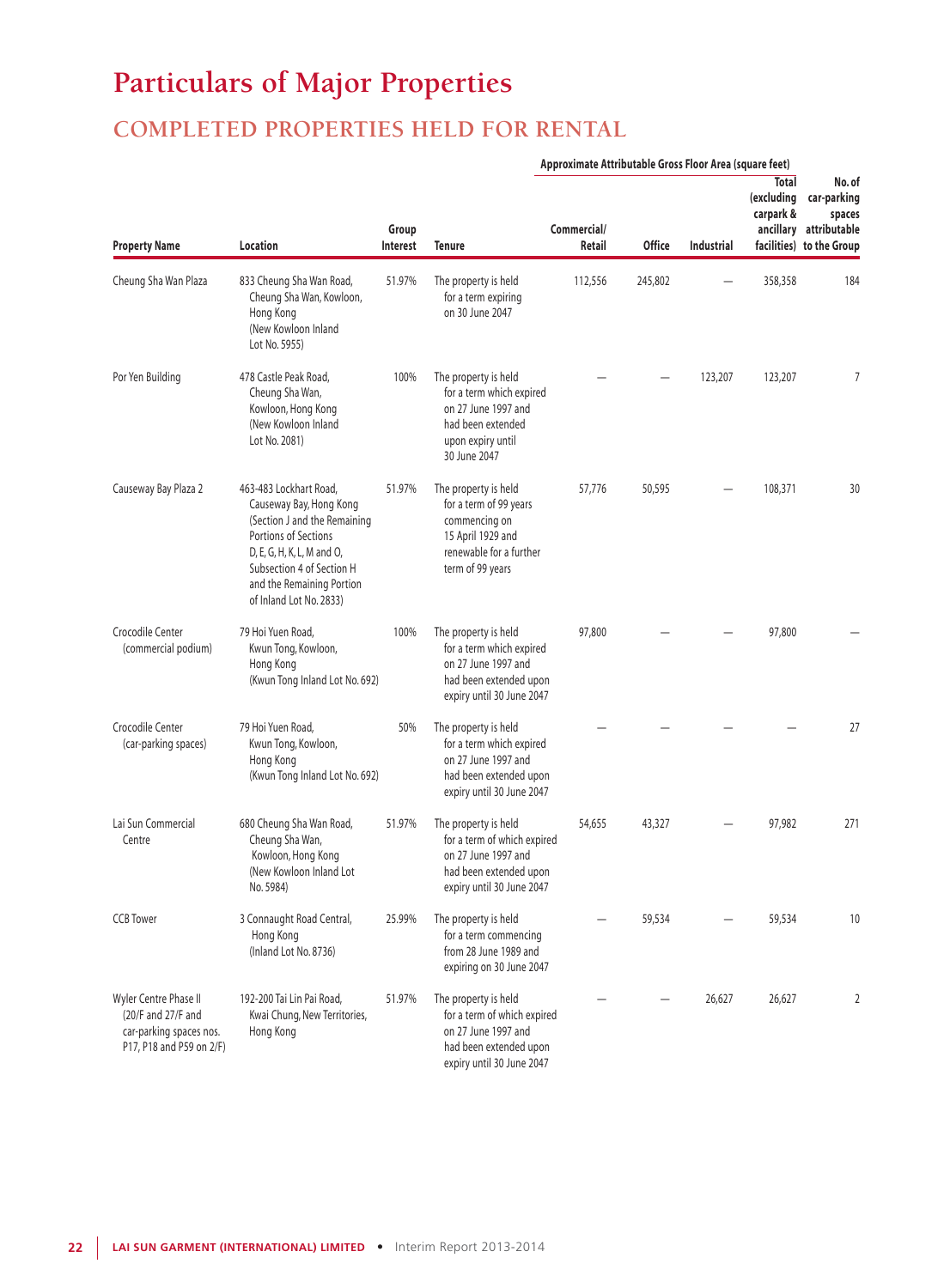# **Particulars of Major Properties** *(Continued)*

# **COMPLETED PROPERTIES HELD FOR RENTAL** *(CONTINUED)*

|                                                                                                                                  |                                                                                                                                 |                   | Approximate Attributable Gross Floor Area (square feet)                                                                                                                                            |                       |               |            |                                         |                                                                                       |
|----------------------------------------------------------------------------------------------------------------------------------|---------------------------------------------------------------------------------------------------------------------------------|-------------------|----------------------------------------------------------------------------------------------------------------------------------------------------------------------------------------------------|-----------------------|---------------|------------|-----------------------------------------|---------------------------------------------------------------------------------------|
| <b>Property Name</b>                                                                                                             | Location                                                                                                                        | Group<br>Interest | <b>Tenure</b>                                                                                                                                                                                      | Commercial/<br>Retail | <b>Office</b> | Industrial | <b>Total</b><br>(excluding<br>carpark & | No. of<br>car-parking<br>spaces<br>ancillary attributable<br>facilities) to the Group |
| AIA Central                                                                                                                      | 1 Connaught Road Central,<br>Hong Kong<br>(Marine Lot No. 275,<br>Section A and the Remaining<br>Portion of Marine Lot No. 278) | 5.20%             | The property is held<br>for a term of 999 years<br>commencing from<br>9 September 1895<br>(for Marine Lot No. 275)<br>and 999 years commencing<br>from 12 October 1896<br>(for Marine Lot no. 278) |                       | 22,293        |            | 22,293                                  | 3                                                                                     |
| 36 Oueen Street London                                                                                                           | 36 Queen Street, London,<br>EC4 1HJ, United Kingdom                                                                             | 51.97%            | The property is held freehold                                                                                                                                                                      |                       | 31,606        |            | 31,606                                  |                                                                                       |
| Por Mee Factory Building<br>(Units A, B, C and D on 3/F)                                                                         | 500 Castle Peak Road,<br>Cheung Sha Wan,<br>Kowloon,<br>Hong Kong                                                               | 100%              | The property is held<br>for a term which expired<br>on 27 June 1997 and<br>had been extended upon<br>expiry until 30 June 2047                                                                     |                       |               | 20,087     | 20,087                                  |                                                                                       |
| Forda Industrial Building<br>(6/F and car-parking spaces<br>nos. 10, 22 and 27 on G/F)                                           | 16 Wan Chau Road, Yuen Long,<br>New Territories.<br>Hong Kong                                                                   | 100%              | The property is held<br>for a term which expired<br>on 27 June 1997 and<br>had been extended<br>upon expiry until<br>30 June 2047                                                                  |                       |               | 19,300     | 19,300                                  | 3                                                                                     |
| Metropolitan Factory<br>and Warehouse Building<br>(Units A and B on 7/F<br>and car-parking spaces<br>nos. 11 and 12 on G/F)      | 30-32 Chai Wan Kok Street,<br>Tsuen Wan,<br>New Territories,<br>Hong Kong                                                       | 44.65%            | The property is held<br>for a term which expired<br>on 27 June 1997 and<br>had been extended<br>upon expiry until<br>30 June 2047                                                                  |                       |               | 5,077      | 5,077                                   | 1                                                                                     |
| Victorious Factory Building<br>(Unit B on $5/F$ )                                                                                | 33A-37A Tseuk Luk Street<br>and 16-20 Sam Chuk Street,<br>San Po Kong,<br>Kowloon,<br>Hong Kong                                 | 100%              | The property is held<br>for a term which expired<br>on 27 June 1997 and<br>had been extended upon<br>expiry until 30 June 2047                                                                     |                       |               | 5,828      | 5,828                                   |                                                                                       |
| Metropolitan Factory<br>and Warehouse Building<br>(Units A and B on 10/F<br>and car-parking spaces<br>nos. 1,2,13 and 14 on G/F) | 30-32 Chai Wan, Kok Street,<br>Tsuen Wan,<br>New Territories,<br>Hong Kong                                                      | 51.97%            | The property is held<br>for a term which expired<br>on 27 June 1997 and<br>had been extended upon<br>expiry until 30 June 2047                                                                     |                       |               | 5,909      | 5,909                                   | $\overline{2}$                                                                        |
|                                                                                                                                  |                                                                                                                                 |                   | Subtotal of completed properties held for rental:                                                                                                                                                  | 322,787               | 453,157       | 206,035    | 981,979                                 | 540                                                                                   |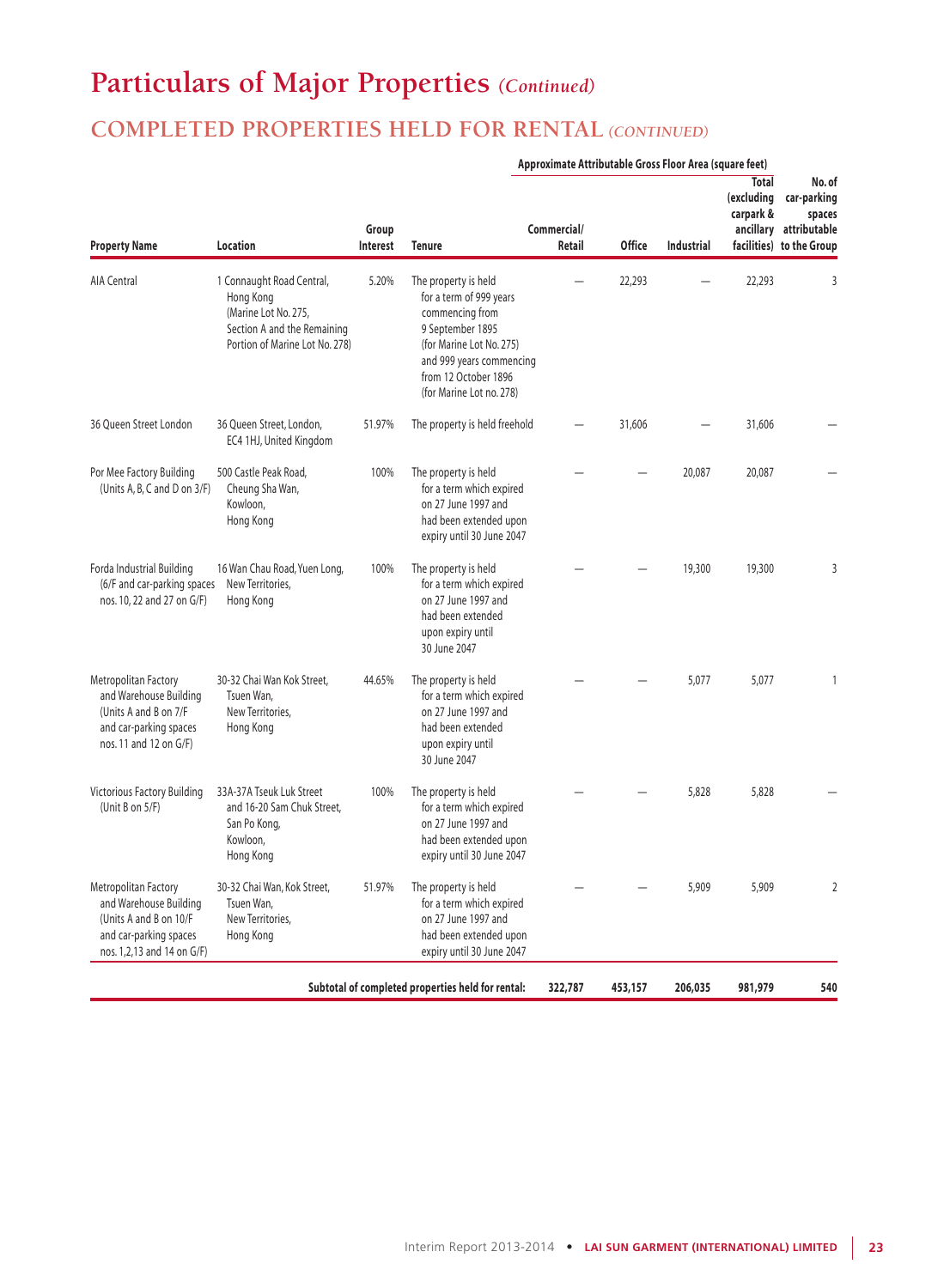# **Particulars of Major Properties** *(Continued)*

# **COMPLETED HOTEL PROPERTY**

|                   |                                                                      | Group           |                                                                                      | Approximate<br><b>Attributable</b><br><b>Gross Floor Area</b><br>(square feet) | No. of<br>car-parking<br>spaces<br>attributable |
|-------------------|----------------------------------------------------------------------|-----------------|--------------------------------------------------------------------------------------|--------------------------------------------------------------------------------|-------------------------------------------------|
| <b>Hotel Name</b> | <b>Location</b>                                                      | <b>Interest</b> | <b>Tenure</b>                                                                        | <b>Hotel</b>                                                                   | to the Group                                    |
| Caravelle Hotel   | 19-23 Lam Son Square,<br>District 1,<br>Ho Chi Minh City,<br>Vietnam | 13.52%          | The property is held<br>under a land use<br>right due to expire<br>on 8 October 2040 | 51,126                                                                         |                                                 |

## **PROPERTIES UNDER DEVELOPMENT**

|                                                              |                                                   |                                                                                 |                                           |                                  | Approximate Attributable Gross Floor Area |                                                                     |                                                                 |    |
|--------------------------------------------------------------|---------------------------------------------------|---------------------------------------------------------------------------------|-------------------------------------------|----------------------------------|-------------------------------------------|---------------------------------------------------------------------|-----------------------------------------------------------------|----|
| Location                                                     | <b>Stage of construction</b>                      | <b>Site Area</b><br>(approximate<br>Group<br>square feet)<br>interest<br>(Note) | <b>Expected</b><br>date                   | completion Commercial/<br>Retail | <b>Residential</b>                        | <b>Total</b><br>(excluding<br>carpark &<br>ancillary<br>facilities) | No. of<br>car-parking<br>spaces<br>attributable<br>to the Group |    |
| Tsim Sha Tsui<br>Kowloon,<br>Hong Kong                       | 2-12 Observatory Road, Superstructure in progress | 25.99%                                                                          | 13,765                                    | Q3 2015                          | 42,919                                    |                                                                     | 42,919                                                          | 14 |
| Area 68A2,<br>Tseung Kwan O<br>New Territories,<br>Hong Kong | Foundation in progress                            | 25.99%                                                                          | 114,500                                   | 2nd half of<br>2017              | 25,328                                    | 119,186                                                             | 144,514                                                         | 76 |
|                                                              |                                                   |                                                                                 | Subtotal of properties under development: |                                  | 68,247                                    | 119,186                                                             | 187,433                                                         | 90 |

*Note: On project basis*

# **COMPLETED PROPERTIES HELD FOR SALE**

|                      |                                                         |                   | Approximate Attributable Gross Floor Area<br>(square feet) |                    |                                                      |                                                                             |
|----------------------|---------------------------------------------------------|-------------------|------------------------------------------------------------|--------------------|------------------------------------------------------|-----------------------------------------------------------------------------|
| <b>Property Name</b> | <b>Location</b>                                         | Group<br>interest | Commercial/<br>Retail                                      | <b>Residential</b> | <b>Total</b><br>(excluding<br>carpark &<br>ancillary | No. of<br>car-parking<br>spaces<br>attributable<br>facilities) to the Group |
| Ocean One            | 6 Shung Shun Street, Yau Tong,<br>Kowloon,<br>Hong Kong | 51.97%            | 9,224                                                      | 20,219             | 29,443                                               | 15                                                                          |
| 339 Tai Hang Road    | 335-339 Tai Hang Road,<br>Hong Kong                     | 51.97%            |                                                            | 15,799             | 15,799                                               | 7                                                                           |
|                      | Subtotal of completed properties held for sale:         |                   | 9,224                                                      | 36,018             | 45,242                                               | 22                                                                          |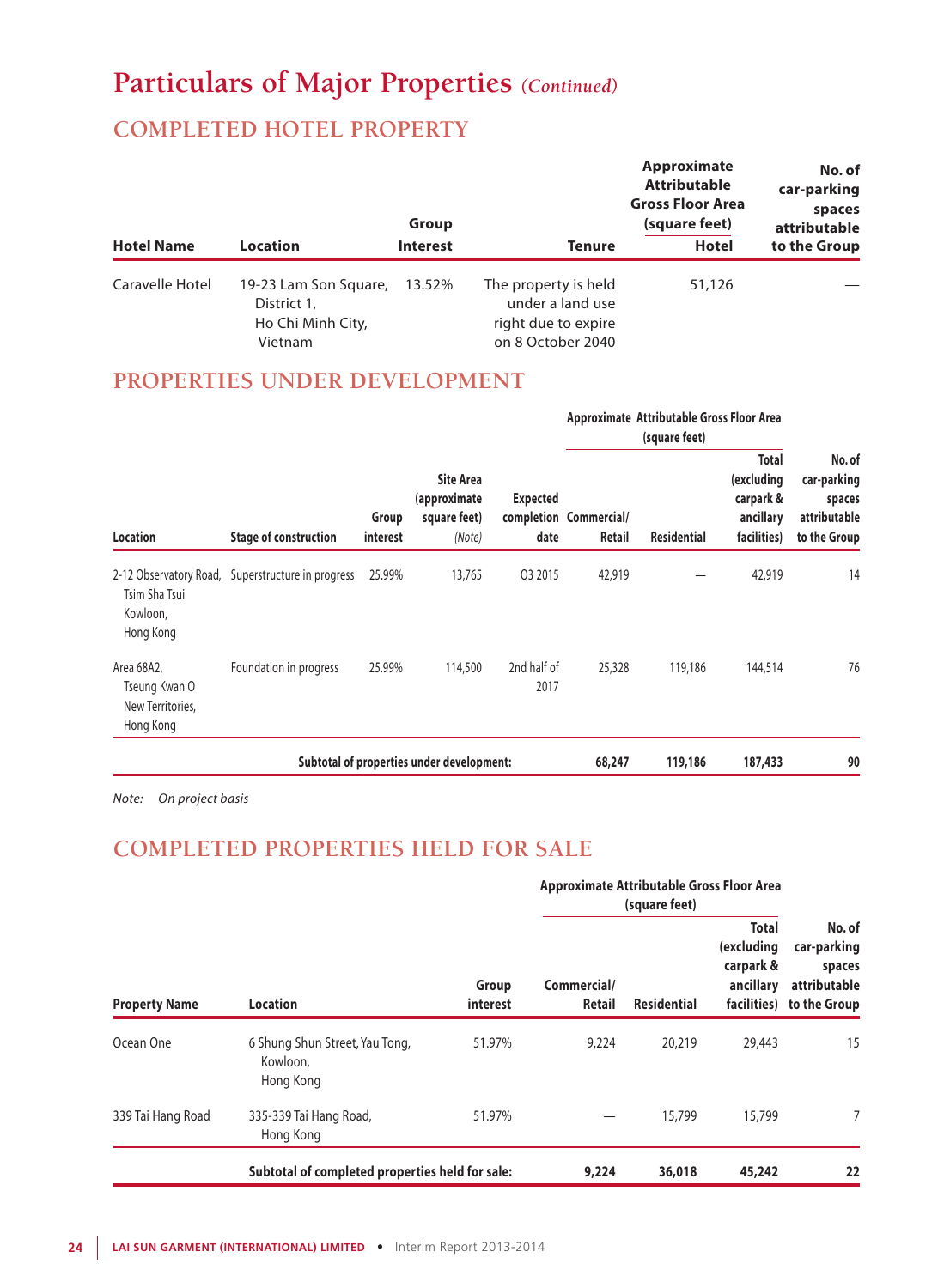# **Disclosure Pursuant to Paragraph 13.21 of Chapter 13 of the Listing Rules**

## **The Company**

On 21 December 2012, the Company entered into a facility agreement (the "**LSG Facility Agreement**") related to a term loan and revolving credit facility of up to HK\$800 million (the "**LSG Facility**") to be made available to the Company, as borrower, for a period of up to three years commencing 21 December 2012 (the "**LSG Facility Period**").

Pursuant to the LSG Facility Agreement, the Company has undertaken to procure that Dr. Lam Kin Ngok, Peter and his family, will, at all times during the LSG Facility Period, remain as the single largest shareholder of the Company (directly or indirectly) and will maintain control over the management of the Company.

At 31 January 2014, the outstanding loan balance of the LSG Facility amounted to HK\$334,000,000.

## **LSD**

On 26 October 2012, LSD entered into a facility agreement (the "**LSD Facility Agreement**") related to a term loan and revolving credit facility of up to HK\$2,200 million (the "**LSD Facility**") to be made available to LSD, as borrower, for a period of up to three years commencing 26 October 2012 (the "**LSD Facility Period**").

Pursuant to the LSD Facility Agreement, LSD has undertaken to procure that Dr. Lam Kin Ngok, Peter and his family, will, at all times during the LSD Facility Period, remain as the single largest shareholder of LSD (directly or indirectly) and will maintain control over the management of LSD.

At 31 January 2014, the outstanding loan balance of the LSD Facility amounted to HK\$1,028,500,000.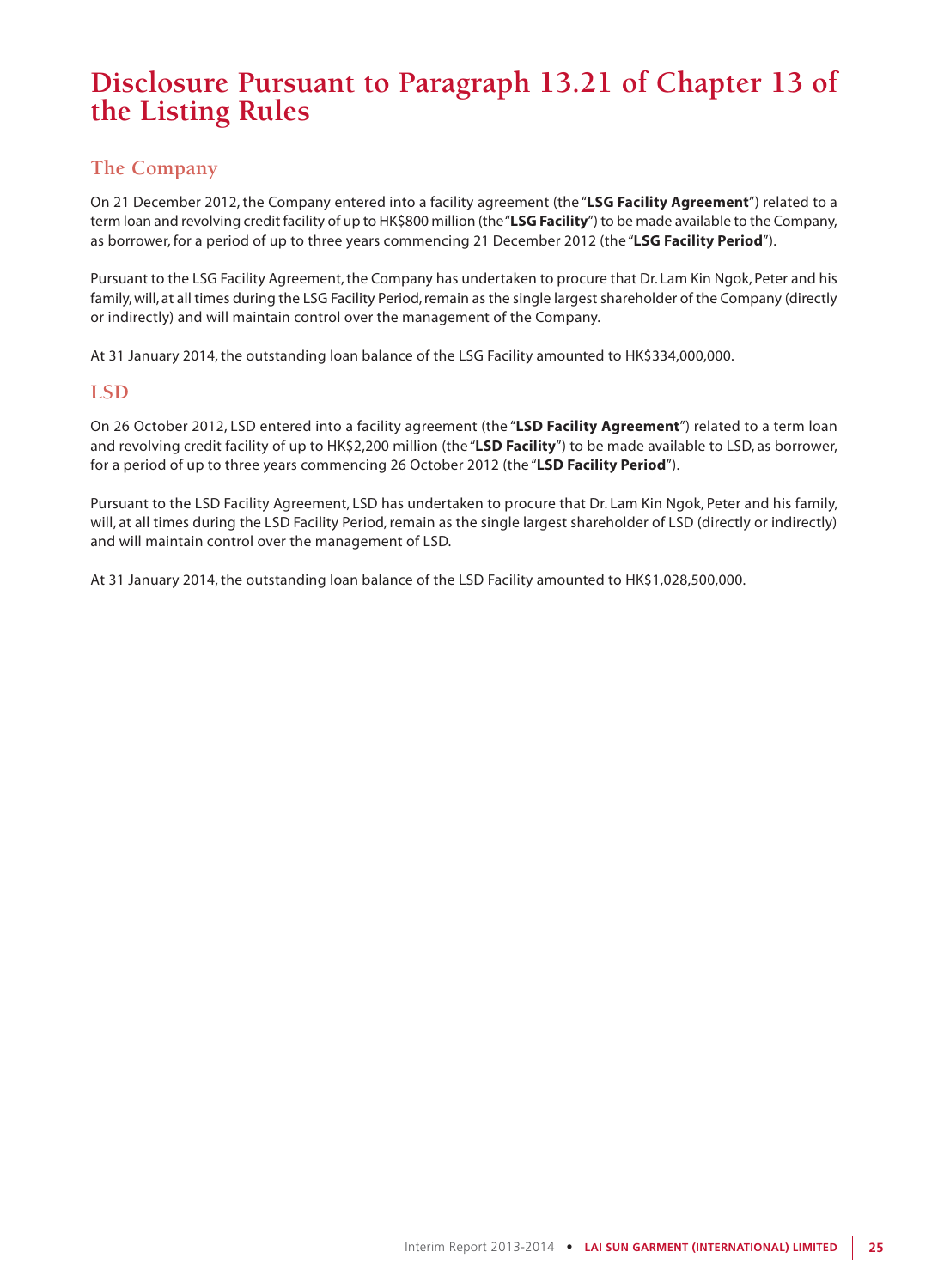# **Disclosure Pursuant to Paragraph 13.22 of Chapter 13 of the Listing Rules**

## **Financial assistance and guarantees to affiliated companies**

As at 31 January 2014, the aggregate amount of financial assistance and guarantees given for facilities granted to affiliated companies has exceeded the assets ratio of 8% under the Listing Rules.

In compliance with paragraph 13.22 of Chapter 13 of the Listing Rules, the pro forma combined statement of financial position of the affiliated companies as at 31 January 2014 is disclosed as follows:

|                                             | HK\$'000       |
|---------------------------------------------|----------------|
| Property, plant and equipment               | 3,050,329      |
| Properties under development                | 803,599        |
| Investment property under construction      | 5,022,117      |
| Investment properties                       | 14,564,725     |
| Film rights                                 | 41,506         |
| Film products                               | 117,631        |
| Music catalogs                              | 18,361         |
| Goodwill                                    | 123,440        |
| Interests in associates                     | 56,354         |
| Interests in joint ventures                 | 1,120,124      |
| Available-for-sale investments              | 164,267        |
| Deposits, prepayments and other receivables | 515,375        |
| Deferred tax assets                         | 9,217          |
| Derivative financial instruments            | 36,414         |
| Amounts due from shareholders               | 8,370          |
| Net current assets                          | 5,497,128      |
| Total assets less current liabilities       | 31,148,957     |
| <b>NON-CURRENT LIABILITIES</b>              |                |
| Long term deposits received                 | (158, 014)     |
| Long term borrowings                        | (3,255,596)    |
| Convertible notes                           | (63, 286)      |
| Fixed rate senior notes                     | (2, 256, 748)  |
| Deferred tax liabilities                    | (2,494,513)    |
| Deferred income                             | (47, 779)      |
| Amounts due to shareholders                 | (5,471,512)    |
|                                             | (13, 747, 448) |
|                                             | 17,401,509     |
| <b>CAPITAL AND RESERVES</b>                 |                |
| Issued capital                              | 646,895        |
| Share premium account                       | 4,230,797      |
| Contributed surplus                         | 891,289        |
| Investment revaluation reserve              | 14,346         |
| Share option reserve                        | 15,258         |
| Hedging reserve                             | 3,363          |
| Exchange reserve                            | 296,900        |
| Other reserve                               | 672,488        |
| <b>Accumulated profits</b>                  | 3,037,434      |
|                                             |                |
|                                             | 9,808,770      |
| Non-controlling interests                   | 7,592,739      |
|                                             | 17,401,509     |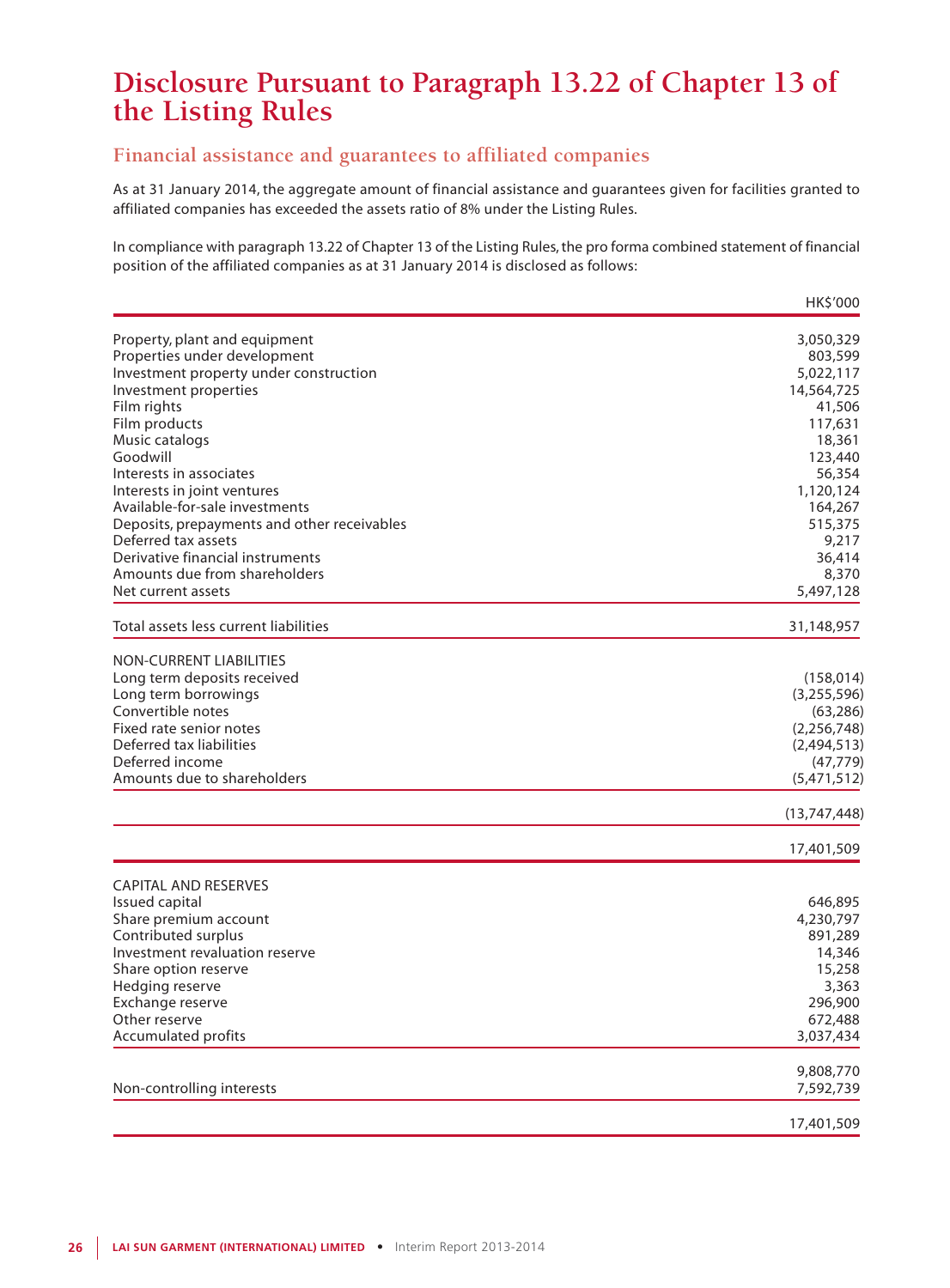# **Corporate Governance and Other Information**

# **CORPORATE GOVERNANCE**

The Company has complied with all the code provisions set out in the Corporate Governance Code (the "**CG Code**") contained in Appendix 14 to the Rules Governing the Listing of Securities on The Stock Exchange of Hong Kong Limited (the "**Stock Exchange**" and the "**Listing Rules**", respectively) throughout the six months ended 31 January 2014 save for the deviations from code provisions A.4.1 and A.5.1.

#### *Under code provision A.4.1, non-executive directors should be appointed for a specific term and subject to re-election.*

None of the existing non-executive directors ("**NEDs**", including the independent non-executive directors ("**INEDs**")) of the Company is appointed for a specific term. However, all directors of the Company (the "**Directors**") are subject to the retirement provisions of the Articles of Association of the Company, which require that the Directors for the time being shall retire from office by rotation once every three years since their last election by shareholders of the Company (the "**Shareholders**") and the retiring Directors are eligible for re-election. In addition, any person appointed by the Board as an additional Director (including a NED) will hold office only until the next annual general meeting of the Company and will then be eligible for re-election. Further, in line with the relevant code provision of the CG Code, each of the Directors appointed to fill a casual vacancy would/will be subject to election by the Shareholders at the first general meeting after his/her appointment. In view of these, the Board considers that such requirements are sufficient to meet the underlying objective of the said code provision A.4.1 and, therefore, does not intend to take any remedial steps in this regard.

*Under code provision A.5.1, a nomination committee comprising a majority of the independent non-executive directors should be established and chaired by the chairman of the board or an independent non-executive director.*

The Company has not established a nomination committee whose functions are assumed by the full Board. Potential new Directors will be recruited based on their knowledge, skills, experience and expertise and the requirements of the Company at the relevant time and candidates for the INEDs must meet the independence criterion. The process of identifying and selecting appropriate candidates for consideration and approval by the Board has been, and will continue to be, carried out by the executive Directors ("**EDs**"). As the above selection and nomination policies and procedures have already been in place and the other duties of the nomination committee as set out in the CG Code have long been performed by the full Board effectively, the Board does not consider it necessary to establish a nomination committee at the current stage.

## **SECURITIES TRANSACTIONS BY DIRECTORS AND DESIGNATED EMPLOYEES**

The Company has adopted a Code of Practice for Securities Transactions by Directors and Designated Employees (the "**Securities Code**") on terms no less exacting than the required standard set out in the Model Code for Securities Transactions by Directors of Listed Issuers contained in Appendix 10 to the Listing Rules. The Company has made specific enquiry on all Directors who have confirmed in writing their compliance with the required standard set out in the Securities Code during the six months ended 31 January 2014.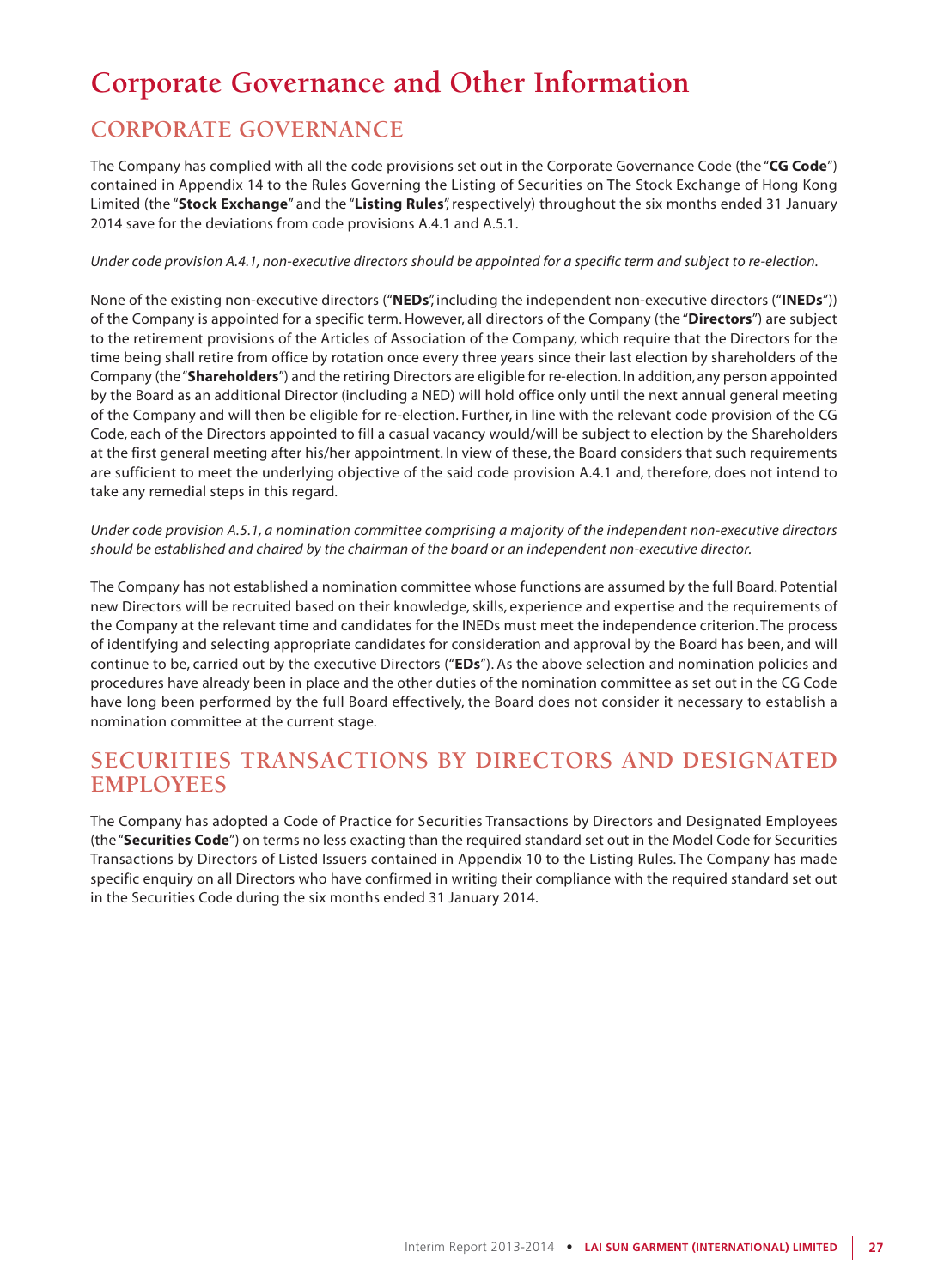## **DIRECTORS' INTERESTS**

The following Directors and the chief executive of the Company who held office on 31 January 2014 and their respective associates (as defined in the Listing Rules) were interested, or were deemed to be interested in the following interests or short positions in the shares, underlying shares and debentures of the Company or any of its associated corporations (within the meaning of the Securities and Futures Ordinance, Chapter 571 of the Laws of Hong Kong (the "**SFO**")) on that date (a) as required to be notified to the Company and the Stock Exchange pursuant to Divisions 7 and 8 of Part XV of the SFO (including interests and short positions, if any, which they were taken or deemed to have under such provisions of the SFO); or (b) as recorded in the register required to be kept by the Company pursuant to Section 352 of the SFO (the "**Register of Directors and Chief Executive**"); or (c) as otherwise notified to the Company and the Stock Exchange pursuant to the Securities Code; or (d) as known by the Directors:

## **(a) The Company**

| Long positions in the ordinary shares of HK\$0.01 each of the Company (the "Shares") and the underlying Shares |  |  |  |
|----------------------------------------------------------------------------------------------------------------|--|--|--|

| <b>Name of Director</b> | Capacity                                                      | Personal<br>interests   | <b>Family</b><br>interests | Corporate<br><b>interests</b> | <b>Other</b><br>interests     | Total<br>interests | Approximate<br>% of total<br>interests to<br>total issued<br><b>Shares</b> |
|-------------------------|---------------------------------------------------------------|-------------------------|----------------------------|-------------------------------|-------------------------------|--------------------|----------------------------------------------------------------------------|
| Lam Kin Ngok, Peter     | Beneficial<br>owner/<br>Owner of<br>controlled<br>corporation | 188,783,407<br>(Note 1) | Nil                        | 562,590,430<br>(Note 1)       | 1,617,423<br>(Notes 2 and 5)  | 752,991,260        | 40.13%                                                                     |
| Lam Kin Ming            | Beneficial<br>owner                                           | 5,809,583<br>(Note 1)   | Nil                        | Nil                           | Nil                           | 5,809,583          | 0.31%                                                                      |
| Chew Fook Aun           | Beneficial<br>owner                                           | Nil                     | Nil                        | Nil                           | 16,174,234<br>(Notes 3 and 5) | 16,174,234         | 1.00%                                                                      |
| U Po Chu                | Beneficial<br>owner                                           | 4,788,045<br>(Note 1)   | Nil                        | Nil                           | Nil                           | 4,788,045          | 0.25%                                                                      |
| Lam Hau Yin, Lester     | Beneficial<br>owner                                           | 70,323,800<br>(Note 1)  | Nil                        | Nil                           | 16,174,234<br>(Notes 4 and 5) | 86,498,034         | 4.61%                                                                      |

#### *Notes:*

*1. These Shares include the rights shares that provisionally allotted on 13 January 2014 pursuant to the 4-for-25 rights issue of the Company ("Rights Issue").*

*Dr. Lam Kin Ngok, Peter was deemed to be interested in 562,590,430 Shares (representing approximately 29.99% of the Company's issued share capital as enlarged by the Rights Issue) by virtue of his 100% interest in the issued share capital of Wisdoman Limited which directly owned 562,590,430 Shares in the Company.*

- *2. A share option comprising a total of 1,617,423 underlying Shares in the Company had been granted to Dr. Lam Kin Ngok, Peter at an exercise price of HK\$1.41 per Share on 18 January 2013 and is exercisable during the period from 18 January 2013 to 17 January 2023.*
- *3. A share option comprising a total of 16,174,234 underlying Shares in the Company had been granted to Mr. Chew Fook Aun at an exercise price of HK\$0.582 per Share on 5 June 2012 and is exercisable during the period from 5 June 2012 to 4 June 2022.*
- *4. A share option comprising a total of 16,174,234 underlying Shares in the Company had been granted to Mr. Lam Hau Yin, Lester at an exercise price of HK\$1.41 per Share on 18 January 2013 and is exercisable during the period from 18 January 2013 to 17 January 2023.*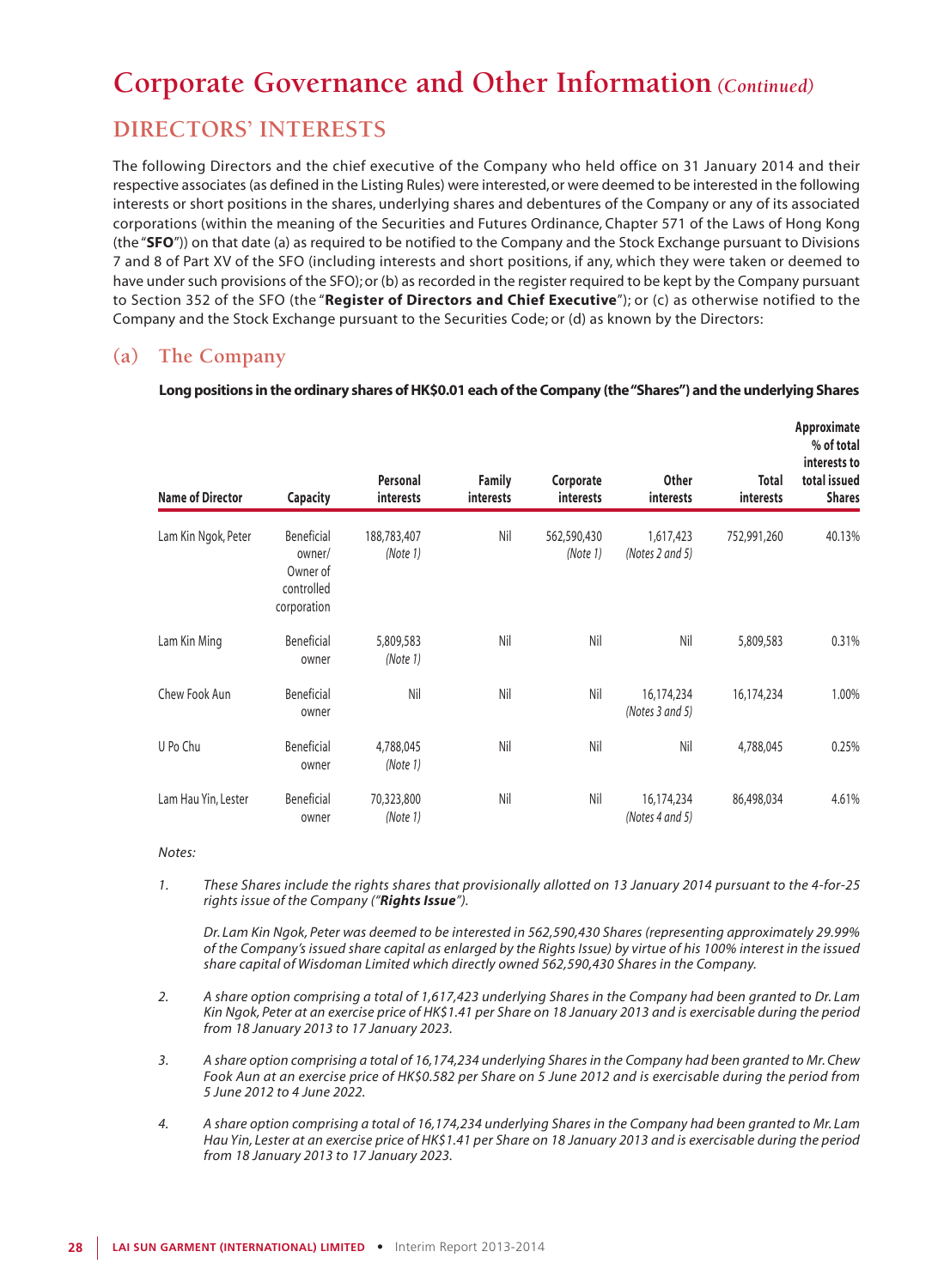# **DIRECTORS' INTERESTS** *(CONTINUED)*

## **(a) The Company** *(Continued)*

#### *Notes: (Continued)*

*5. On 7 February 2014, the exercise price of and the number of Shares entitled to be subscribed for under the outstanding share options have been adjusted in the following manner following the completion of Rights Issue.*

| <b>Name of Director</b> | Number of<br>share options<br>before the<br><b>Rights Issue</b> | <b>Exercise price</b><br>per Share<br>prior to the<br><b>Rights Issue</b><br><b>HKS</b> | Number of<br>share options<br>after the<br><b>Rights Issue</b> | <b>Adjusted</b><br>exercise price<br>per Share<br>after the<br><b>Rights Issue</b><br>HK\$ |
|-------------------------|-----------------------------------------------------------------|-----------------------------------------------------------------------------------------|----------------------------------------------------------------|--------------------------------------------------------------------------------------------|
| Lam Kin Ngok, Peter     | 1,617,423                                                       | 1.41                                                                                    | 1,876,211                                                      | 1.21                                                                                       |
| Chew Fook Aun           | 16,174,234                                                      | 0.582                                                                                   | 18,762,111                                                     | 0.501                                                                                      |
| Lam Hau Yin, Lester     | 16,174,234                                                      | 1.41                                                                                    | 18,762,111                                                     | 1.21                                                                                       |

## **(b) Associated Corporations**

**(i) Lai Sun Development Company Limited ("LSD") — a subsidiary of the Company (since 30 September 2010)**

### **Long positions in the ordinary shares of HK\$0.01 each and the underlying shares in LSD**

| <b>Name of Director</b> | <b>Capacity</b>                                                | Personal<br>interests | <b>Family</b><br>interests | Corporate<br>interests     | <b>Other</b><br>interests | <b>Total</b><br>interests | Approximate<br>% of total<br>interests to<br>total issued<br>shares |
|-------------------------|----------------------------------------------------------------|-----------------------|----------------------------|----------------------------|---------------------------|---------------------------|---------------------------------------------------------------------|
| Lam Kin Ngok, Peter     | Beneficial<br>owner/<br>Owner of<br>controlled<br>corporations | 14,307,745            | Nil                        | 10,425,699,353<br>(Note 1) | 20,062,893<br>(Note 2)    | 10,460,069,991            | 52.14%                                                              |
| Chew Fook Aun           | Beneficial<br>owner                                            | Nil                   | Nil                        | Nil                        | 200,628,932<br>(Note 3)   | 200,628,932               | 1.00%                                                               |
| U Po Chu<br>(Note 5)    | Beneficial<br>owner                                            | 897,316               | Nil                        | Nil                        | Nil                       | 897,316                   | 0.004%                                                              |
| Lam Hau Yin,<br>Lester  | Beneficial<br>owner                                            | Nil                   | Nil                        | Nil                        | 200,628,932<br>(Note 4)   | 200,628,932               | 1.00%                                                               |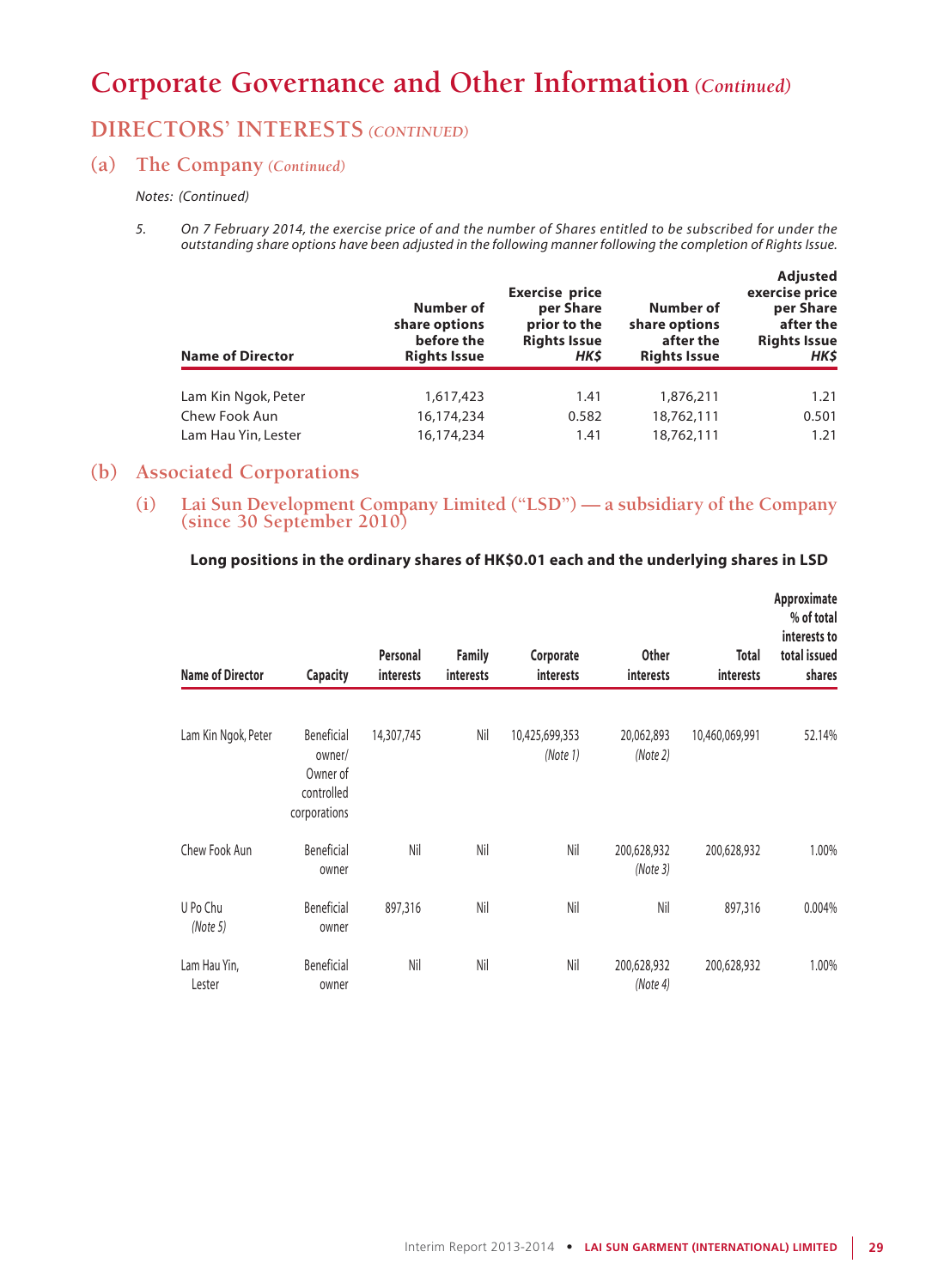## **DIRECTORS' INTERESTS** *(CONTINUED)*

## **(b) Associated Corporations** *(Continued)*

**(i) Lai Sun Development Company Limited ("LSD") — a subsidiary of the Company (since 30 September 2010)** *(Continued)*

#### *Notes:*

- *1. The Company and two of its wholly-owned subsidiaries, namely Joy Mind Limited and Zimba International Limited, beneficially owned in aggregate 10,425,699,353 shares in LSD, representing approximately 51.97% of the issued share capital of LSD. As such, Dr. Lam Kin Ngok, Peter was deemed to be interested in the same 10,425,699,353 shares in LSD (representing approximately 51.97% of LSD's issued share capital) by virtue of, in aggregate, his personal and deemed interests of approximately 40.13% in the issued share capital of the Company as enlarged by the Rights Issue.*
- *2. A share option comprising a total of 20,062,893 underlying shares in LSD had been granted to Dr. Lam Kin Ngok, Peter at an exercise price of HK\$0.335 per share on 18 January 2013 and is exercisable during the period from 18 January 2013 to 17 January 2023.*
- *3. A share option comprising a total of 200,628,932 underlying shares in LSD had been granted to Mr. Chew Fook Aun at an exercise price of HK\$0.112 per share on 5 June 2012 and is exercisable during the period from 5 June 2012 to 4 June 2022.*
- *4. A share option comprising a total of 200,628,932 underlying shares in LSD had been granted to Mr. Lam Hau Yin, Lester at an exercise price of HK\$0.335 per share on 18 January 2013 and is exercisable during the period from 18 January 2013 to 17 January 2023.*
- *5. Madam U Po Chu is the widow of the late Mr. Lim Por Yen whose estate includes an interest of 197,859,550 shares in LSD, representing approximately 0.99% of the issued share capital of LSD.*

## **(ii) eSun Holdings Limited ("eSun") — an associate of LSD**

### **Long positions in the ordinary shares of HK\$0.50 each and the underlying shares in eSun**

| <b>Name of Director</b> | <b>Capacity</b>                                                | Personal<br>interests | <b>Family</b><br><i>interests</i> | Corporate<br>interests  | <b>Other</b><br>interests | <b>Total</b><br>interests | Approximate<br>% of total<br>interests to<br>total issued<br>shares |
|-------------------------|----------------------------------------------------------------|-----------------------|-----------------------------------|-------------------------|---------------------------|---------------------------|---------------------------------------------------------------------|
| Lam Kin Ngok, Peter     | Beneficial<br>owner/<br>Owner of<br>controlled<br>corporations | 2,794,443             | Nil                               | 512,890,186<br>(Note 1) | 1,243,212<br>(Note 2)     | 516,927,841               | 41.58%                                                              |
| Chew Fook Aun           | Beneficial<br>owner                                            | Nil                   | Nil                               | Nil                     | 6,216,060<br>(Note3)      | 6,216,060                 | 0.50%                                                               |
| Lam Hau Yin, Lester     | Beneficial<br>owner                                            | 2,794,443             | Nil                               | Nil                     | 12,432,121<br>(Note 4)    | 15,226,564                | 1.22%                                                               |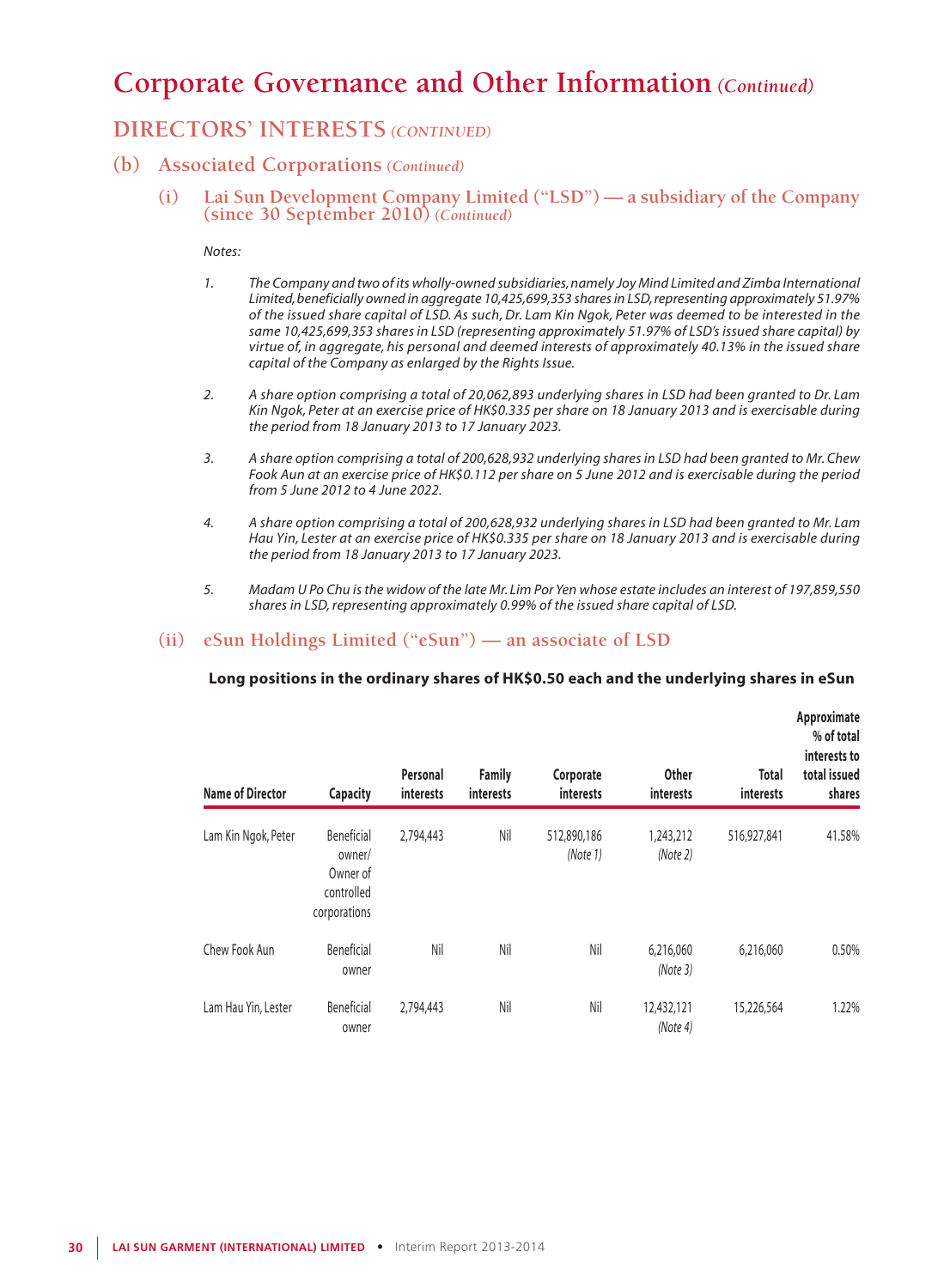## **DIRECTORS' INTERESTS** *(CONTINUED)*

- **(b) Associated Corporations** *(Continued)*
	- **(ii) eSun Holdings Limited ("eSun") an associate of LSD** *(Continued)*

#### *Notes:*

- *1. The Company was interested in 10,425,699,353 shares in LSD, representing approximately 51.97% of the issued share capital of LSD. Transtrend Holdings Limited, a wholly-owned subsidiary of LSD, was interested in 512,890,186 shares in eSun, representing approximately 41.26% of the issued share capital of eSun. As such, Dr. Lam Kin Ngok, Peter was deemed to be interested in the same 512,890,186 shares in eSun (representing approximately 41.26% of eSun's issued share capital) by virtue of, in aggregate, his personal and deemed interests of approximately 40.13% and 52.14% in the issued share capital of the Company and LSD, respectively.*
- *2. A share option comprising a total of 1,243,212 underlying shares in eSun had been granted to Dr. Lam Kin Ngok, Peter at an exercise price of HK\$1.612 per share on 18 January 2013 and is exercisable during the period from 18 January 2013 to 17 January 2023.*
- *3. A share option comprising a total of 6,216,060 underlying shares in eSun had been granted to Mr. Chew Fook Aun at an exercise price of HK\$0.92 per share on 5 June 2012 and is exercisable during the period from 5 June 2012 to 4 June 2022.*
- *4. A share option comprising a total of 12,432,121 underlying shares in eSun had been granted to Mr. Lam Hau Yin, Lester at an exercise price of HK\$1.612 per share on 18 January 2013 and is exercisable during the period from 18 January 2013 to 17 January 2023.*
- *5. Dr. Lam Kin Ngok, Peter resigned as an ED of eSun on 14 February 2014.*

### **(iii) Lai Fung Holdings Limited ("Lai Fung") — a subsidiary of eSun (since 11 June 2012)**

### **Long positions in the ordinary shares of HK\$0.10 each and the underlying shares in Lai Fung**

| <b>Name of Director</b> | <b>Capacity</b>                                                | Personal<br><b>interests</b> | <b>Family</b><br>interests | Corporate<br>interests    | <b>Other</b><br><i>interests</i> | <b>Total</b><br>interests | Approximate<br>% of total<br>interests to<br>total issued<br>shares |
|-------------------------|----------------------------------------------------------------|------------------------------|----------------------------|---------------------------|----------------------------------|---------------------------|---------------------------------------------------------------------|
| Lam Kin Ngok, Peter     | Beneficial<br>owner/<br>Owner of<br>controlled<br>corporations | Nil                          | Nil                        | 8,274,270,422<br>(Note 1) | 16,095,912<br>(Note 3)           | 8,290,366,334             | 51.49%                                                              |
| Chew Fook Aun           | Beneficial<br>owner                                            | Nil                          | Nil                        | Nil                       | 80,479,564<br>(Note 4)           | 80,479,564                | 0.50%                                                               |
| Lam Hau Yin, Lester     | Beneficial<br>owner                                            | Nil                          | Nil                        | Nil                       | 160,959,129<br>(Note 5)          | 160,959,129               | 1.00%                                                               |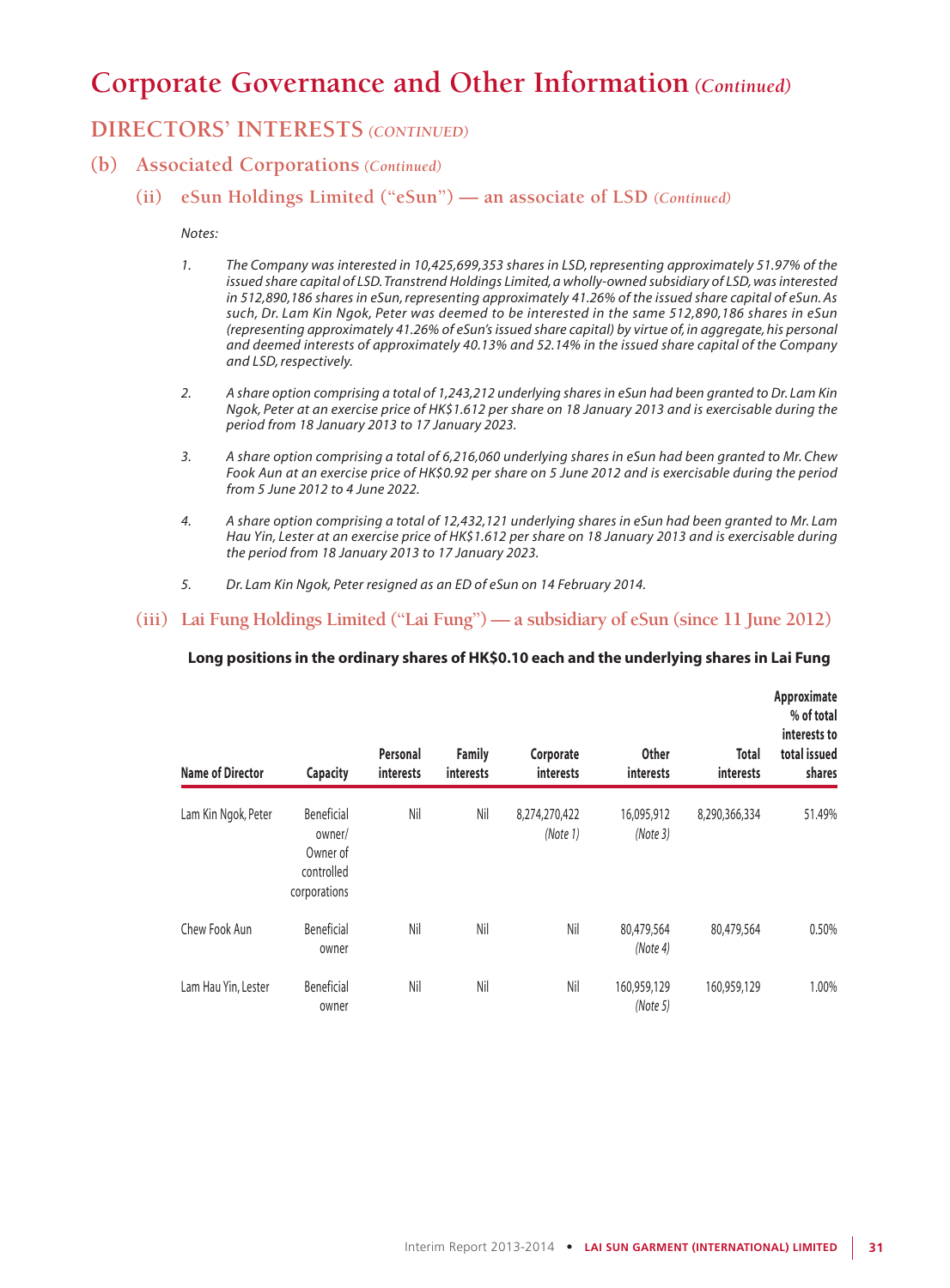## **DIRECTORS' INTERESTS** *(CONTINUED)*

- **(b) Associated Corporations** *(Continued)*
	- **(iii) Lai Fung Holdings Limited ("Lai Fung") a subsidiary of eSun (since 11 June 2012)***(Continued)*

#### *Notes:*

- *1. These interests in Lai Fung were the shares beneficially owned by Merit Worth Limited (4,385,231,724 shares) and Silver Glory Securities Limited (3,889,038,698 shares), the latter two companies being whollyowned subsidiaries of eSun, representing approximately 51.39% of the issued share capital of Lai Fung. eSun is owned as to approximately 41.26% by LSD which in turn is owned as to approximately 51.97% by the Company. As such, Dr. Lam Kin Ngok, Peter was deemed to be interested in the same 8,274,270,422 shares in Lai Fung (representing approximately 51.39% of Lai Fung's issued share capital) by virtue of, in aggregate, his personal and deemed interests of approximately 41.58% in eSun.*
- *2. A share option scheme was adopted by Lai Fung on 21 August 2003 and commenced with effect from 28 August 2003 and remains in force for a period of 10 years ("Old Scheme"). A new share option scheme was adopted by Lai Fung on 18 December 2012 and commenced with effect from 20 December 2012 and remains in force for a period of 10 years ("New Scheme").*
- *3. A share option comprising a total of 16,095,912 underlying shares in Lai Fung had been granted to Dr. Lam Kin Ngok, Peter under the New Scheme at an exercise price of HK\$0.228 per share on 18 January 2013 and is exercisable during the period from 18 January 2013 to 17 January 2023.*
- *4. A share option comprising a total of 80,479,564 underlying shares in Lai Fung had been granted to Mr. Chew Fook Aun under the Old Scheme at an exercise price of HK\$0.133 per share on 12 June 2012 and is exercisable during the period from 12 June 2012 to 11 June 2020.*
- *5. A share option comprising a total of 160,959,129 underlying shares in Lai Fung had been granted to Mr. Lam Hau Yin, Lester under the New Scheme at an exercise price of HK\$0.228 per share on 18 January 2013 and is exercisable during the period from 18 January 2013 to 17 January 2023.*

#### **Long positions in the 9.125% Senior Notes due 2014 issued by Lai Fung (the "9.125% Senior Notes")**

| <b>Name of Director</b> | Capacity                            | Nature of<br><b>interests</b> | <b>Principal Amount</b> |
|-------------------------|-------------------------------------|-------------------------------|-------------------------|
| Lam Kin Ngok, Peter     | Owner of controlled<br>corporations | Corporate                     | US\$1,025,000<br>(Note) |

#### *Note:*

*The 9.125% Senior Notes in a principal amount of US\$1,025,000 were beneficially owned by Accuremark Limited, a wholly-owned subsidiary of eSun. Lai Fung is owned as to approximately 51.39% by eSun which is in turn is owned as to approximately 41.26% by LSD which is in turn owned as to approximately 51.97% by the Company. As such, Dr. Lam Kin Ngok, Peter was deemed to be interested in the 9.125% Senior Notes in the same principal amount of US\$1,025,000 by virtue of, in aggregate, his personal and deemed interests of approximately 41.58% in eSun.*

*Dr. Lam Kin Ngok, Peter stepped down as the Chairman of the board of directors and an ED of Lai Fung with effect from 1 November 2012.*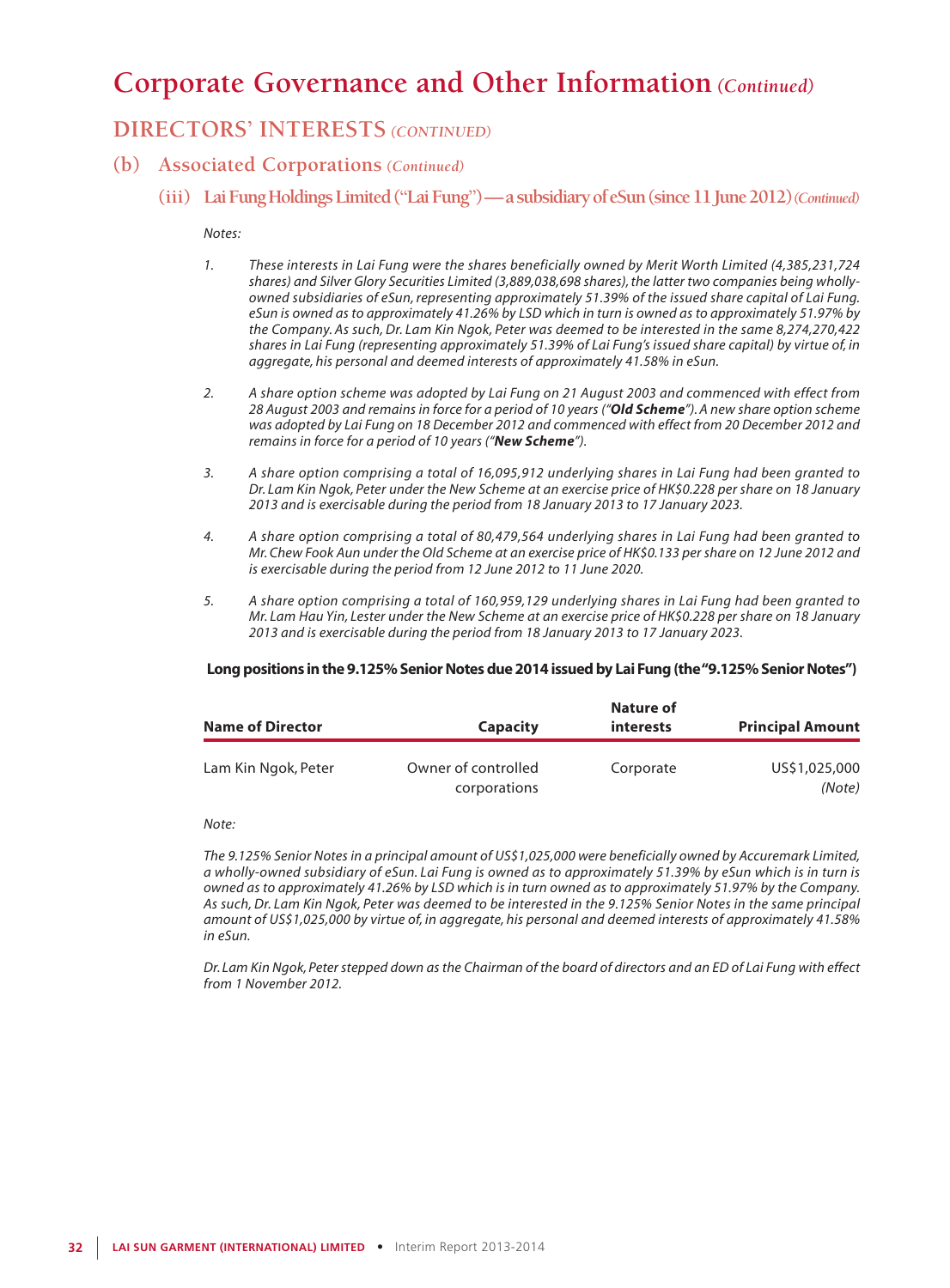## **DIRECTORS' INTERESTS** *(CONTINUED)*

- **(b) Associated Corporations** *(Continued)*
	- **(iii) Lai Fung Holdings Limited ("Lai Fung") a subsidiary of eSun (since 11 June 2012)***(Continued)*

### **Long positions in the 6.875% Senior Notes due 2018 issued by Lai Fung (the "6.875% Senior Notes")**

| <b>Name of Director</b> | <b>Capacity</b>                     | Nature of<br><b>Interests</b> | <b>Principal Amount</b> |
|-------------------------|-------------------------------------|-------------------------------|-------------------------|
| Lam Kin Hong, Matthew   | Owner of controlled<br>corporations | Corporate<br>(Note)           | CNY23,600,000           |

*Note:*

*The 6.875% Senior Notes are held by Tai Fu Holdings Limited, the entire issued share capital of which is beneficially owned by Mr. Lam Kin Hong, Matthew and his spouse.*

## **(iv) Media Asia Group Holdings Limited ("MAGH") — a subsidiary of eSun**

#### **Long positions in the ordinary shares and underlying shares in MAGH**

| <b>Name of Director</b> | <b>Capacity</b>                        | Number of<br>ordinary shares of<br>HK\$0.01 each held | Number of<br>underlying<br>shares held | <b>Total number of</b><br>issued shares and<br>underlying shares | Approximate<br>% of total<br>interests to total<br>issued shares |
|-------------------------|----------------------------------------|-------------------------------------------------------|----------------------------------------|------------------------------------------------------------------|------------------------------------------------------------------|
| Lam Kin Ngok, Peter     | Owner of<br>controlled<br>corporations | 482,521,275<br>(Note 1)                               | 559,750,000<br>(Note 2)                | 1,042,271,275                                                    | 110.22%                                                          |

#### *Notes:*

- *1. As at 31 January 2014, these interests in MAGH represented the shares beneficially owned by Perfect Sky Holdings Limited ("Perfect Sky"), a wholly-owned subsidiary of eSun, representing approximately 51.03% of the issued share capital of MAGH. eSun is owned as to approximately 41.26% by LSD which in turn is owned as to approximately 51.97% by the Company. As the Company is approximately 10.06% owned by Dr. Lam Kin Ngok, Peter and approximately 29.99% owned by Wisdoman Limited which is in turn 100% beneficially owned by Dr. Lam Kin Ngok, Peter, he was deemed to be interested in the said 482,521,275 shares in MAGH.*
- *2. By virtue of Dr. Lam Kin Ngok, Peter's interests through the controlled corporations described in Note (1) above, he was also deemed to be interested in the 284,750,000 underlying shares of MAGH comprised in the first completion convertible notes issued to Perfect Sky by MAGH on 9 June 2011 ("First Completion Date") and the 275,000,000 underlying shares of MAGH comprised in the second completion convertible notes issued to Perfect Sky by MAGH on 9 June 2012, being the first anniversary of the First Completion Date.*

Save as disclosed above, as at 31 January 2014, none of the Directors and chief executive of the Company and their respective associates were interested, or were deemed to be interested in the long and short positions in the shares, underlying shares and/or debentures of the Company or any of its associated corporations, which were required to be notified to the Company and the Stock Exchange under the SFO, recorded in the Register of Directors and Chief Executive, or notified under the Securities Code or otherwise known by the Directors.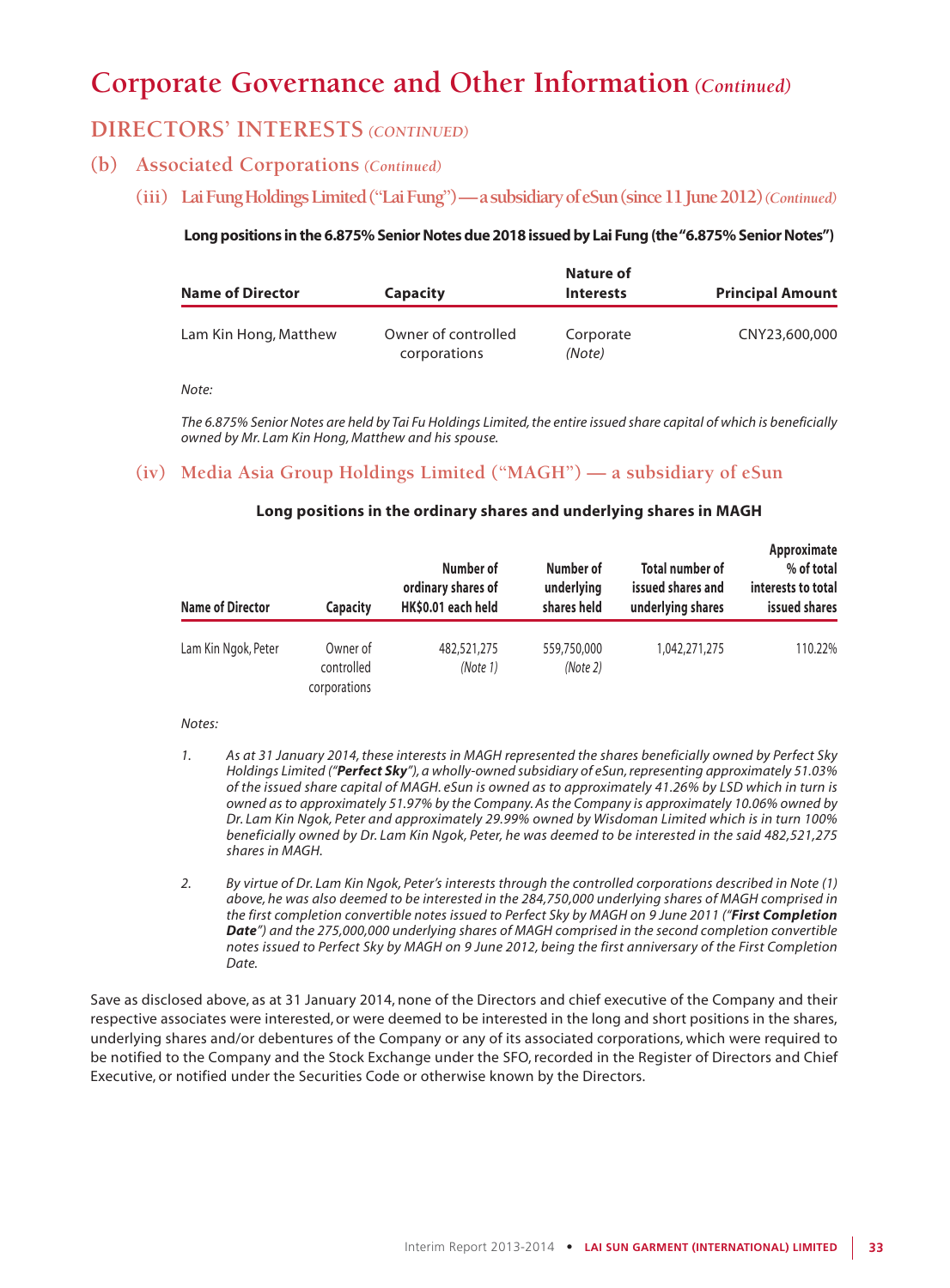## **SUBSTANTIAL SHAREHOLDERS' AND OTHER PERSONS' INTERESTS**

As at 31 January 2014, so far as it is known by or otherwise notified by any Director or the chief executive of the Company, the particulars of the corporations or individuals, one being Director of the Company, who had 5% or more interests in the following long positions in the Shares and underlying Shares of the Company as recorded in the register required to be kept under section 336 of the SFO (the "**Register of Shareholders**") or were entitled to exercise, or control the exercise of, 10% or more of the voting power at any general meeting of the Company (the "**Voting Entitlements**") (i.e. within the meaning of substantial shareholders of the Listing Rules) were as follows:

| <b>Name</b>                                                                              | Capacity                           | Nature of<br>interests    | Number of<br><b>Shares</b>    | <b>Approximate</b><br>% of Shares<br>in Issue |
|------------------------------------------------------------------------------------------|------------------------------------|---------------------------|-------------------------------|-----------------------------------------------|
| <b>Substantial Shareholders</b>                                                          |                                    |                           |                               |                                               |
| Lam Kin Ngok, Peter<br>(Note 1)                                                          | <b>Beneficial owner</b>            | Personal and<br>corporate | 752,991,260<br>(Note 2)       | 40.13%                                        |
| Wisdoman Limited                                                                         | Beneficial owner                   | Corporate                 | 562,590,430<br>(Notes 1 & 2)  | 29.99%                                        |
| <b>Third Avenue</b><br>Management LLC                                                    | Investment manager                 | Corporate                 | 242,671,398<br>(Note3)        | 15.00%                                        |
| <b>Third Avenue</b><br>Management LLC,<br>on behalf of the<br>Third Avenue Value<br>Fund | Beneficial owner                   | Corporate                 | 171,393,000<br>(Note3)        | 10.60%                                        |
| <b>Other Persons</b>                                                                     |                                    |                           |                               |                                               |
| Chu Yuet Wah                                                                             | Owner of controlled<br>corporation | Personal                  | 162,115,672<br>(Note $4(a)$ ) | 8.40%<br>(Note $4(b)$ )                       |
| <b>Active Dynamic Limited</b>                                                            | Owner of controlled<br>corporation | Corporate                 | 162,115,672<br>(Note $4(a)$ ) | 8.40%<br>(Note $4(b)$ )                       |
| Kingston Financial Group<br>Limited                                                      | Owner of controlled<br>corporation | Corporate                 | 162,115,672<br>(Note $4(a)$ ) | 8.40%<br>(Note $4(b)$ )                       |
| Kingston Capital Asia<br>Limited                                                         | Owner of controlled<br>corporation | Corporate                 | 162,115,672<br>(Note $4(a)$ ) | 8.40%<br>(Note $4(b)$ )                       |
| Galaxy Sky Investments<br>Limited                                                        | Owner of controlled<br>corporation | Corporate                 | 162,115,672<br>(Note $4(a)$ ) | 8.40%<br>(Note $4(b)$ )                       |
| Kingston Securities Limited                                                              | Owner of controlled<br>corporation | Corporate                 | 162,115,672<br>(Note $4(a)$ ) | 8.40%<br>(Note $4(b)$ )                       |
| Yu Cheuk Yi                                                                              | <b>Beneficial owner</b>            | Personal                  | 123,304,000<br>(Note 5)       | 7.62%                                         |
| Yu Siu Yuk                                                                               | <b>Beneficial owner</b>            | Personal                  | 123,304,000<br>(Note 5)       | 7.62%                                         |
| Dalton Investments LLC                                                                   | Investment manager                 | Corporate                 | 82,395,337                    | 5.09%                                         |

#### **Long positions in the Shares and the underlying Shares of the Company**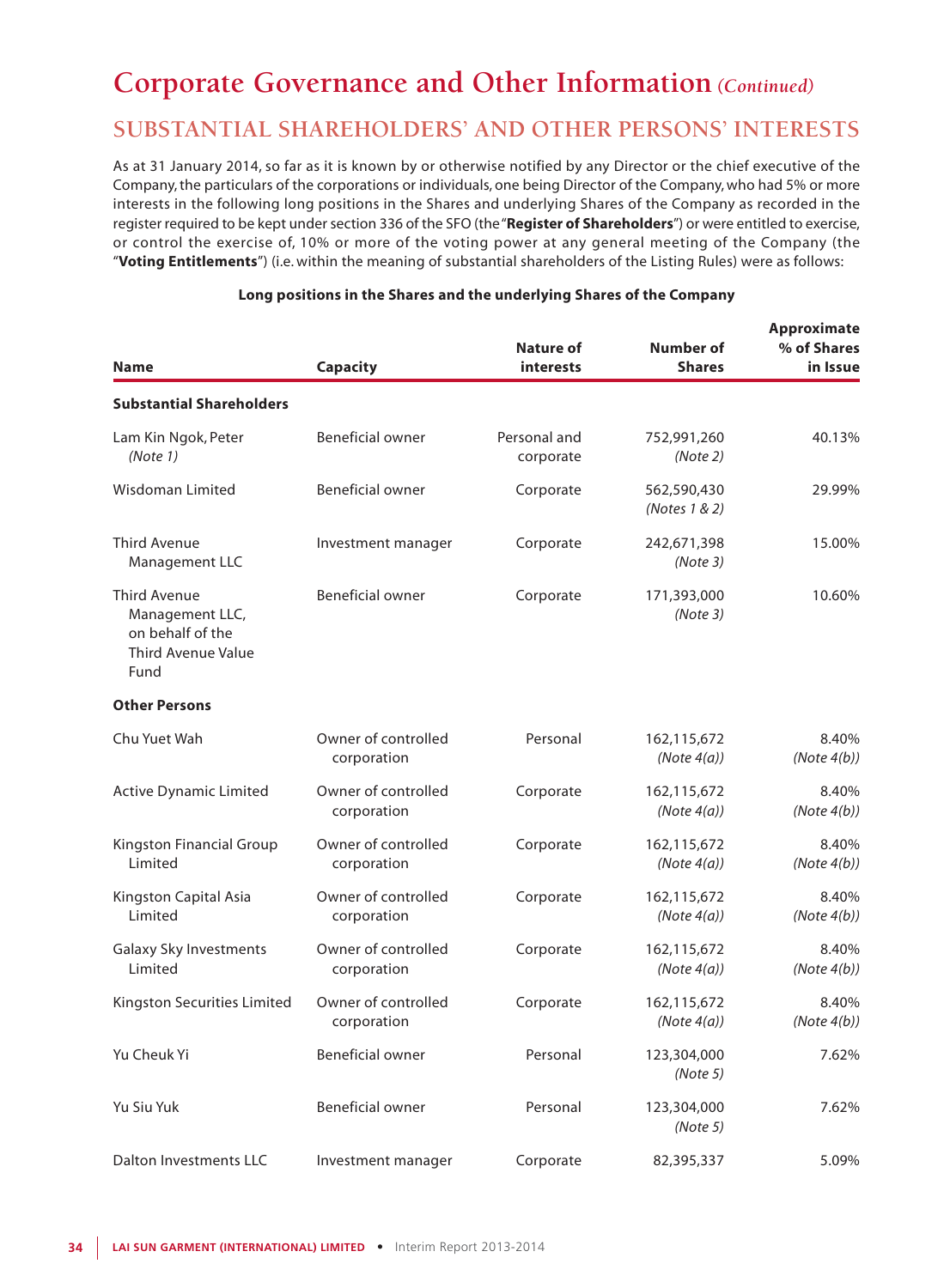## **SUBSTANTIAL SHAREHOLDERS' AND OTHER PERSONS' INTERESTS** *(CONTINUED)*

*Notes:*

- *(1) Dr. Lam Kin Ngok, Peter, Director of the Company, is also director of Wisdoman Limited.*
- *(2) These Shares include the rights shares that have been provisionally allotted on 13 January 2014 pursuant to the Rights Issue.*

*Dr. Lam Kin Ngok, Peter was deemed to be interested in 562,590,430 Shares of the Company owned by Wisdoman Limited by virtue of his 100% interests in the issued share capital of Wisdoman Limited.*

- *(3) Third Avenue Management LLC held 242,671,398 Shares of the Company, of which Third Avenue Management LLC, on behalf of the Third Avenue Value Fund, held 171,393,000 Shares of the Company.*
- *(4)(a) These Shares represent the underwritten rights shares underwritten by Kingston Securities Limited under the Rights Issue,which were ceased following the completion of the Rights Issue.*
- *(4)(b) According to the notices of disclosure of interests filed in the Stock Exchange, (i) the percentage of interest is calculated based on the issued share capital of the Company as enlarged by the Rights Issue; and (ii) Kingston Securities Limited is 100% controlled by Galaxy Sky Investments Limited; Galaxy Sky Investments Limited is 100% controlled by Kingston Capital Asia Limited; Kingston Capital Asia Limited is 100% controlled by Kingston Financial Group Limited; Kingston Financial Group Limited is 42.53% controlled by Active Dynamic Limited and Active Dynamic Limited is 100% controlled by Chu Yuet Wah.*
- *(5) Mr. Yu Cheuk Yi and Ms. Yu Siu Yuk were both taken to be interested in the same 123,304,000 Shares of the Company, which were held jointly by them.*

Save as disclosed above, the Directors are not aware of any other corporation or individual (other than a Director or the chief executive of the Company) who, as at 31 January 2014, had the Voting Entitlements or 5% or more interests or short positions in the Shares or underlying Shares of the Company as recorded in the Register of Shareholders.

## **SHARE OPTION SCHEME**

### **(1) The Company**

The Company operates a share option scheme (the "**Share Option Scheme**") for the purpose of providing incentives or reward to eligible participants for their contribution or would be contribution to the Group, and/or to enable the Group to recruit and retain high-calibre employees and attract personnel that are valuable to the Group. Eligible participants of the Share Option Scheme include the directors (including executive and non-executive directors), employees, agents or consultants of the Group, and employees of the shareholder or any member of the Group or holders of any securities issued by any member of the Group. The Share Option Scheme was adopted by the Company on 22 December 2006 and became effective on 29 December 2006 and unless otherwise terminated or amended, it will remain in force for a period of 10 years from the latter date.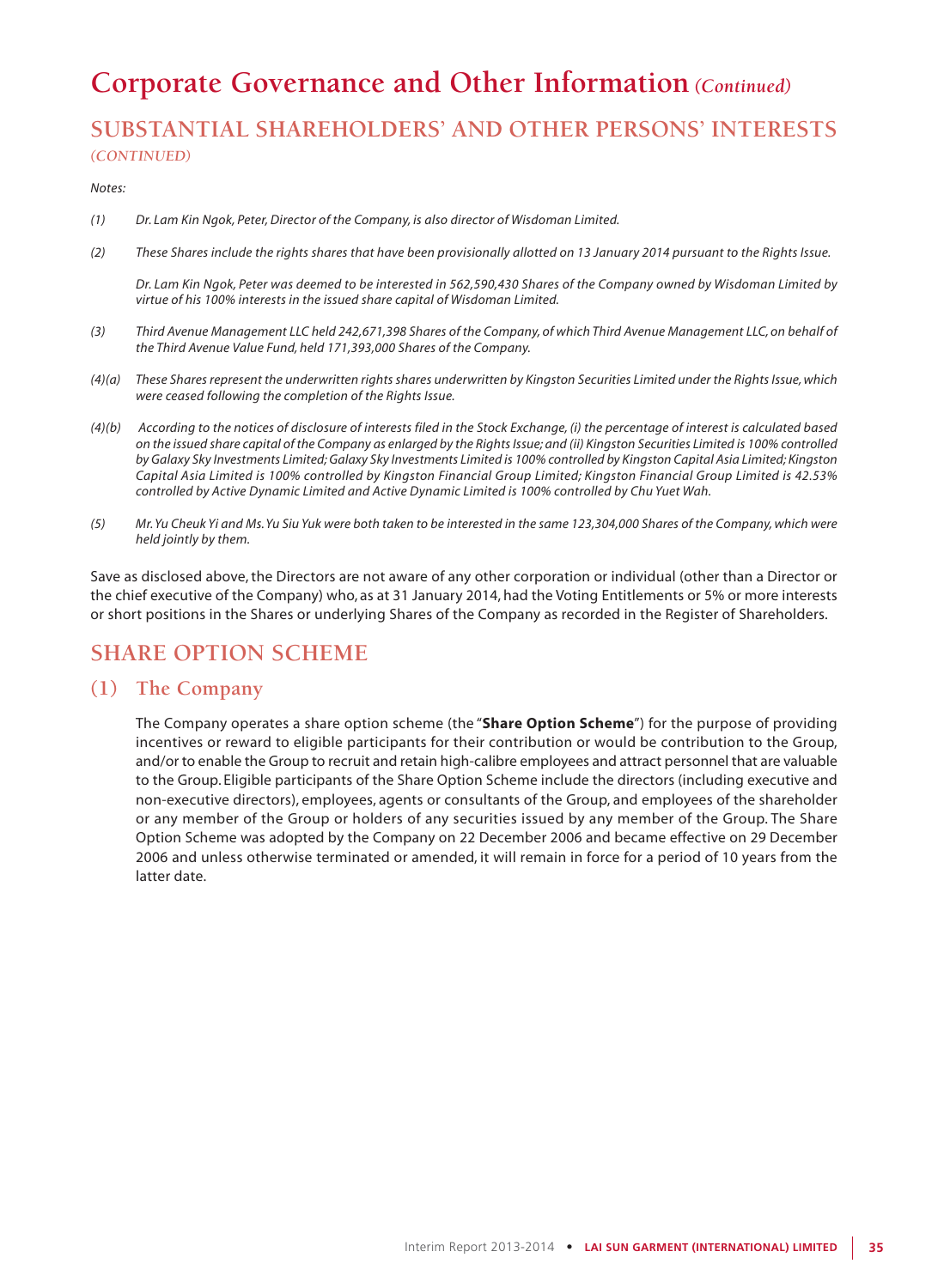## **SHARE OPTION SCHEME** *(CONTINUED)*

### **(1) The Company** *(Continued)*

Information on movements of share options under the Share Option Scheme during the six months ended 31 January 2014 is set out below:

#### **Number of underlying Shares comprised in share options**

| Category/Name<br>of participant  | Date of<br>grant of<br>share options<br>(Note 1) | As at<br>1 August<br>2013 | Granted<br>during<br>the period | Lapsed<br>during<br>the period | As at<br>31 January<br>2014 | Exercisable<br>period of<br>share options | <b>Exercise</b><br>price of<br>share<br>options<br>per share<br>HK\$<br>(Note 2) |
|----------------------------------|--------------------------------------------------|---------------------------|---------------------------------|--------------------------------|-----------------------------|-------------------------------------------|----------------------------------------------------------------------------------|
| <b>Director</b>                  |                                                  |                           |                                 |                                |                             |                                           |                                                                                  |
| Lam Kin Ngok, Peter              | 18/01/2013                                       | 1,617,423                 |                                 |                                | 1,617,423<br>(Note 3)       | 18/01/2013 to<br>17/01/2023               | 1.41<br>(Note3)                                                                  |
| Chew Fook Aun                    | 05/06/2012                                       | 16,174,234                |                                 |                                | 16,174,234<br>(Note 3)      | 05/06/2012 to<br>04/06/2022               | 0.582<br>(Note 3)                                                                |
| Lam Hau Yin, Lester              | 18/01/2013                                       | 16,174,234                |                                 |                                | 16,174,234<br>(Note 3)      | 18/01/2013 to<br>17/01/2023               | 1.41<br>(Note3)                                                                  |
|                                  |                                                  | 33,965,891                |                                 |                                | 33,965,891                  |                                           |                                                                                  |
| Other employees,<br>in aggregate | 18/01/2013                                       | 10,687,117                |                                 |                                | 10,687,117<br>(Note 3)      | 18/01/2013 to<br>17/01/2023               | 1.41<br>(Note 3)                                                                 |
| Other employees,<br>in aggregate | 26/07/2013                                       | 500,000                   |                                 |                                | 500,000<br>(Note 3)         | 26/07/2013 to<br>25/07/2023               | 1.49<br>(Note 3)                                                                 |
|                                  |                                                  | 11,187,117                |                                 |                                | 11,187,117                  |                                           |                                                                                  |
| <b>Grand Total</b>               |                                                  | 45,153,008                |                                 |                                | 45,153,008                  |                                           |                                                                                  |

*Notes:*

*<sup>3.</sup> On 7 February 2014, the exercise price of and the number of Shares entitled to be subscribed for under the outstanding share options have been adjusted in the following manner following the completion of Rights Issue of the Company.* **Adjusted**

| <b>Name of Director</b>       | Number of<br>share options<br>before the<br><b>Rights Issue</b> | <b>Exercise price</b><br>per Share<br>prior to the<br><b>RightsIssue</b><br>HK\$ | Number of<br>share options<br>after the<br><b>Rights Issue</b> | Adjusted<br>exercise price<br>per Share<br>after the<br><b>Rights Issue</b><br>HK\$ |
|-------------------------------|-----------------------------------------------------------------|----------------------------------------------------------------------------------|----------------------------------------------------------------|-------------------------------------------------------------------------------------|
| Lam Kin Ngok, Peter           | 1,617,423                                                       | 1.41                                                                             | 1,876,211                                                      | 1.21                                                                                |
| Chew Fook Aun                 | 16,174,234                                                      | 0.582                                                                            | 18,762,111                                                     | 0.501                                                                               |
| Lam Hau Yin, Lester           | 16,174,234                                                      | 1.41                                                                             | 18,762,111                                                     | 1.21                                                                                |
| Other employees, in aggregate | 10,687,117                                                      | 1.41                                                                             | 12,397,056                                                     | 1.21                                                                                |
| Other employees, in aggregate | 500,000                                                         | 1.49                                                                             | 580,000                                                        | 1.28                                                                                |
| <b>Total</b>                  | 45,153,008                                                      |                                                                                  | 52,377,489                                                     |                                                                                     |

During the period under review, no share options were granted, exercised, cancelled or lapsed in accordance with the terms of the Share Option Scheme.

At 31 January 2014 and the date of this report, the Company had 45,153,008 underlying Shares and 52,377,489 underlying Shares, respectively comprised in options outstanding under the Share Option Scheme, which represented approximately 2.79% of the Company's Shares in issue as at those dates.

*<sup>1.</sup> The share options were vested on the date of grant.*

*<sup>2.</sup> The exercise price of the share options is subject to adjustment in the case of rights or bonus issues, or other specific changes in the Company's share capital.*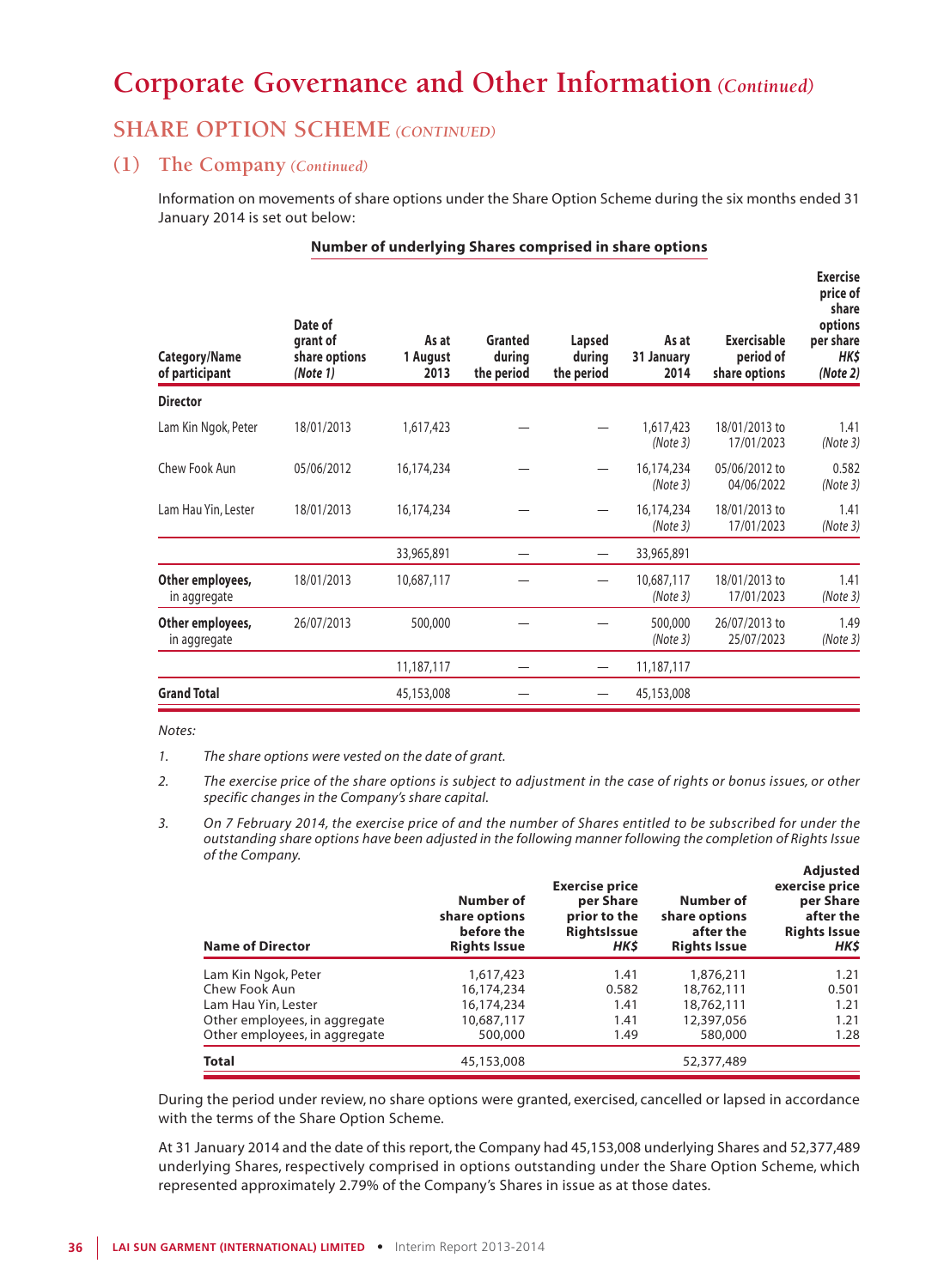## **SHARE OPTION SCHEME** *(CONTINUED)*

## **(2) LSD**

LSD adopted a share option scheme (the "**LSD Share Option Scheme**") on 22 December 2006 and the LSD Share Option Scheme became effective on 29 December 2006 (the "**Commencement Date**"). The purpose of the LSD Share Option Scheme is to provide incentives or rewards to any eligible employee and director of LSD or any of its subsidiaries, any agent or consultant of any member of LSD and its subsidiaries ("**LSD Group**") or any employee of the shareholder of any member of the Group or any holder of any securities issued by any member of LSD Group for their contribution or would be contribution to LSD Group and/or to enable LSD Group to recruit and retain high-calibre employees and attract human resources that are valuable to LSD Group. Unless otherwise altered or terminated, the LSD Share Option Scheme will be valid and effective for a period of 10 years commencing on the Commencement Date.

Information on movements of share options under the LSD Share Option Scheme (the "**LSD Share Options**") during the six months ended 31 January 2014 is set out below:

| <b>Category/Name</b><br>of participant | Date of grant<br>of share options<br>(Note 1) | As at<br>1 August<br>2013 | Granted<br>durina<br>the period | Lapsed<br>during<br>the period | As at<br>31 January<br>2014 | <b>Exercisable</b><br>period of<br>share<br>options | <b>Exercise</b><br>price of<br>share<br>options<br>per share<br>HK\$<br>(Note 2) |
|----------------------------------------|-----------------------------------------------|---------------------------|---------------------------------|--------------------------------|-----------------------------|-----------------------------------------------------|----------------------------------------------------------------------------------|
| <b>Director</b>                        |                                               |                           |                                 |                                |                             |                                                     |                                                                                  |
| Lam Kin Ngok, Peter                    | 18/01/2013                                    | 20,062,893                |                                 |                                | 20,062,893                  | 18/01/2013 to<br>17/01/2023                         | 0.335                                                                            |
| Chew Fook Aun                          | 05/06/2012                                    | 200,628,932               |                                 |                                | 200,628,932                 | 05/06/2012 to<br>04/06/2022                         | 0.112                                                                            |
| Lau Shu Yan, Julius                    | 18/01/2013                                    | 100,314,466               |                                 |                                | 100,314,466                 | 18/01/2013 to<br>17/01/2023                         | 0.335                                                                            |
| Lam Hau Yin, Lester                    | 18/01/2013                                    | 200,628,932               |                                 |                                | 200,628,932                 | 18/01/2013 to<br>17/01/2023                         | 0.335                                                                            |
|                                        |                                               | 521,635,223               |                                 |                                | 521,635,223                 |                                                     |                                                                                  |
| Other employees,<br>in aggregate       | 18/01/2013                                    | 177,188,680               |                                 |                                | 177,188,680                 | 18/01/2013 to<br>17/01/2023                         | 0.335                                                                            |
| Other employees,<br>in aggregate       | 26/07/2013                                    | 4,000,000                 |                                 |                                | 4,000,000                   | 26/07/2013 to<br>25/07/2023                         | 0.235                                                                            |
|                                        |                                               | 181,188,680               |                                 |                                | 181,188,680                 |                                                     |                                                                                  |
| <b>Grand Total</b>                     |                                               | 702,823,903               |                                 |                                | 702,823,903                 |                                                     |                                                                                  |

### **Number of underlying shares comprised in options**

*Notes:*

*1. The share options were rested on the date of grant.*

*2. The exercise price of the share options is subject to adjustment in the case of rights or bonus issues, or other specific changes in LSD's share capital.*

During the period under review, no LSD Share Options were granted, exercised, cancelled or lapsed in accordance with the terms of the LSD Share Option Scheme.

At 31 January 2014 and the date of this report, LSD had 702,823,903 underlying shares comprised in LSD Share Options outstanding under the LSD Share Option Scheme, which represented approximately 3.50% of LSD's shares in issue as at those dates.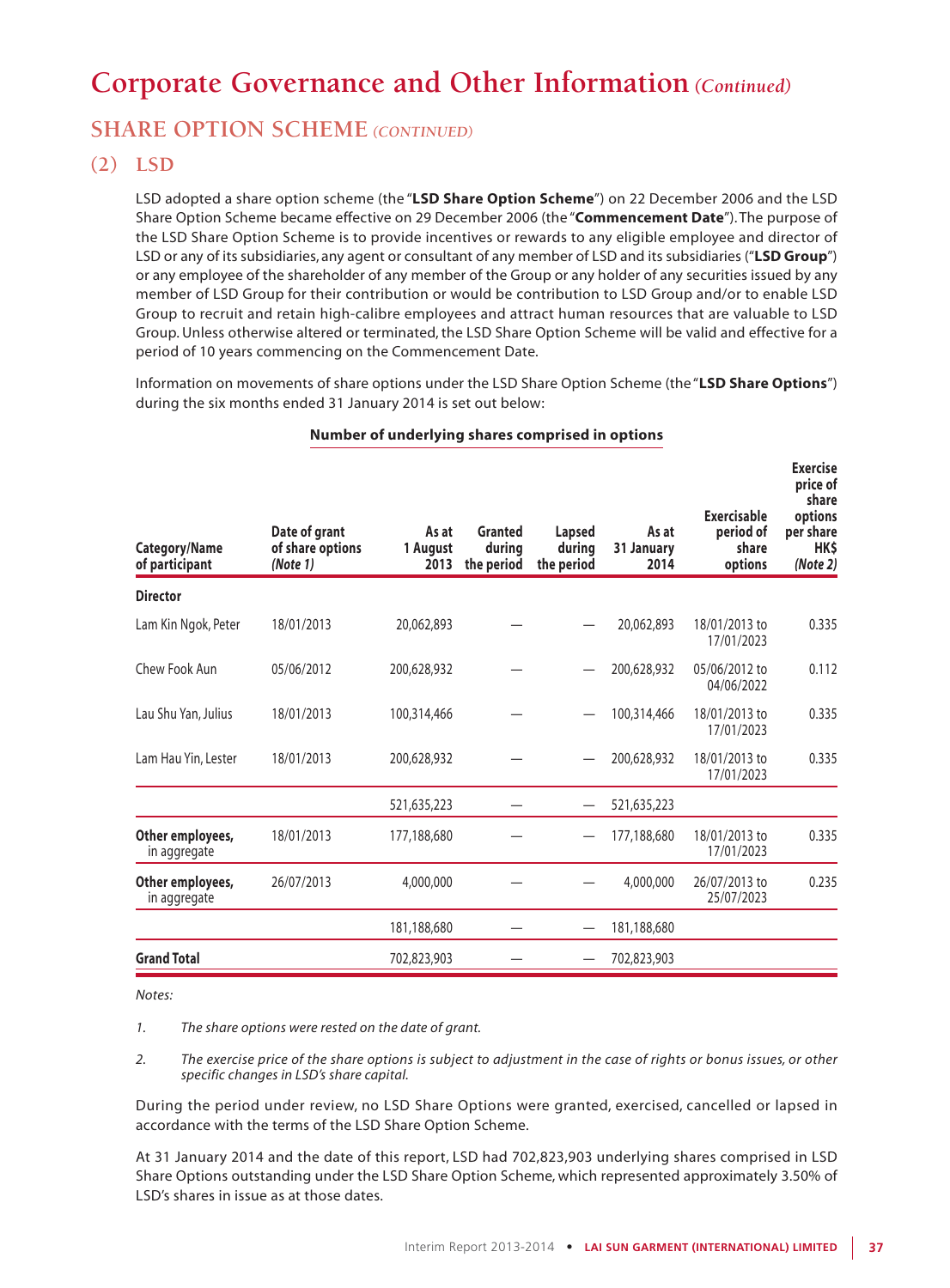## **PURCHASE, SALE OR REDEMPTION OF LISTED SECURITIES**

During the six months ended 31 January 2014, the Company did not redeem any of its Shares listed and traded on the Stock Exchange nor did the Company or any of its subsidiaries purchase or sell any of such Shares.

# **UPDATE OF DIRECTORS' INFORMATION**

Pursuant to Rule 13.51B(1) of the Listing Rules, changes in Directors' information since the disclosure made in the Company's annual report 2012-2013 are set out as follows:

(1) The Group usually makes annual adjustment to basic salaries and pays discretionary bonuses in January. The basic salaries of Dr. Lam Kin Ngok, Peter, Mr. Chew Fook Aun and Mr. Lam Hau Yin, Lester were adjusted upward by 4.5% with effect from 1 January 2014. Directors' remuneration for the six months ended 31 January 2014 and 2013 are as follows:

|                                          | Fees<br><b>HK\$'000</b> | Salaries,<br>allowances,<br>and benefits<br>in kind<br><b>HK\$'000</b> | <b>Equity-settled</b><br>share option<br>expense<br><b>HK\$'000</b> | <b>Pension</b><br>scheme<br>contributions<br><b>HK\$'000</b> | <b>Total</b><br>remuneration<br><b>HK\$'000</b> |
|------------------------------------------|-------------------------|------------------------------------------------------------------------|---------------------------------------------------------------------|--------------------------------------------------------------|-------------------------------------------------|
| For the six months ended 31 January 2014 |                         |                                                                        |                                                                     |                                                              |                                                 |
| EDs:                                     |                         |                                                                        |                                                                     |                                                              |                                                 |
| Lam Kin Ming (Chairman)                  | 149                     | 405                                                                    |                                                                     |                                                              | 554                                             |
| Lam Kin Ngok, Peter (Deputy Chairman)    | 24                      | 7,237                                                                  |                                                                     | 15                                                           | 7,276                                           |
| Chew Fook Aun (Deputy Chairman)          |                         | 5,209                                                                  |                                                                     | 15                                                           | 5,224                                           |
| Lam Hau Yin, Lester                      |                         |                                                                        |                                                                     |                                                              |                                                 |
| (also alternate to U Po Chu)             |                         | 1,237                                                                  |                                                                     | 8                                                            | 1,245                                           |
| Lam Kin Hong, Matthew                    | 24                      | 192                                                                    |                                                                     | 8                                                            | 224                                             |
| U Po Chu                                 | 149                     | 1,800                                                                  |                                                                     |                                                              | 1,949                                           |
|                                          | 346                     | 16,080                                                                 |                                                                     | 46                                                           | 16,472                                          |
| <b>INEDs:</b>                            |                         |                                                                        |                                                                     |                                                              |                                                 |
| Chow Bing Chiu                           | 125                     |                                                                        |                                                                     |                                                              | 125                                             |
| Lam Bing Kwan                            | 250                     |                                                                        |                                                                     |                                                              | 250                                             |
| Leung Shu Yin, William                   | 250                     |                                                                        |                                                                     |                                                              | 250                                             |
|                                          | 625                     |                                                                        |                                                                     |                                                              | 625                                             |
| <b>Total</b>                             | 971                     | 16,080                                                                 |                                                                     | 46                                                           | 17,097                                          |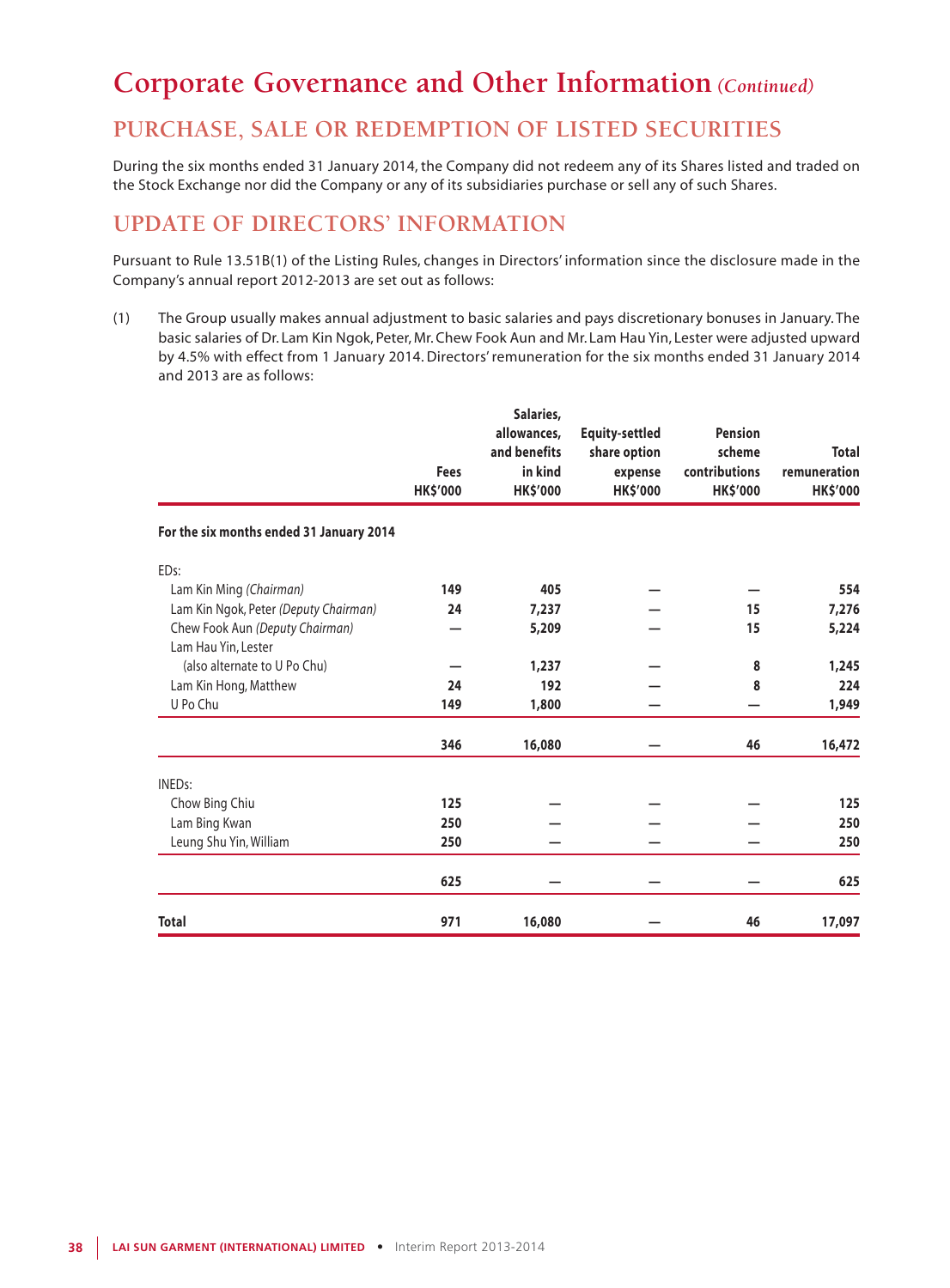# **UPDATE OF DIRECTORS' INFORMATION** *(CONTINUED)*

#### (1) *(Continued)*

|                                                           | Fees<br>HK\$'000 | Salaries,<br>allowances,<br>and benefits<br>in kind<br>HK\$'000 | Equity-settled<br>share option<br>expense<br>HK\$'000 | Pension<br>scheme<br>contributions<br>HK\$'000 | Total<br>remuneration<br>HK\$'000 |
|-----------------------------------------------------------|------------------|-----------------------------------------------------------------|-------------------------------------------------------|------------------------------------------------|-----------------------------------|
| For the six months ended 31 January 2013                  |                  |                                                                 |                                                       |                                                |                                   |
| ED <sub>s</sub> :                                         |                  |                                                                 |                                                       |                                                |                                   |
| Lam Kin Ming (Chairman)                                   | 87               | 334                                                             |                                                       |                                                | 421                               |
| Lam Kin Ngok, Peter (Deputy Chairman)                     | 24               | 5,192                                                           | 2,555                                                 | 15                                             | 7,786                             |
| Chew Fook Aun (Deputy Chairman)<br>Lam Hau Yin, Lester    |                  | 4,985                                                           |                                                       | 15                                             | 5,000                             |
| (also alternate to U Po Chu)                              |                  | 1,164                                                           | 25,549                                                | 8                                              | 26,721                            |
| Lam Kin Hong, Matthew<br>U Po Chu                         | 24               | 192                                                             |                                                       | 8                                              | 224                               |
| (re-designated as ED on 27 November 2012)<br>Shiu Kai Wah | 87               | 1,800                                                           |                                                       |                                                | 1,887                             |
| (retired on 18 December 2012)<br>Lui Siu Tsuen, Richard   | 19               | 227                                                             |                                                       |                                                | 246                               |
| (resigned on 1 November 2012)                             |                  |                                                                 |                                                       |                                                |                                   |
|                                                           | 241              | 13,894                                                          | 28,104                                                | 46                                             | 42,285                            |
| NED:<br>Wan Yee Hwa, Edward                               |                  |                                                                 |                                                       |                                                |                                   |
| (retired on 18 December 2012)                             | 127              |                                                                 |                                                       |                                                | 127                               |
|                                                           | 127              |                                                                 |                                                       |                                                | 127                               |
| <b>INEDs:</b>                                             |                  |                                                                 |                                                       |                                                |                                   |
| Chow Bing Chiu                                            | 87               |                                                                 |                                                       |                                                | 87                                |
| Lam Bing Kwan                                             | 187              |                                                                 |                                                       |                                                | 187                               |
| Leung Shu Yin, William                                    | 187              |                                                                 |                                                       |                                                | 187                               |
|                                                           | 461              |                                                                 |                                                       |                                                | 461                               |
| Total                                                     | 829              | 13,894                                                          | 28,104                                                | 46                                             | 42,873                            |

(2) Dr. Lam Kin Ngok, Peter:

- (a) stepped down as an ED of eSun with effect from 14 February 2014; and
- (b) was appointed as member of the Lantau Development Advisory Committee on an ad personam basis for term of two years from 1 February 2014 to 31 January 2016.

## **EMPLOYEES AND REMUNERATION POLICIES**

As at 31 January 2014, the Group employed a total of approximately 1,300 employees. The Group recognises the importance of maintaining a stable staff force in its continued success. Under the Group's existing policies, employee pay rates are maintained at competitive levels whilst promotion and salary increments are assessed on a performancerelated basis. Discretionary bonuses are granted to employees based on their merit and in accordance with industry practice. Other benefits including share option scheme, mandatory provident fund scheme, free hospitalisation insurance plan, subsidised medical care and sponsorship for external education and training programmes are offered to eligible employees.